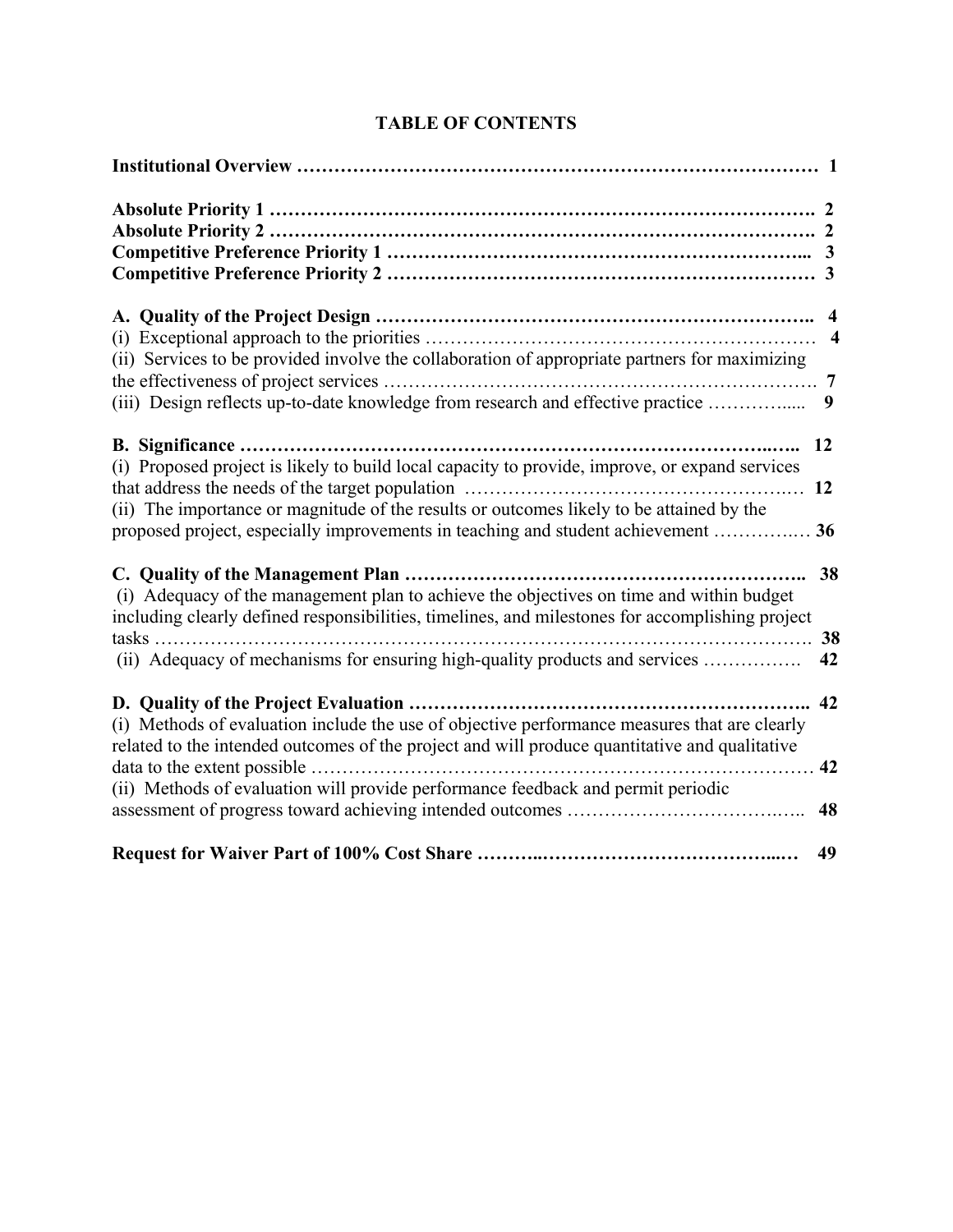## **Institutional Overview**.

California State University, Fresno is one of the largest Hispanic-serving Institutions within the California State University ("CSU") system. The university holds an R3 Carnegie classification as a doctoral granting institution with moderate research activity. In June, the American Association of State Colleges and Universities ("AASCU") selected the university to receive an Excellence and Innovation in Student Success and College Completion award for its "Graduation Initiative 2025" whose design and success will provide a national exemplar. Moreover, the university has received multiple distinctions for the excellence of its teacher education programs. In 2014, the AASCU recognized the effectiveness of California State University, Fresno's innovative school partnership program with The Christa McAuliffe Award for Excellence in Educator Preparation.

The University is one of the 23 CSU campuses that together award more than half of California's Bachelors' Degrees and 30% of its Masters Degrees, as well as joint doctoral programs in selected professional areas. Dedicated by the CSU Trustees to be a regional-serving institution, California State University, Fresno sits in the heart of the Central Valley, a region located approximately 185 miles SE of San Francisco and 220 miles NE of Los Angeles, and particularly gifted with a number of impressive national parks. The university's role in teacher education has been vital to the region for over a century. The proposed project works hard to strengthen a body of effective teachers in American history and civics. The project will also inspire a growing cadre of students with high quality learning experiences that deepen their understanding, knowledge, and appreciation in American history and civics. The Fresno Unified School District, the 4<sup>th</sup> largest in the state of California, will be the partner school district for the project, enhancing a long-term partnership between the District and the University.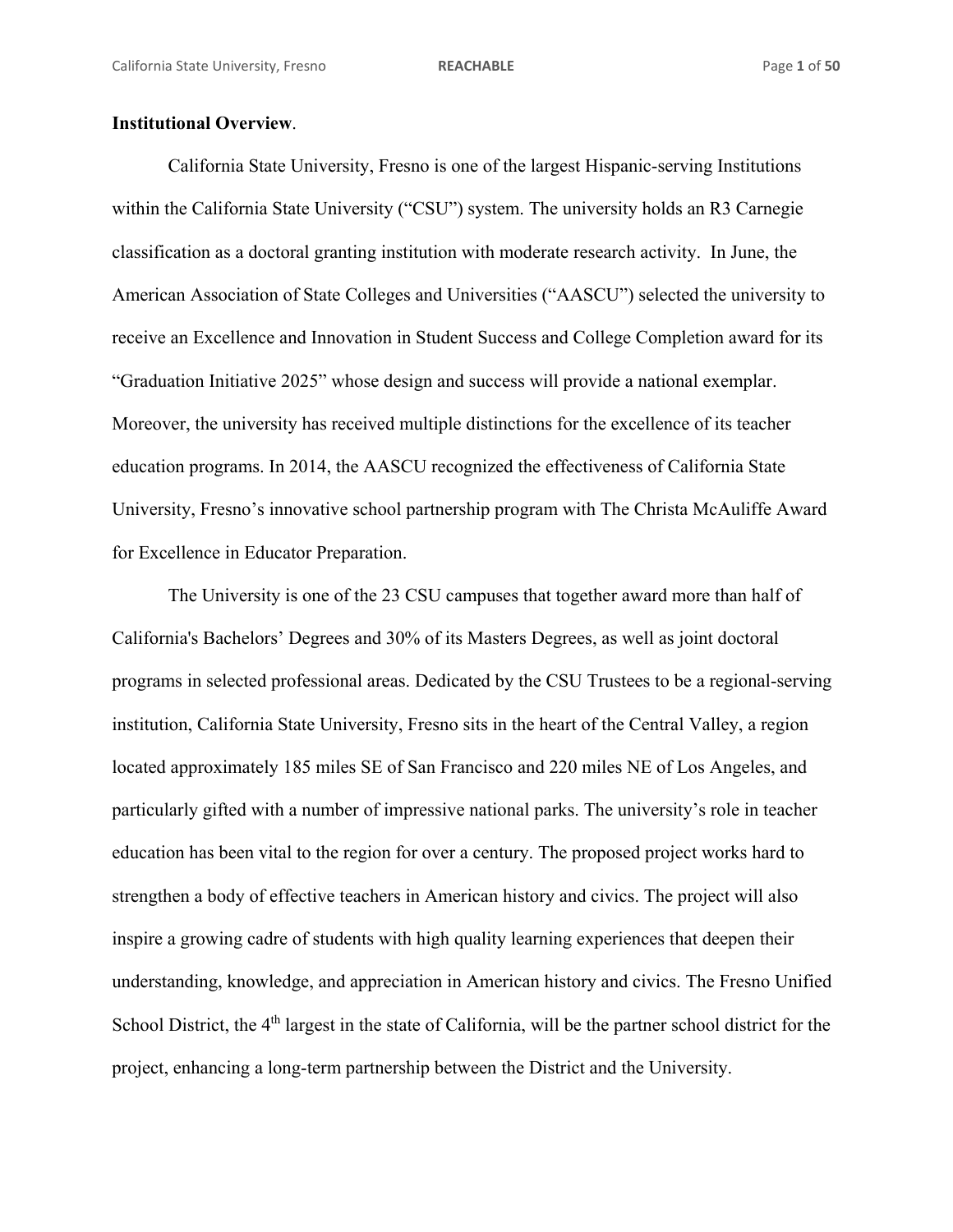## **The proposed project meets all four priorities:**

# **Absolute Priority 1**—**Presidential Academies for the Teaching of American History and**

**Civics.** The proposed project offers a two-week spring/summer seminar for teachers of American history and civics that provides intensive professional development opportunities for teachers of American history and civics to strengthen their knowledge of the subjects of American history and civics. A team of primary scholars and master teachers who are experts in the field of American history and civics will lead the seminar. For example, the team includes experienced faculty and curriculum experts from both California State University, Fresno and the University of California, Davis' "California History-Social Science Project" (CHSSP"). The CHSSP is a statewide network of scholars and K-12 teachers dedicated to providing the highest quality history instruction. The California State University, Fresno team leader is Interim Dean Michelle DenBeste, a professor of History, and the UC, Davis team leader is Professor Nancy McTygue, Director of the Teaching with Primary Sources program funded by a U.S. Library of Congress grant. The California State University, Fresno team also has a Lead Scholar for civics, Dr. Lisa Bryant, whose area of expertise in American politics include political behavior, campaigns and elections, public policy, race/ethnicity and state and local politics.

**Absolute Priority 2**—Congressional Academies for Students of American History and Civics. The proposed project offers a two-week spring/summer seminar for students that broadens and deepens their understanding of American history and civics. The team of primary scholars and master teachers described above who are experts in the field of U.S. history and civics will lead the Congressional Academies. The in-class local curriculum is a high impact practice for the target student audience (largely Hispanic, low income, and/or first generation) because it shows immediate relevance to their communities. The Congressional Academies incorporate other high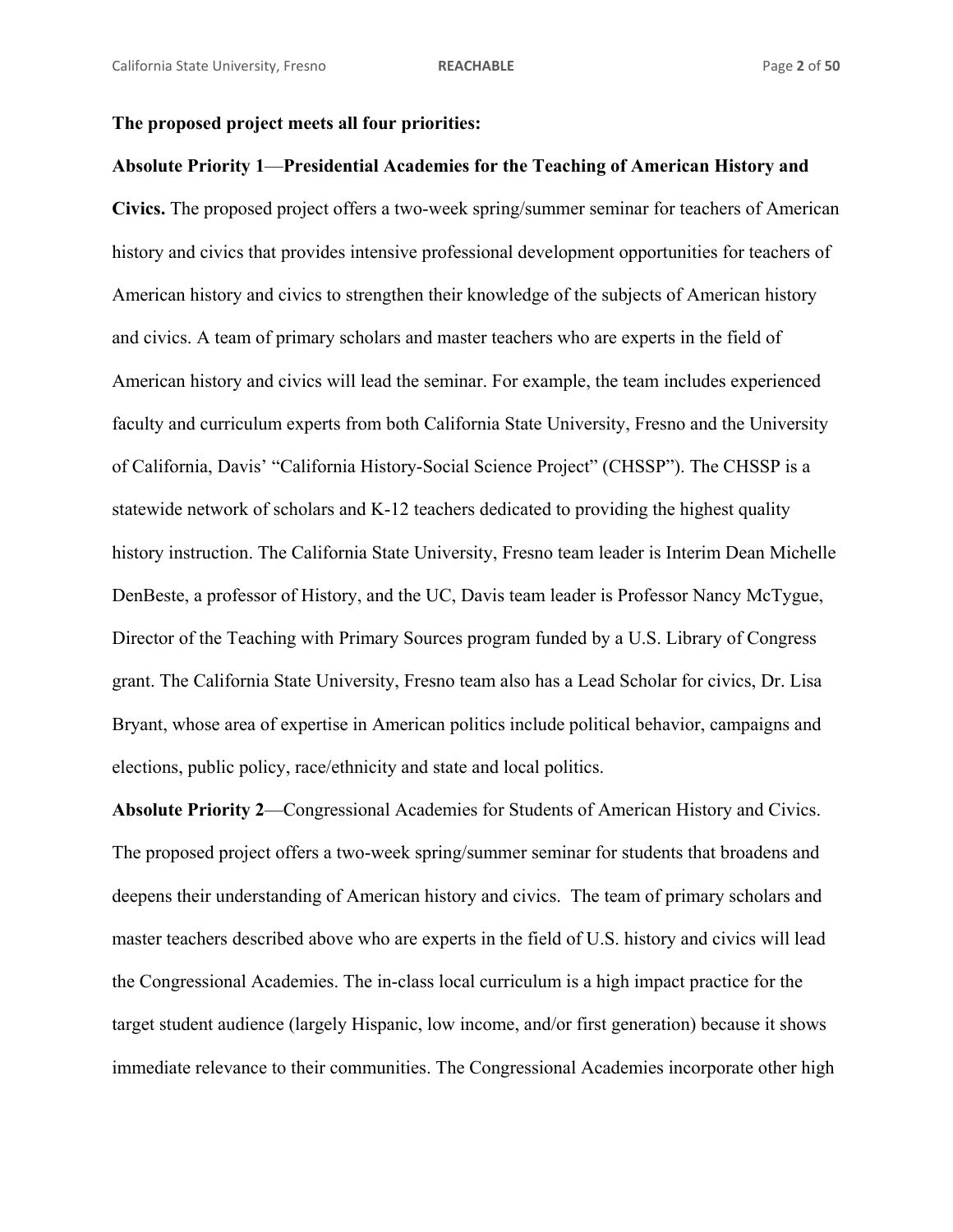impact practices also, e.g., inquiry-based, students work with primary source artifacts to give immediacy to history and to the student's engagement with history.

**Competitive Preference Priority 1—**Improving Academic Outcomes for High-Need Students. The Fresno Unified School District ("FUSD") is the 4<sup>th</sup> largest school district in the State of California. The California Department of Education data indicates that FUSD currently enrolls 70,742 students, of whom 87% are socioeconomically disadvantaged and 23% are English language learners. In 2016-2017, 67.8% of students were Hispanic, 10.6% were Asian, 8.5% African American, 9.9% were White, and the remainder were less than 2%. The team designed the Congressional Academies to offer inquiry-based learning experiences and high impact experiences that have proven effectiveness with the target student population (largely Hispanic, low income, and/or first generation). The team also has special skill in teaching of U.S. history and civics to high-need students. For example, dedicated by the CSU trustees to be a regionalserving university, California State University, Fresno has over a century of experience educating teachers in the region to be effective with its students who are largely low income, first generation, and/or under-represented minorities. Moreover, the CHSSP not only aims to deliver effective instruction for all students but also aims to ensure that the instruction directly, explicitly, and effectively meets the needs of English language leaders, native speakers with low literacy, and students from economically disadvantaged communities. The experts design and deliver the highest quality learning experience that supports the success of every student. **Competitive Preference Priority 2—**Using the Resources of the National Parks. Parts of both the Presidential Academy and the Congressional Academy will be on-site in Yosemite National Park. In addition, the project includes activities in a number of national parks, monuments, and

historic places, e.g., Rosie the Riveter WWII Home Front National Historical Park, Angel Island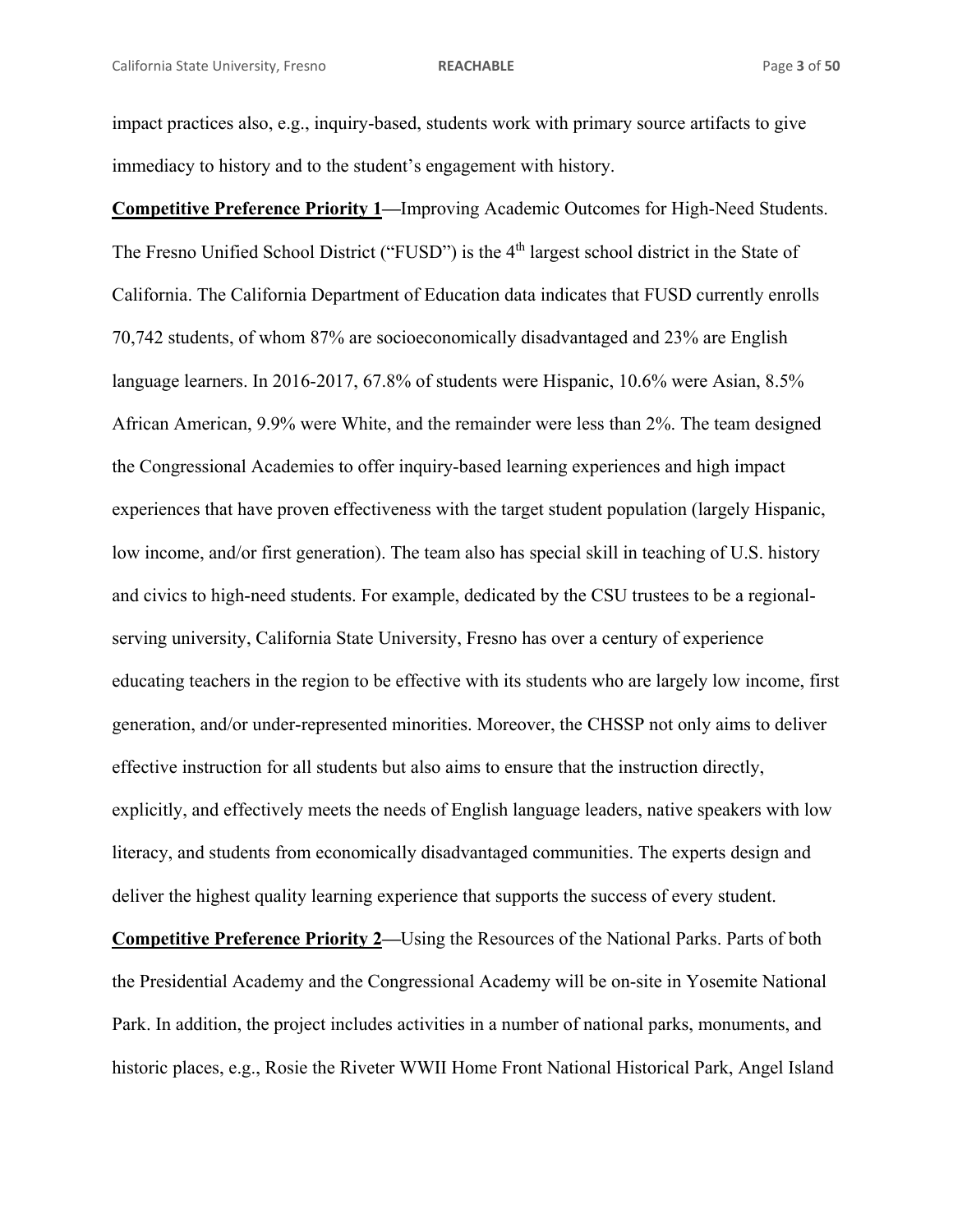National Historic Landmark, Fort Baker, the Presidio, Death Valley National Park, Manzanar National Historic Site, and the César Chávez National Park. The project also takes advantage of the resources offered by California State Parks, such as Colonel Allensworth State Park (that preserves Allensworth, the only California town founded, financed, and governed by African Americans).

## **A. Quality of the Project Design**

# **(i) The extent to which the proposed project represents an exceptional approach to the priority or priorities established for the competition.**

The purpose of Reimagine Educating: American Civics and History Academies for Better Learning and Engagement (REACHABLE) is to raise student achievement in and interest in American history by deepening the knowledge, understanding and appreciation of American History of 250 teachers (over five years) and 500 students (over five years) and is based on the idea that all students are reachable when history is made accessible and relevant for everyone. This innovative project fuses a rigorous program of professional development and university level course work focused on the study of major themes in American history based on the California History Frameworks and Common Core. Additionally, partner organizations will assist with teaching participants research skills, literacy skills, archival skills, and civic education. A Leadership Council consisting of the lead scholars, lead teachers, and representatives from the partnering organizations will meet at the beginning of the year to coordinate curriculum and to recruit students and teachers into the grant, mid-year to touch base about curriculum for the intensive summer academies, and at the end of the summer to review assessments and to make any changes for the following year.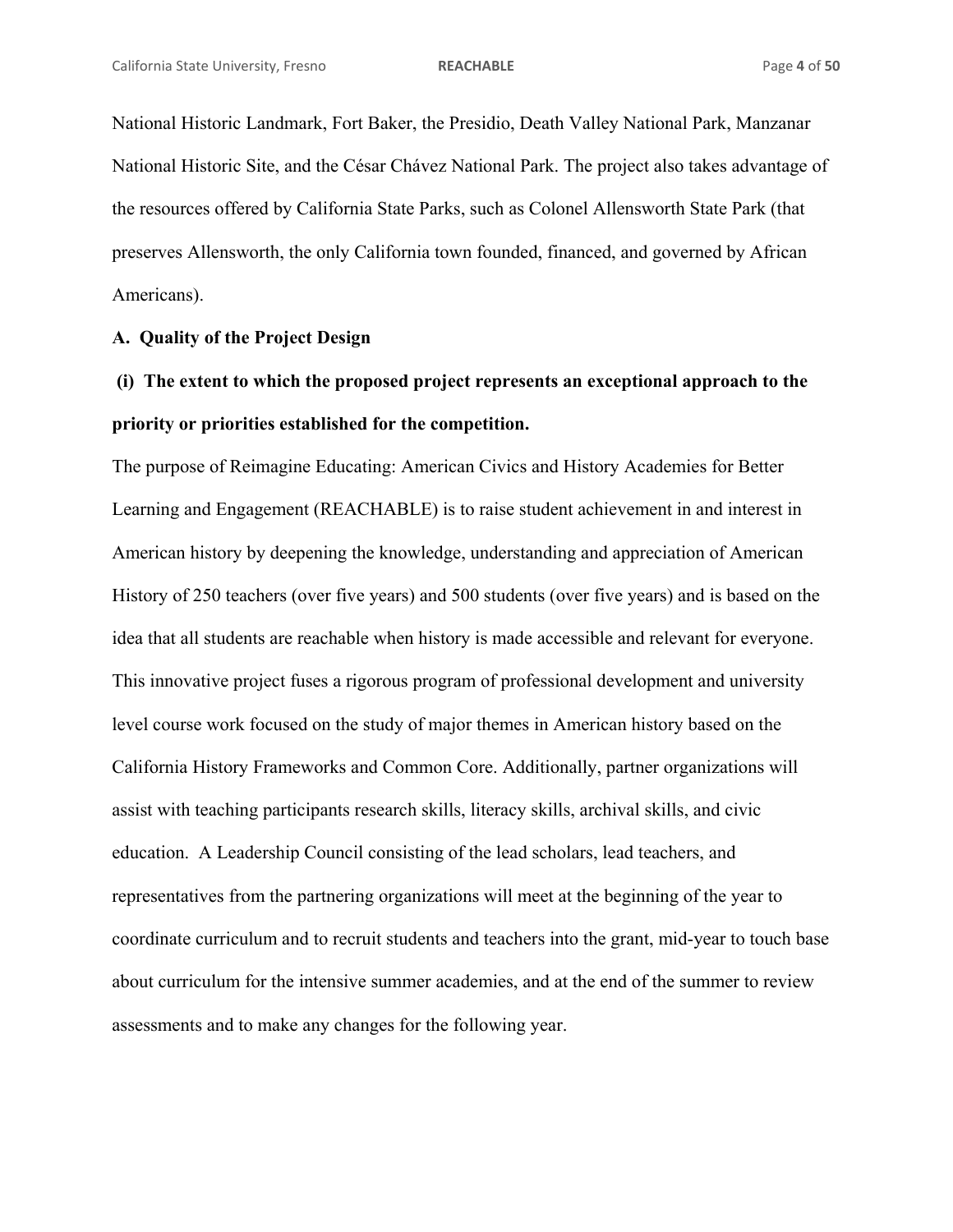## Project Goals:

- 1. Improving Content Knowledge for Teachers and Students
- 2. Increasing Student Achievement
- 3. Developing Partnerships and Networking for Teachers
- 4. Developing College Ready Skills for Students
- 5. Developing Modernized Lesson Planning for Teachers with enriched content using new sources and new methods.
- 6. Introducing Teachers and Students to the rich resources of National Parks, National Monuments, and Historic Landmarks in California
- 7. Developing a better understanding of the importance of civic participation in a democratic society
- 8. Developing the ability to analyze historical movements and to understand civic responsibility in a democratic society.
- 9. Facilitating collaborative design of standards based curriculum focused on historical analysis, interpretation and content literacy skills (Teachers)
- 10. Devising, developing and writing a historical research paper using primary sources and accepted scholarly sources and incorporating information from the scholar program (Students).

Underserved students will have access to top scholars. They will gain additional content knowledge and improve college-going skills such as critical thinking, reading, and writing. Despite the proximity of Fresno to a variety of national resources, many of our local students have never left the Fresno County area. This project will allow them to travel and to experience national parks, monuments, and historic places and will bring people who have lived through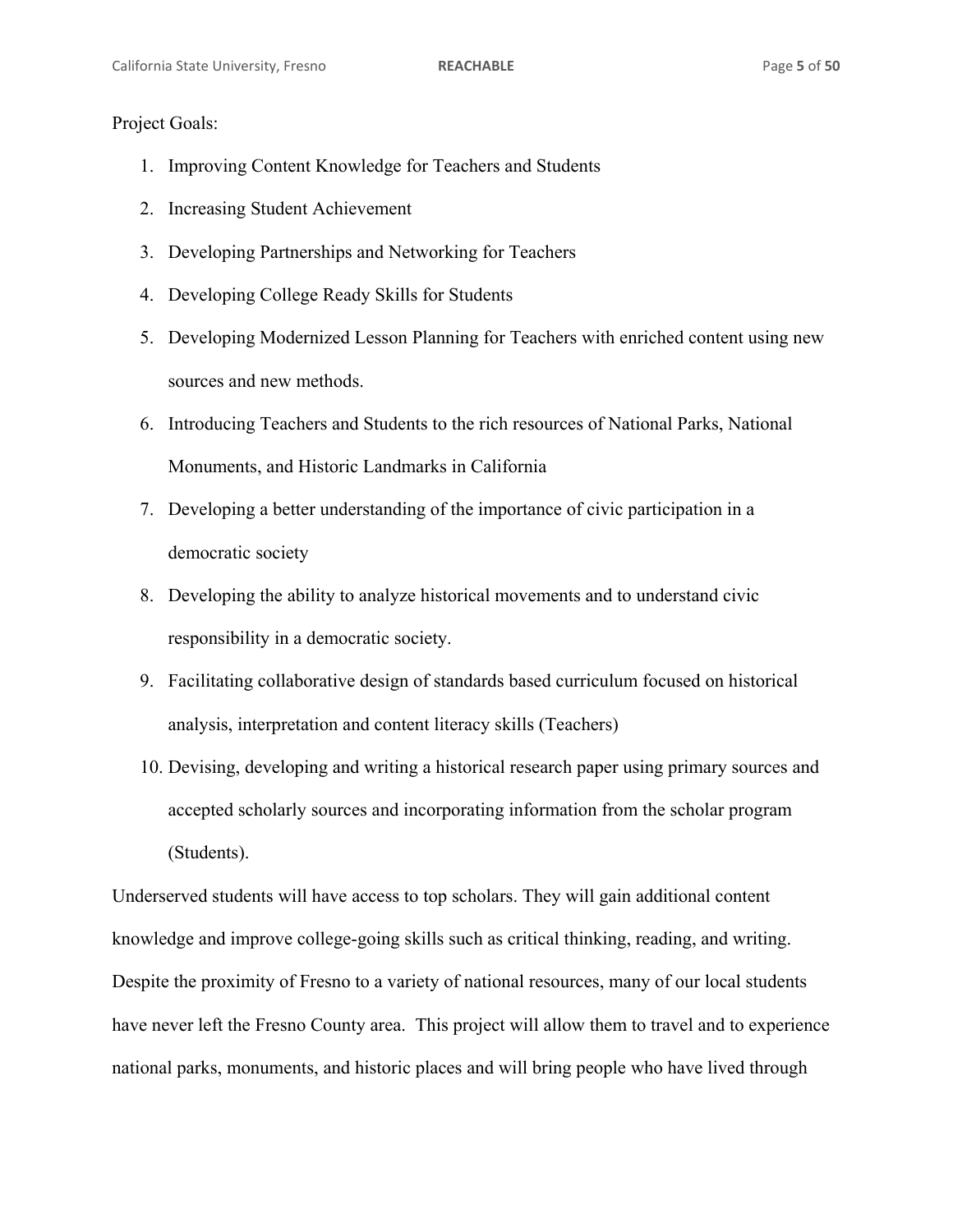historical events to them, so they can get firsthand knowledge and experiences. In essence, REACHABLE puts history within their reach. In addition, they will learn how federal, state, and local governments, along with citizens, create and maintain public spaces to demonstrate that through engagement, they can impact policy and be a part of making new history.

## Project Design:

The Presidential Academy will serve 50 teachers a year for five years (250 total) from the Fresno Unified School District, the 4<sup>th</sup> largest District in the State of California. Each teacher accepted into the program will be responsible for identifying at least two students who would benefit from the Congressional Academy with priority going to students who might not otherwise have the opportunity to benefit from enriched summer curriculum. The Congressional Academy will serve 100 students per year (500 total). Both the Presidential Academies and the Congressional Academies will benefit from content level experts in history and civics as well as pedagogical experts and community partners. Both the Presidential Academy and the Congressional Academy will explore one theme each year for five years.

Year One: Liberty, Immigration and the American West in the late 19<sup>th</sup> century

**Topics**: Westward Movement, Native Americans, Mexican/Spanish populations, Industrialization, Immigration, Tourism, Conservation Movements, Depictions of the West

**Travel Study**: Yosemite National Park

Year Two: Liberty, Modern America, and the World

**Topics**: War, Immigration, Migration, Cold War, Modernity **Travel Study**: San Francisco Bay Area (Rosie the Riveter WWII National Home Front Museum, Angel Island, Fort Baker, and Presidio)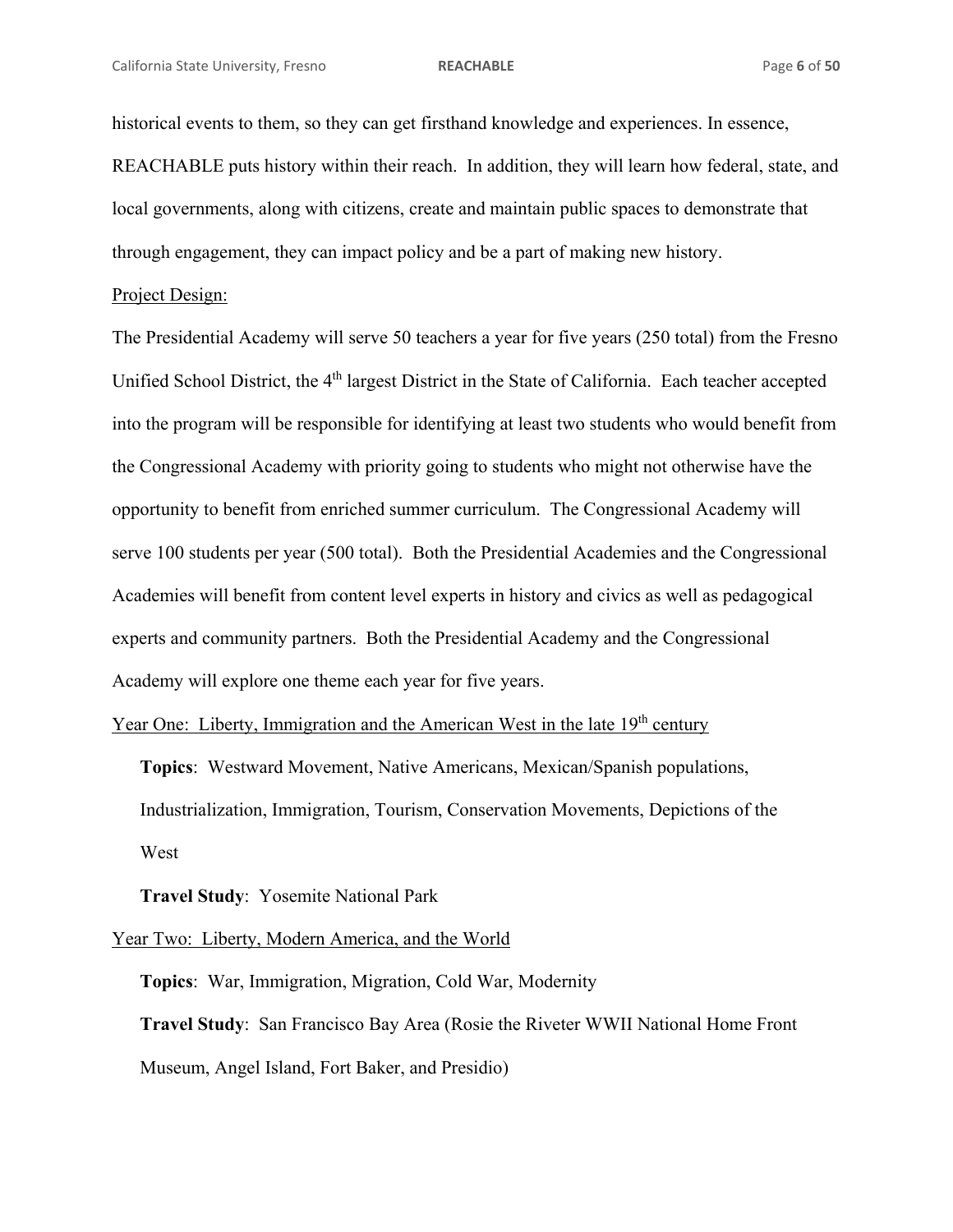### Year Three: Liberty and Justice for All?

**Topics**: Civil Rights Movements, Women's Movements, Global Americans **Travel Study**: Central and Southern California (Colonel Allensworth State Park, Manzanar National Historic Site, César Chávez National Monument, Death Valley National Park)

Year Four: Repeat Year One

## Year Five: Repeat Year Two

At the end of the Presidential Academy teachers will receive 2 units of graduate credit, a certificate of completion, and at least one fully implementable lesson with ancillary materials. Teachers will also leave with a support system of content experts and other local teachers as well as community connections. Scholars at California State University, Fresno will remain available to the teachers into the future.

 At the end of the Congressional Academy, students will receive a Certificate of Completion and access to top scholars in the field with the potential to help write them letters of recommendation to colleges and institutes. Additionally, they will be better prepared for their upcoming school year, having had an intensive experience rich in content and in reading, writing and research skills. All students will choose a research topic at the beginning of the Academy in consultation with content experts and will develop that project throughout the seminar. They will leave with a completed research essay as well as a museum exhibit which they may be able to use as work samples for college applications, internship applications, and so on.

**(ii) The extent to which the services to be provided by the proposed project involve the collaboration of appropriate partners for maximizing the effectiveness of project services.** 

| <b>Collaboration of Appropriate Partners Maximizes Effectiveness of Project Services</b> |                                                           |  |  |
|------------------------------------------------------------------------------------------|-----------------------------------------------------------|--|--|
| <b>Appropriate Partners</b>                                                              | <b>How Partners Maximize Effectiveness of Services</b>    |  |  |
| Fresno Unified School District                                                           | One major school district partner allows us to streamline |  |  |
| ("FUSD")                                                                                 | and unify recruitment and delivery of program services,   |  |  |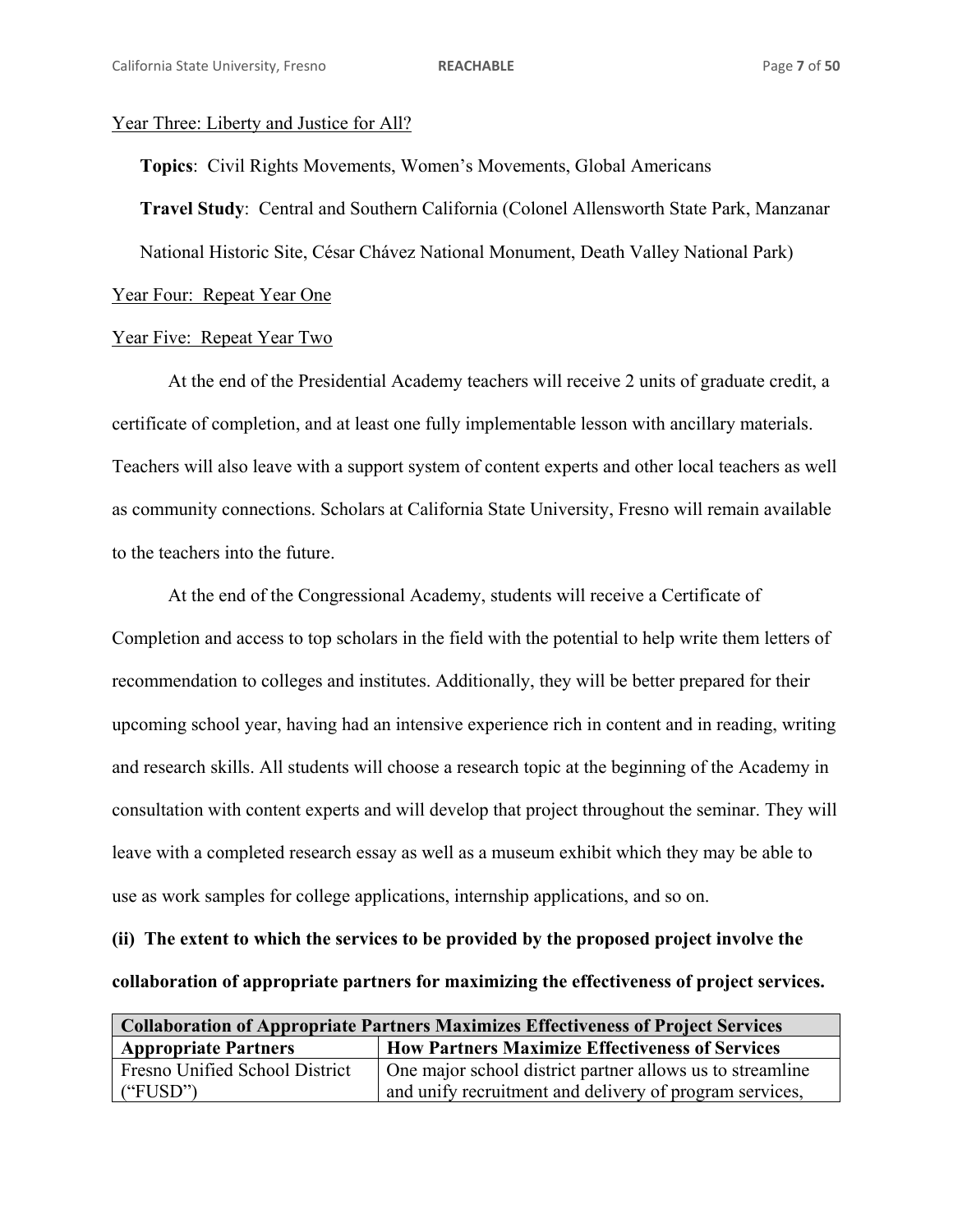|                                                  | and to do so for high need students (the vast majority of     |
|--------------------------------------------------|---------------------------------------------------------------|
|                                                  | FUSD students).                                               |
| California History-Social                        | The program brings in the expertise of the primary entity     |
| Sciences Project ("CHSSP")                       | tasked with revising California's History-Social Science      |
|                                                  | Framework. The CHSSP also connects the program to its         |
|                                                  | statewide professional learning network.                      |
| <b>Fresno Historical Society</b>                 | The FHS offers the program regional expertise in              |
| ("FHS")                                          | collecting, preserving, and interpreting the stories, images, |
|                                                  | and resources of the region's history to help understand our  |
|                                                  | past and shape our future, tailored for the education of      |
|                                                  | regional teachers and students.                               |
| Yosemite National Park (as well                  | Yosemite National Park is one of the oldest and grandest      |
| as activities in many other NPS                  | national parks in the U.S., and the project takes advantage   |
| sites)                                           | of its geographical proximity. The project benefits from the  |
|                                                  | high number of NPS sites in California (e.g., Death Valley,   |
|                                                  | Manzanar, César Chávez, Fort Baker/Presidio, Angel            |
|                                                  | Island, Rosie the Riveter WWII National Home Front)           |
| California State University ("CSU") Consultants: |                                                               |
| Dr. Andrea Johnson, CSU                          | The CSU system is one of the largest higher education         |
| Dominguez Hills; History                         | systems in the world, and the project can pull in nationally  |
|                                                  | known experts in history and civics such as Dr. Johnson.      |
| <b>National Consultants:</b>                     |                                                               |
| The Leadership team will invite                  | REACHABLE will pull in additional experts in history and      |
| at least two nationally                          | civics, chosen to fit program themes (annually). Scholars     |
| recognized scholars per year to                  | will be chosen based on their content knowledge and           |
| speak to the students and                        | ability to present to a general audience. The Leadership      |
| teachers.                                        | Council members will use their networks to pull in top        |
|                                                  | scholars in appropriate fields.                               |
| <b>Internal Departmental Partnerships:</b>       |                                                               |
| History, Political Science,                      | The project is pulling from expertise that is siloed in       |
| Women's Studies, African                         | different departments and unifying it. This broadens and      |
| <b>American Studies</b>                          | deepens the teaching of history and civics.                   |
| Office of Institutional Effectiveness            |                                                               |
| Dr. Melissa Jordine, Director of                 | Dr. Jordine is the university's foremost authority on         |
| Assessment                                       | educational assessment, and she is also a Professor of        |
|                                                  | History. The program has the enormous benefit of an           |
|                                                  | assessment expert with discipline-specific expertise.         |
| Hongtao Yue, Senior Research                     | Mr. Yue has over a decade of professional experience in       |
| Analyst                                          | data collection, validation, analysis, and publication to     |
|                                                  | enhance institutional and programmatic effectiveness. He      |
|                                                  | holds an M.S. in Statistics, with a Concentration in          |
|                                                  | Applied Statistics. His stellar work has led to publications  |
|                                                  | in peer-reviewed journals, disseminating programmatic         |
|                                                  | evaluations at Fresno State as national models.               |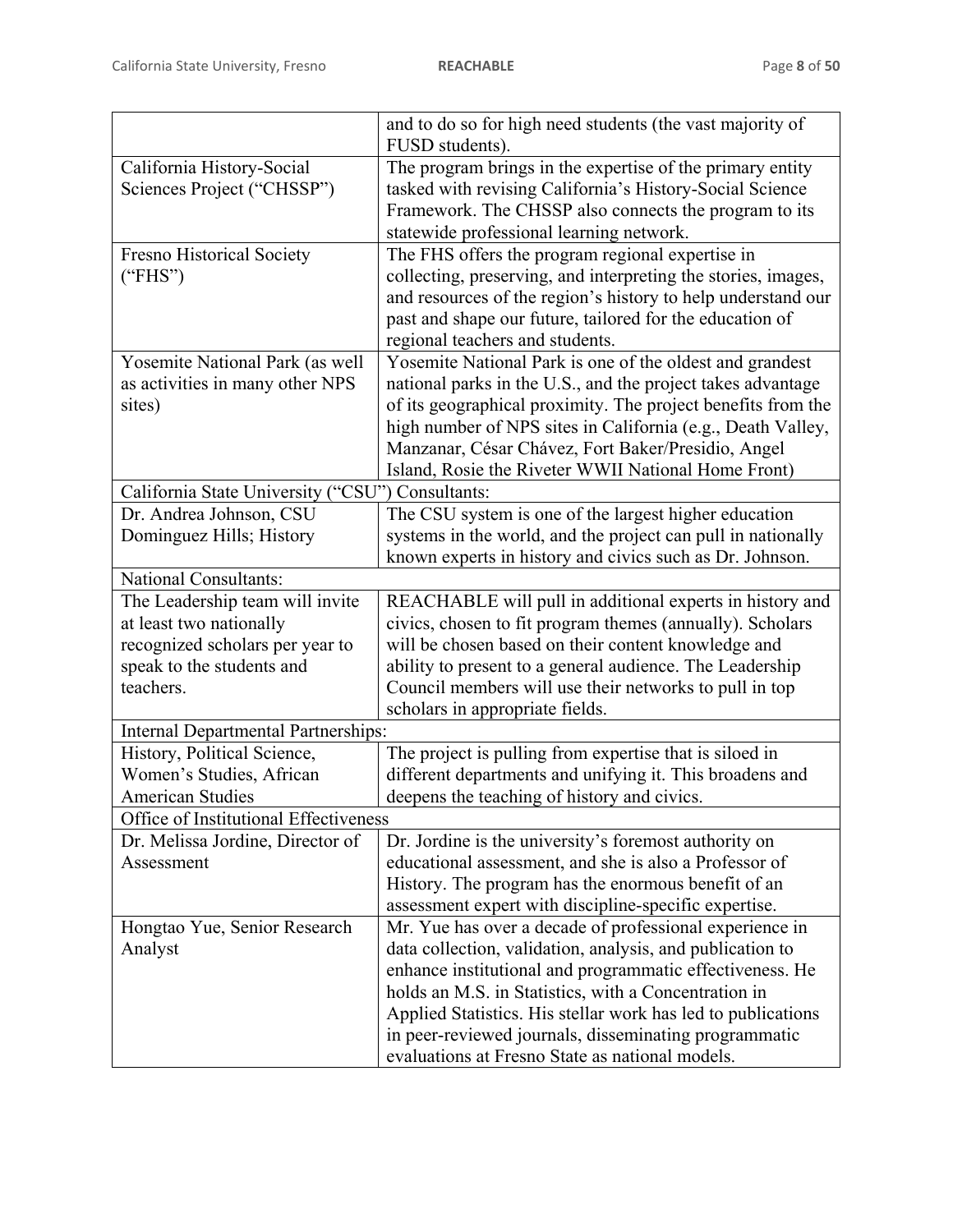# **(iii) The extent to which the design of the proposed project reflects up-to-date knowledge from research and effective practice.**

The Leadership Council for the REACHABLE project incorporates faculty with experience in teacher education (Dr. Lori Clune has been the credential advisor for ten years in addition to her academic experience); Fresno Unified teachers with M.A. degrees in History; content experts drawn from the Fresno State faculty and other universities; local experts from the Fresno Historical Society who have experience in creating hands on curriculum for school groups; and staff from the California History Social Science Project who have years of experience in creating content driven pedagogy for history and social science teachers. This combination allows the REACHABLE team to deliver up-to-date content-rich material to teachers and students from the Central Valley who lack access to professional development.

United States history and civics are usually taught as very separate subjects both in high school and in college. But, these two subjects go hand-in-hand, learning one complements the learning of the other, and thus teaching them as two sides of the same coin makes sense. As the acclaimed historian Peter Stearns notes, "A study of history is essential for good citizenship. This is the most common justification for the place of history in school curricula. Sometimes advocates of citizenship history hope merely to promote national identity and loyalty... But the importance of history for citizenship goes beyond this narrow goal…" 1

Government teachers teach the Constitution, law, voting, and democracy as interconnected elements, which inform citizenship. This grant seeks to bridge these two fields by including a professor of U.S. History, a professor of Political Science, a U.S. history teacher,

<u> 1989 - Johann Stein, mars et al. 1989 - Anna ann an t-Anna ann an t-Anna ann an t-Anna ann an t-Anna ann an t-</u>

<sup>1</sup> Peter Stearns, "Why Study History," https://www.historians.org/about-aha-andmembership/aha-history-and-archives/archives/why-study-history-(1998)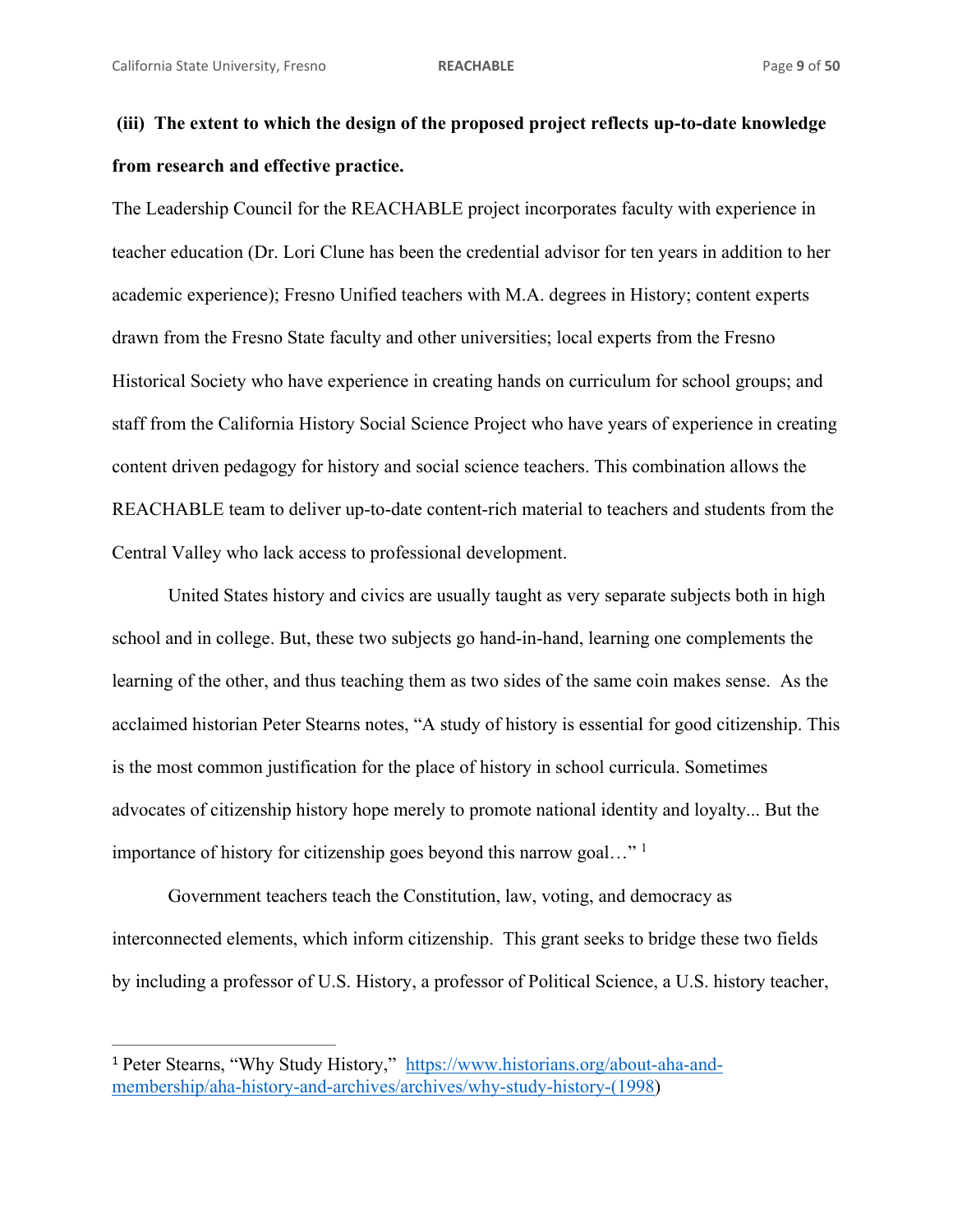and a U.S. government teacher together with the resources of our community (state and national parks, the Fresno Historical Society, and scholars of U.S. history and civics). The grant also seeks to disrupt the usual linear model of history by talking about themes and by connecting national and international events to local history. Certainly, the history of California is inextricably intertwined with major events in  $19<sup>th</sup>$ ,  $20<sup>th</sup>$ , and  $21<sup>st</sup>$  century America. The authors of *Global Americans: A History of the United States*, argue, "With a global perspective, the narrative of U.S. history connects to the rest of the world not only through the actions of presidents, generals, and diplomats, but also through the experiences of business leaders, social activists, missionaries, workers, immigrants, refugees, athletes, musicians, artists, tourists and consumers."<sup>2</sup> We would argue that the same is true of local history. The history of Yosemite National Park makes a perfect study of the ways in which tourism in the U.S. developed. It also allows us to study the peoples who resided in the region before (the Miwok) and to discuss changes in the way the park is conceived over time.

This grant is unique in that it will cover American history content but will do it with a focus on California and Central Valley history. For instance, Colonel Allensworth State Historic Park near the city of Bakersfield could figure prominently in two of the three years. It will be one of the sites visited in year three. The town was founded by an African American colonel in 1908 where people of all races lived equally under local laws and social codes. Allensworth defied Jim Crow-era California by, in his words, "trying to prove beyond a shadow of a doubt that the negro is capable of self respect and self control."<sup>3</sup> A teacher might develop a lesson plan for  $11<sup>th</sup>$  grade students that incorporate photographs of the town, its residents, newspaper articles, interviews

<u> 1989 - Johann Stein, mars et al. 1989 - Anna ann an t-Anna ann an t-Anna ann an t-Anna ann an t-Anna ann an t-</u>

<sup>2</sup> Maria Montoya, et al., *Global Americans: A History of the United States* (Boston: Cengage Learning, 2018), xviii.

<sup>3</sup> http://www.parks.ca.gov/?page\_id=24825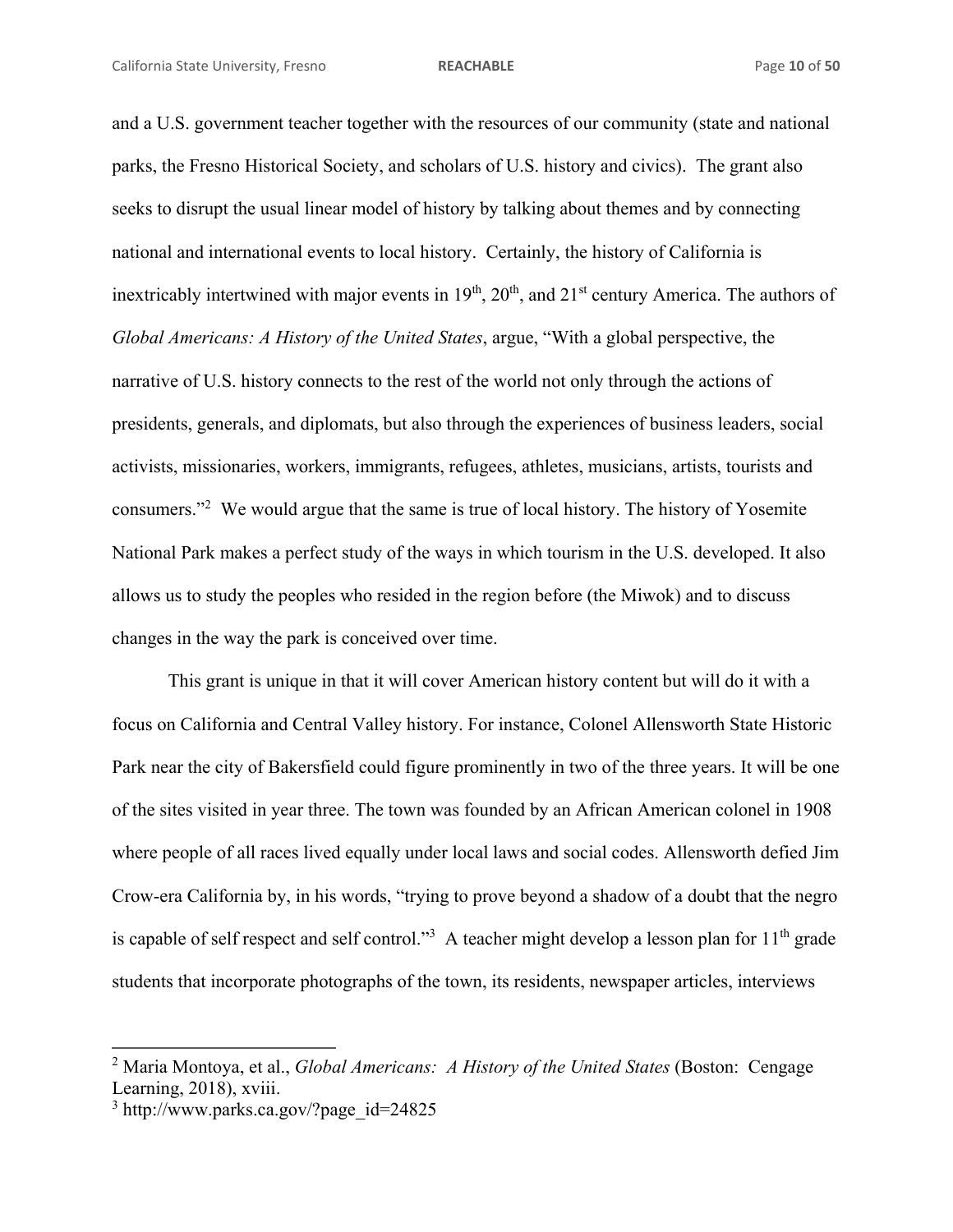<u> 1989 - Johann Stein, mars an t-Amerikaansk kommunister (</u>

with local residents, and outside perspectives. This reorients the California history standards and national standards for  $11<sup>th</sup>$  grade which focus on voting rights and civil rights legislation to a local perspective. Having learned about Colonel Allensworth State Park, teachers may choose to take their own students there as part of their curriculum. The Rosie the Riveter National WWII Homefront National Historic Park is a particularly interesting one. Located in the urban area of Richmond, California, the Park tells the story of the homefront effort. Often thought of as purely an industrial drive, the museum showcases the ways in which other things were needed in order for wartime industry to thrive. What had been the small town of Richmond became a boom town, necessitating housing, centers for commerce, and better transportation. The Richmond shipyards were among the first to employ not only women but also African Americans. "California received more interstate migrants than any other state, absorbing more than 1.5 million newcomers between 1940 and 1944. Between 1940 and 1943, migration for defense industry jobs helped expand the population of California by 72% ."<sup>4</sup> The Park is yet another example of how students and teachers will learn how local and regional issues figure in the national narrative.

The National Council for History Education has articulated the importance of habits of mind, which once learned are not forgotten. According to the NCHE, "Thinking historically introduces students to the wonders of the past and fosters the ability to make judgments about the present. *History's Habits of Mind* articulates this distinctive approach, one that leads towards engaging with and understanding the contemporary world and serves as a foundation for lifelong, productive learning and active citizenship."<sup>5</sup> NCHE has consistently argued for the

<sup>&</sup>lt;sup>4</sup> General Management Plan, Rosie the Riveter World War II National Historic Park, 23. https://www.nps.gov/rori/learn/management/upload/3%20RORI\_Chapter2Feb09.pdf <sup>5</sup> http://www.nche.net/habitsofmind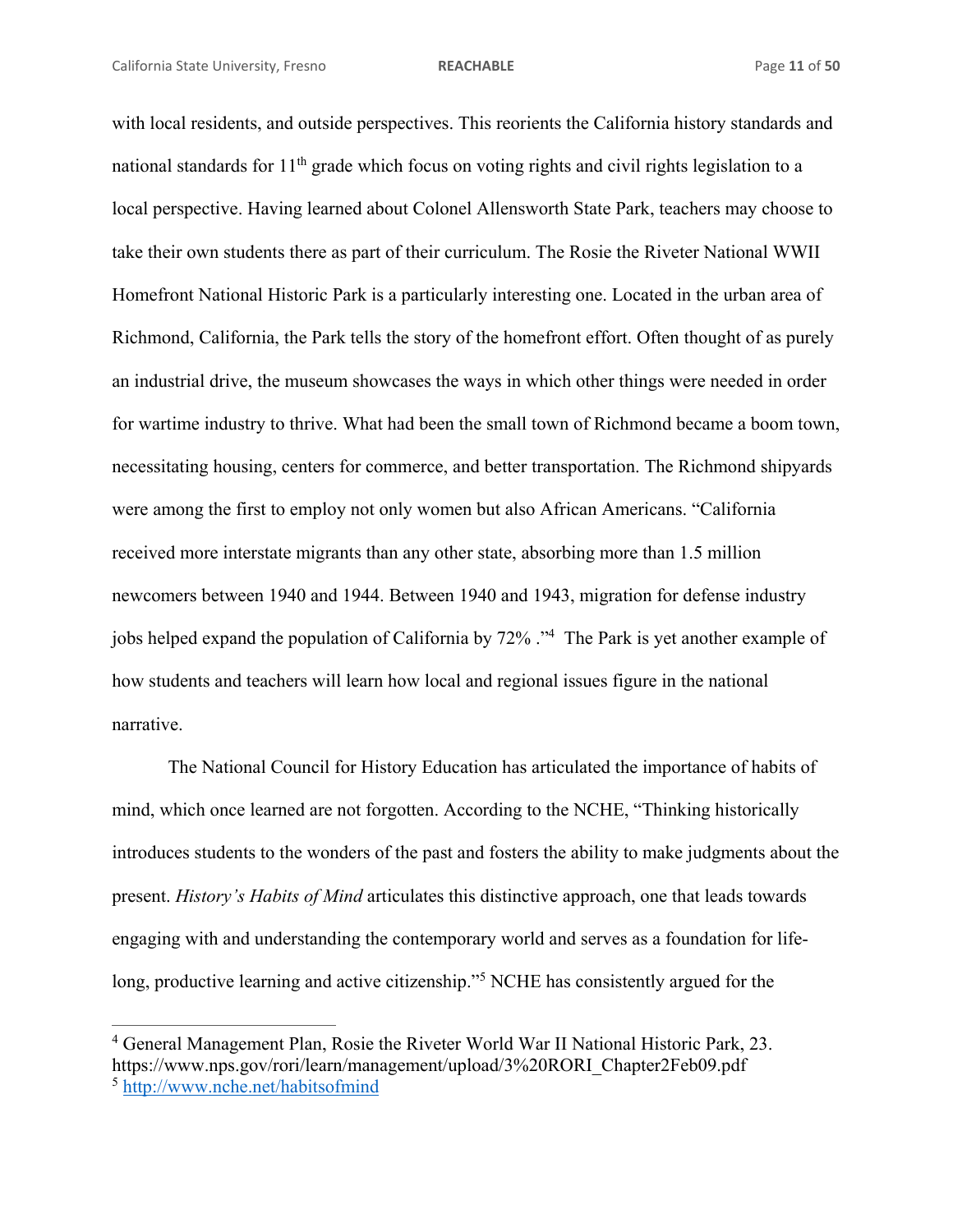importance of teacher scholars in conveying knowledge to school children and instilling these habits of mind.

 Although the AAC&U research focuses on success for postsecondary students, the research about High Impact Practices is just as relevant for teachers and students. The AAC&U has described ten high impact practices which lead to better learning, increased student retention, and increased student engagement. This grant focuses on a number of high impact practices such as collaborative assignments and projects, undergraduate research, community-based learning, and capstone courses and projects. Both the  $11<sup>th</sup>$  and  $12<sup>th</sup>$  grade students and the teachers in the program will benefit from all of these approaches.

**B. Significance.** 

# **(i) The extent to which the proposed project is likely to build local capacity to provide, improve, or expand services that address the needs of the target population.**

The Leadership Council designed REACHABLE in detail, planning and aligning all components, matched to the program's specific goals (above) and learning outcomes (below). REACHABLE brings together a number of local entities which have had some connection but who do not regularly share resources. REACHABLE will allow and make regular the sharing of resources, content, pedagogy, and skills during the grant period. As the project progresses, the model of local cooperation will be formally in place and increasingly entrenched, allowing for continued development between the partners. California State University, Fresno provides at least fifty percent of the teachers through its credential program to Fresno Unified School District, but the two partners have not regularly collaborated on professional development. The Fresno Historical Society routinely reaches out to local school districts with its Time Travelers program which is a living history educational experience, inviting students to face-to-face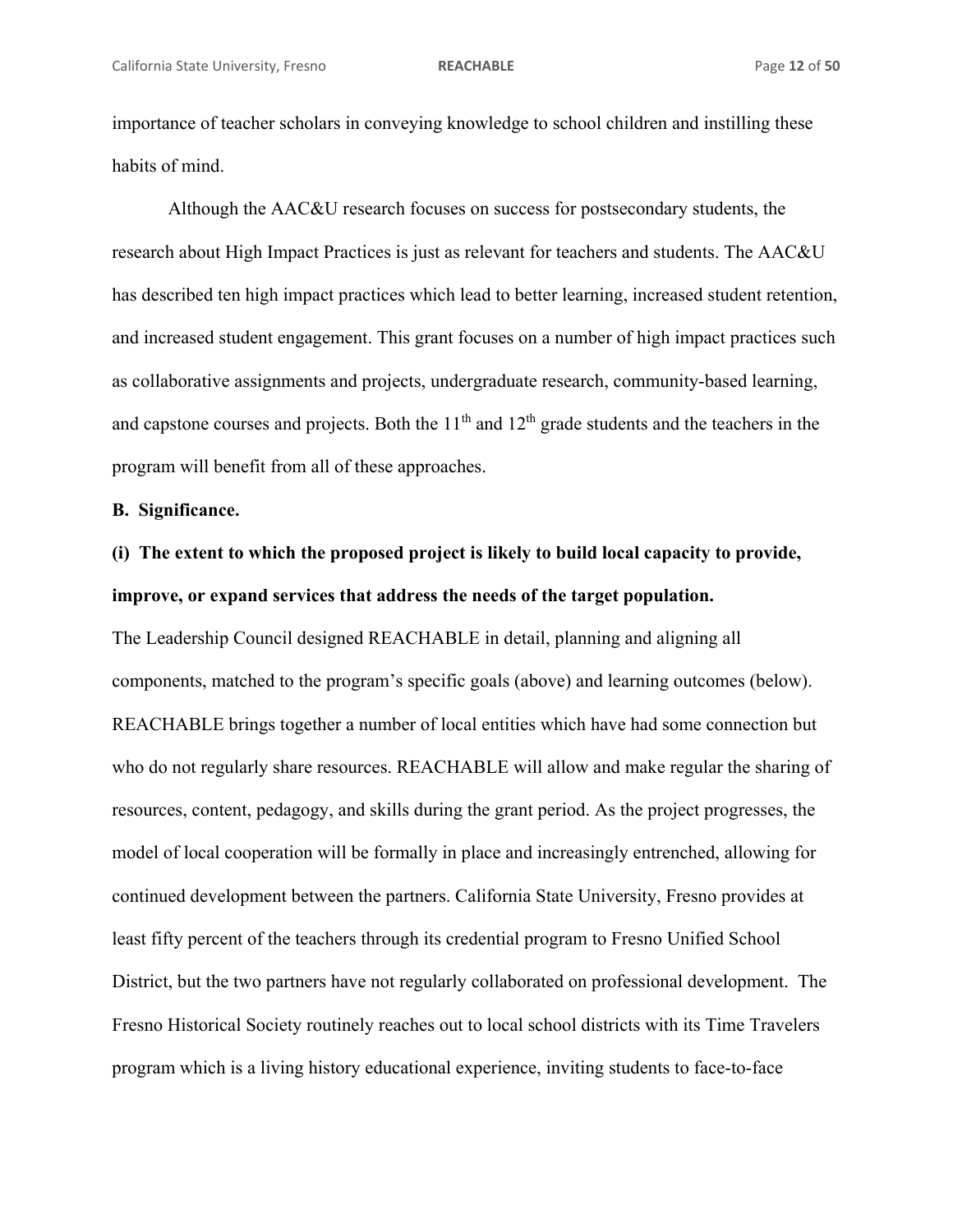encounters with the people and the circumstances of American Civil War. Time Travelers helps students recognize what history is and how it touches and shapes their lives. By engaging with the "real people" of the Civil War, students construct a historical narrative they can relate to as they learn about past events and personalities.<sup>6</sup> Fresno State houses the History Project@Fresno State (a branch of CHSSP) but due to lack of funding this project is largely stagnant. The grant will allow us to restore some of the programming and the partnership it provides.

The learning communities initiated by the REACHABLE grant will foster a culture of collaboration. Professional development, rather than being an isolated experience, becomes incorporated into the school day and into everything teachers do. Teachers can become siloed in their schools. REACHABLE builds connections across schools and districts which outlast the grant period. Since the demise of the Teaching American History grant program, teachers in the Central Valley have expressed concern that they do not receive regular professional development on history-related topics. Tobin Dean, a teacher at Washington Union High School in rural Easton, California, notes "in the post-TAH era, collaboration and facilitation of historically based lesson plans is entirely lacking." Another teacher, Robin Sischo, who has been involved in creating REACHABLE, notes the Fresno Unified School District's professional development for history and social sciences has been limited to how to adapt a lesson to Common Core standards but has included "no content and no history specific strategies." The grant would help to pair experienced teachers with new teachers and teachers in isolated and rural districts with the larger Fresno Unified School District, providing lifelong collaboration opportunities for teachers. **Presidential Academy.** Presidential scholars will be chosen in December so that the cohort will

be established in January. From January to May the cohort will meet once a month for three

<u> 1989 - Johann Stein, mars et al. 1989 - Anna ann an t-Anna ann an t-Anna ann an t-Anna ann an t-Anna ann an t-</u>

<sup>6</sup> http://www.valleyhistory.org/index.php?c=159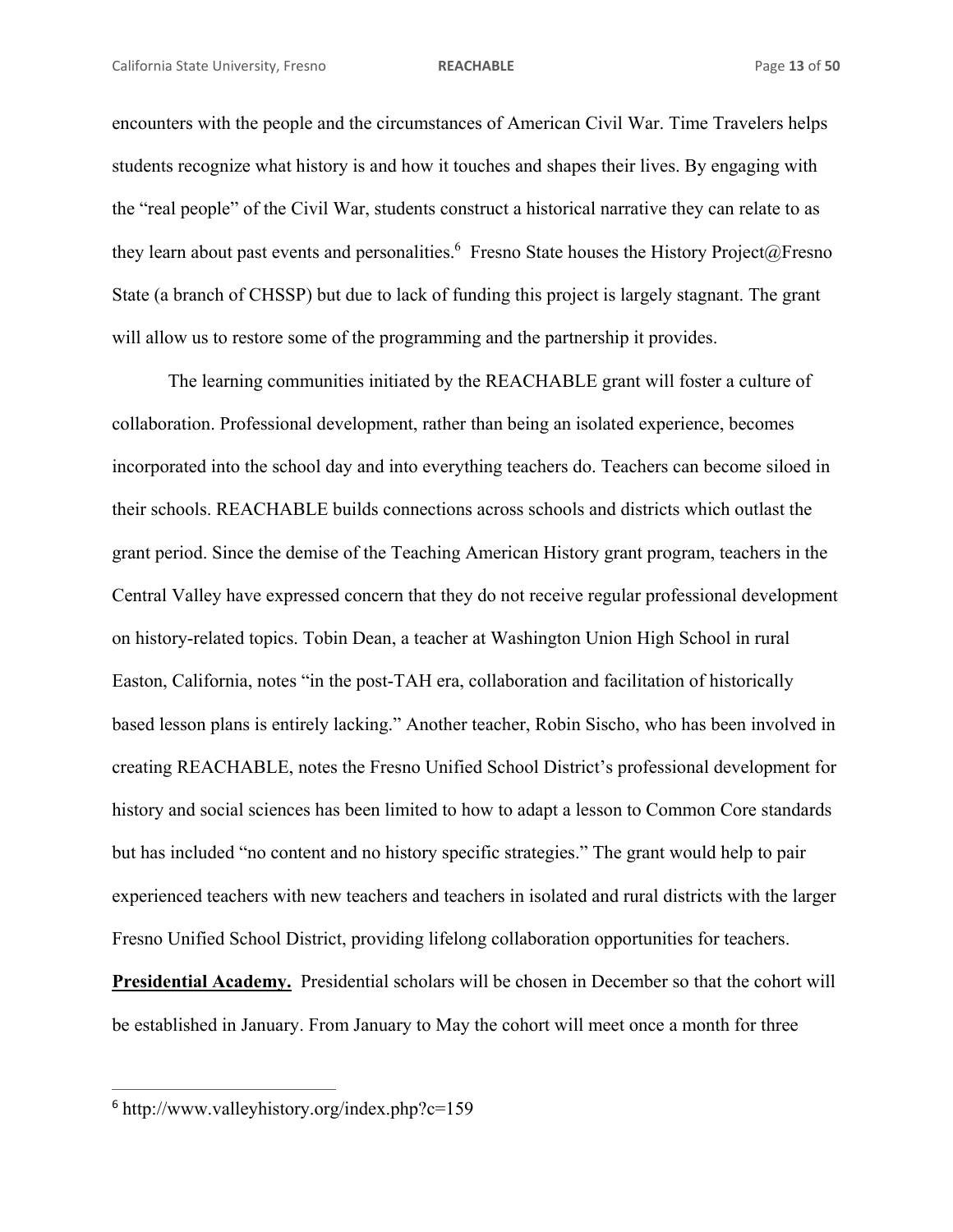hours of colloquia led by a scholar who is an expert in the field and a teacher who will provide teaching activities and teaching sources. In June, a two-week summer Presidential Academy will be held which will culminate in a travel study to sites which correspond to the topics under study. Teachers will reconvene after the trip and immediately before their school year begins to present their finished lesson plans to each other, to prepare for the year ahead, and to discuss the implementation of their post-tests. By the end of the program teachers will have received more than 90 hours of content and will return to their classrooms with at least one fully formed new lesson plan. Additionally, teachers will return to their classrooms with a network of teacher colleagues, mentors from the leadership team, and a variety of new resources.

Year One (repeats in Year Four): Liberty, Immigration and the American West

**Topics:** Westward Movement, Native Americans, Mexican/Spanish Populations,

Industrialization, Immigration, Tourism, Conservation Movements and Depictions of the

West

**Travel Study**: Yosemite National Park

| <b>Year I Readings:</b>                                                                   |
|-------------------------------------------------------------------------------------------|
| Akhil Reed Amar, America's Constitution: A Biography (New York: Random House, 2005)       |
| Eric Foner, Reconstruction: America's Unfinished Revolution (New York: Harper Collins,    |
| 1988)                                                                                     |
| Virginia Scharff, Twenty Thousand Roads: Women, Movement and the West (Berkeley:          |
| University of California Press, 2002).                                                    |
| Rachel St. John, Line in the Sand: A History of the Western US Mexican Border (Princeton: |
| Princeton University Press, 2012.                                                         |

Documents from the Gilder Lehrman Institute of American History (https://www.gilderlehrman.org).

| <b>Month</b> | <b>Topic</b>                                | <b>Hours/Presenters</b> |
|--------------|---------------------------------------------|-------------------------|
| Jan          | Orientation/Introductions/Overview of Theme | 3/CHSSP, FHS            |
|              |                                             | Leadership Team         |
| February     | Big picture. Post-Civil War America         | 3/Dr. Lori Clune        |
|              |                                             | Robin Sischo (RS)       |
|              |                                             | Jose Garza (JG)         |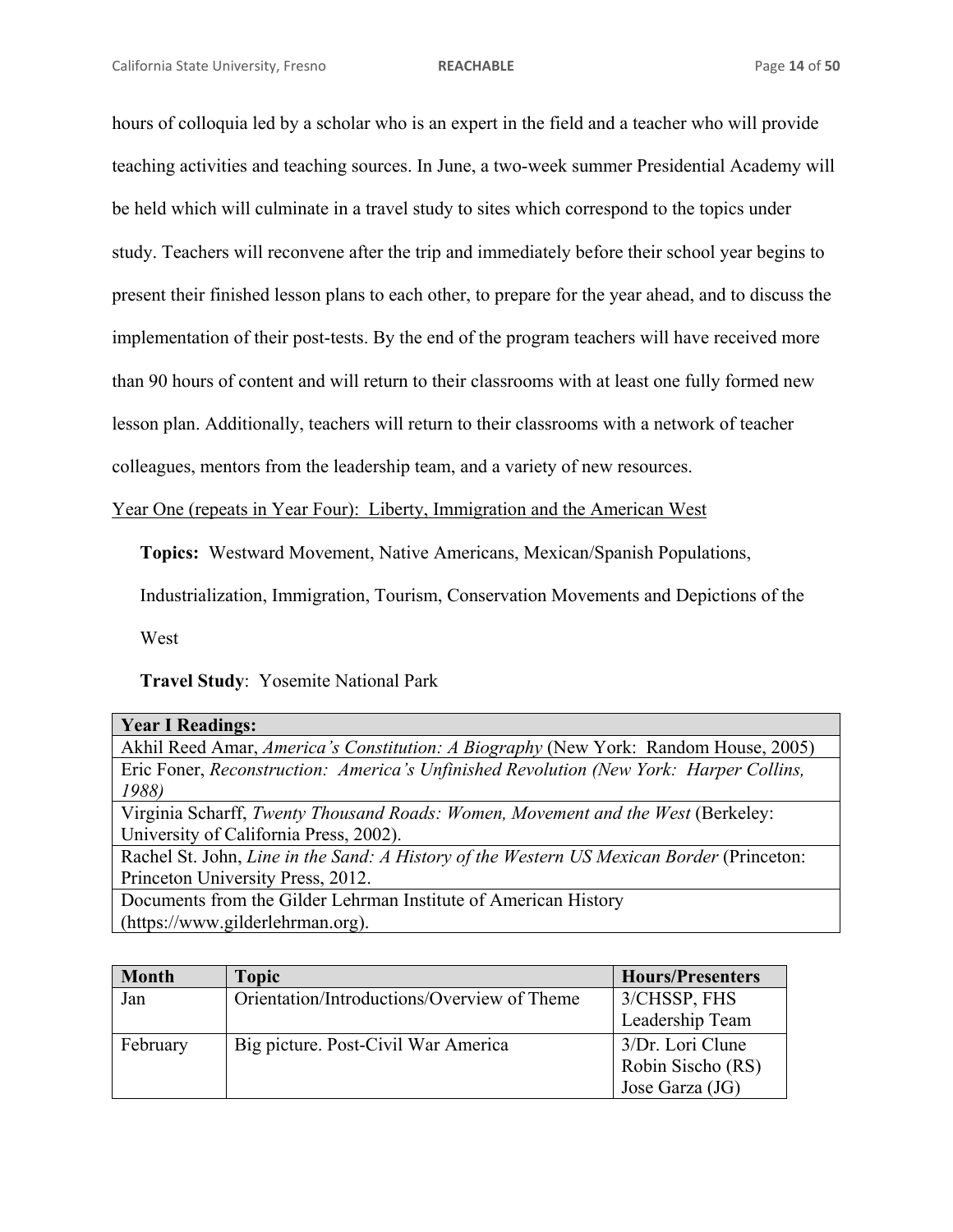| March   | Post-Civil War Congressional Changes/views of    | 3/Dr. Lisa Bryant          |
|---------|--------------------------------------------------|----------------------------|
|         | government                                       | RS and JG                  |
| April   | <b>Westward Expansion and Native Populations</b> | 3/Dr. Lee-Oliver           |
|         |                                                  | RS and JG                  |
| May     | Westward Expansion and Mexican/Spanish           | 3/Dr. Luis Fernando        |
|         | Populations                                      | Macias                     |
|         |                                                  | RS and JG                  |
| June/   | Tying America's Past to Yosemite National        | 8 hours day/5 days         |
| Summer  | Park: Tourism, Conservation, Art, and            | Leadership Team,           |
| Academy | Architecture                                     | Guest Scholars,            |
|         |                                                  | Grant partners             |
| June/   | <b>Yosemite National Park</b>                    | Approx. 10 hours           |
| Summer  |                                                  | $day/3$ days               |
| Travel  |                                                  | Leadership                 |
| Study   |                                                  | <b>Team/Grant Partners</b> |
| August  | Presentations of Lesson                          | 3/Leadership Team          |
|         | Plans/Networking/Preparing for the Year Ahead    |                            |

| Day I: Big Picture: Historiographical Controversies in Post-Civil War America |                                                             |                       |                                          |
|-------------------------------------------------------------------------------|-------------------------------------------------------------|-----------------------|------------------------------------------|
| 8:30-10:00                                                                    | <b>Historical Overview</b>                                  | Lecture               | Dr. Lori Clune                           |
| $10:00-$<br>12:00                                                             | Primary Source Analysis                                     | Activity              | <b>RS</b> and JG                         |
| $1:00-3:00$                                                                   | Shifting Instruction in History<br>Social Science           | Lecture/Activity      | <b>CHSSP</b> Partners                    |
| $3:00 - 5:00$                                                                 | Themes in US History                                        | Lecture/Activity      | <b>CHSSP</b> Partners                    |
| Day 2: Westward Movement and its Impact on the West                           |                                                             |                       |                                          |
| 8:30-10:00                                                                    | Images of the West: Myth vs.<br>Reality                     | Lecture               | <b>Guest Scholar</b>                     |
| $10:00-$<br>12:00                                                             | Implementing the Frameworks                                 | Lecture/Activity      | <b>CHSSP</b>                             |
| $1:00-4:00$                                                                   | <b>Improving Student literacy</b>                           | Lecture/Activity      | <b>CHSSP</b>                             |
| $4:00 - 5:00$                                                                 | <b>Independent Lesson Planning</b><br>Time                  | Activity              | <b>CHSSP</b> Partners<br>Leadership Team |
| Day 3: Westward Movement and Native Americans                                 |                                                             |                       |                                          |
| 8:30-10:00                                                                    | Westward Movement and<br><b>Impacts on Native Americans</b> | Lecture<br>Discussion | Dr. Leece Lee-<br>Oliver                 |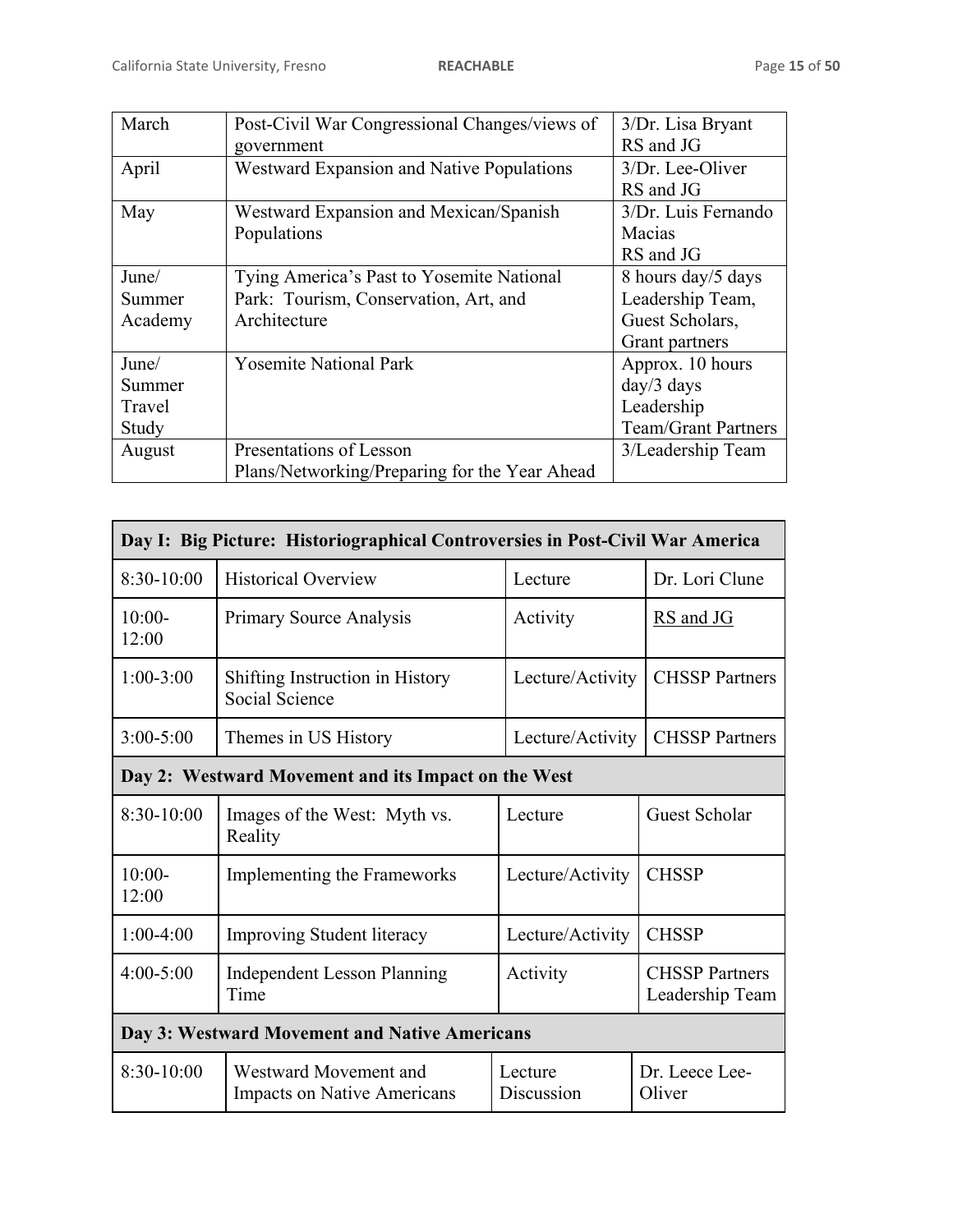| $10:00 - 12:00$       | Assessment in the History<br>Course                                       | Lecture/Activity             | <b>CHSSP</b>                                    |
|-----------------------|---------------------------------------------------------------------------|------------------------------|-------------------------------------------------|
| $1:00-2:30$           | Dimensions of the New<br>Framework                                        | Lecture/Activity<br>Q&A      | <b>CHSSP</b>                                    |
| $2:30-4:30$           | Implementing Knowledge:<br><b>Independent Lesson Planning</b><br>Time     | Activity                     | <b>CHSSP</b><br>Leadership Team                 |
| Day 4: Immigration    |                                                                           |                              |                                                 |
| $8:30-10:00$          | Wave Upon Wave: Immigration<br>and the Making of California               | Lecture<br>Discussion        | Dr. Dan Cady                                    |
| 10:00-12:00           | <b>Primary Source Activity</b>                                            | Activity                     | JG and RS                                       |
| $1:00 - 5:00$         | Using Archival Sources in the<br>Classroom                                | Lecture<br>Discussion        | <b>Fresno Historical</b><br>Society             |
| Day 5: National Parks |                                                                           |                              |                                                 |
| 8:30-10:00            | The Re-Discovery and Imaginative<br><b>Conquest of Yosemite</b>           | Lecture<br>Discussion        | Dr. Dan Cady                                    |
| $10:00-$<br>11:30     | Primary Source Activity                                                   | Activity                     | RS and JG                                       |
| $1:00-3:00$           | Incorporating Literacy, Sources,<br>and Knowledge into the Lesson<br>Plan | Independent<br>planning time | Leadership Team<br>Fresno Historical<br>Society |
| $3:00 - 5:00$         | Closing and Trip Preparation                                              |                              | Leadership Team                                 |

| <b>Presidential Scholars Summer Travel Study:</b>                                           |  |  |  |
|---------------------------------------------------------------------------------------------|--|--|--|
| Day 1: Travel from Fresno to Yosemite, motor coach tour of the valley, valley museum visit. |  |  |  |
| Dinner Ranger Lecture Formation of the Park, History of Yosemite                            |  |  |  |
| Day 2: Breakfast Lecture on the Hudson River School of Photography                          |  |  |  |
| Morning Art/Photography Project                                                             |  |  |  |
| Lunch on your own                                                                           |  |  |  |
| Afternoon Visit to Art Archives in the Valley. Shuttle to Photo Sites.                      |  |  |  |
| Dinner and campfire with education ranger                                                   |  |  |  |
| Day 3: Breakfast Lecture on Native Peoples in the Valley                                    |  |  |  |
| Morning time to work on Project Planning                                                    |  |  |  |
| Lunch on your own                                                                           |  |  |  |
| Afternoon Visit to the Native American Museum. Shuttle to Indian Caves.                     |  |  |  |
| BBQ Dinner at Wawona Hotel.                                                                 |  |  |  |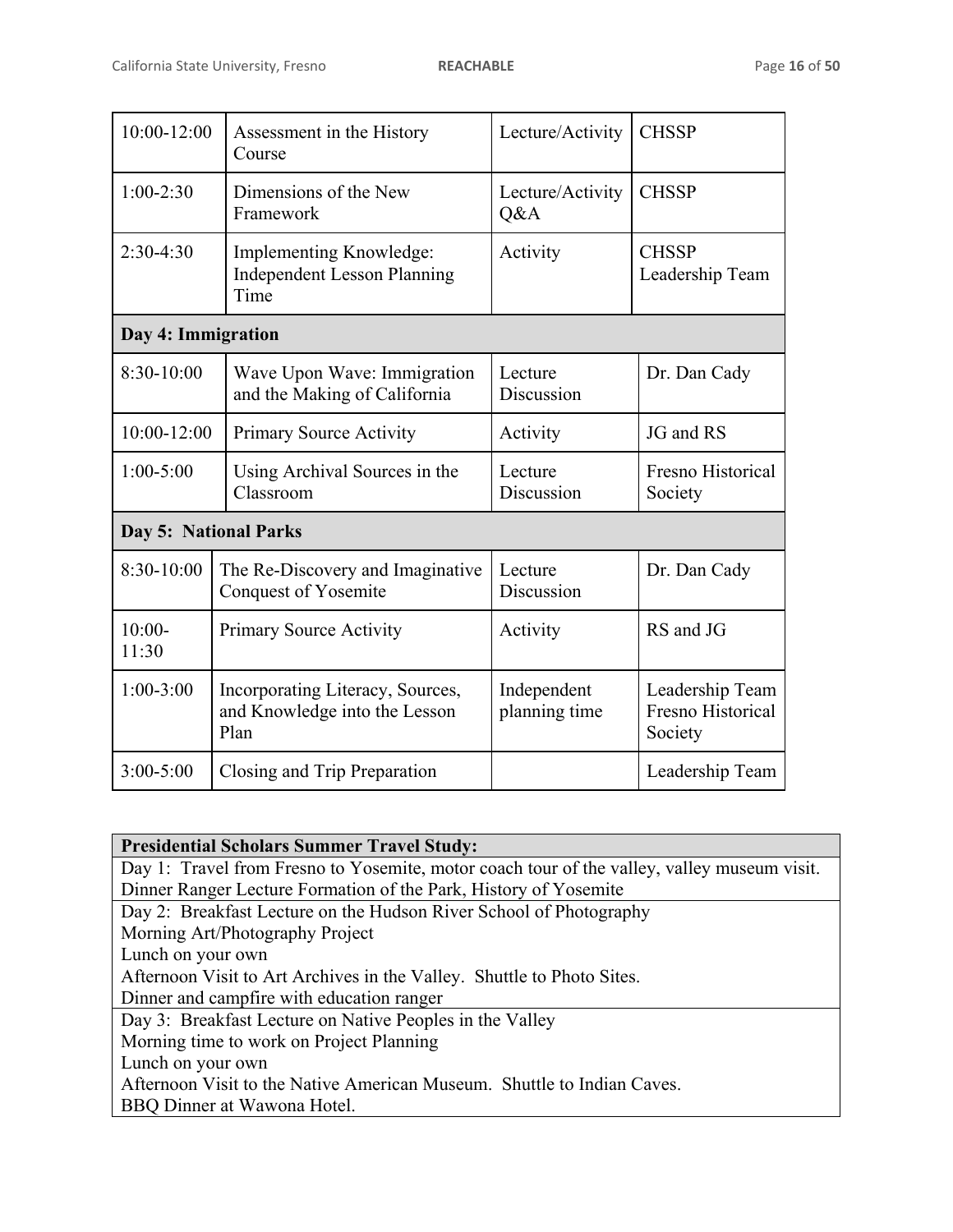Bus home after Dinner

Year Two (repeats in Year Five): Liberty, Modern America and the World

**Topics:** War, Immigration, Migration, Cold War, Modernity

**Travel Study:** San Francisco Bay Area (Rosie the Riveter WWII National Home Front

Musuem, Angel Island and Fort Baker/the Presidio

| <b>Year Two Readings:</b> |
|---------------------------|
|---------------------------|

Michael Adams, *The Best War Ever: Americans and WWII* (Baltimore: Johns Hopkins University Press, 2005).

Thomas Bender, *A Nation Among Nations: America's Place in World History* (New York: Hill and Wang, 2006).

Ira Katznelson, *Fear Itself: The New Deal and the Origins of Our Time* (New York: Norton, 2013).

Mae Ngai, *Impossible Subjects: Illegal Aliens and the Making of Modern America* (Princeton: Princeton University Press, 2004).

Museum of Modern Art (MOMA): Dorothea Lange Collection. http://www.moma.org/collection/artist.php?artist\_id=3373

National World War II Museum. http://nationalww2museum.org/

Ellen Schrecker. *The Age of McCarthyism: A Brief History with Documents* (New York: Palgrave, 2002).

United States Holocaust Memorial Museum. http://www.ushmm.org/

| <b>Month</b> | <b>Topic</b>                                  | <b>Hours/Presenters</b> |
|--------------|-----------------------------------------------|-------------------------|
| Jan          | Orientation, Introductions, Overview of Theme | 3/CHSSP, FHS,           |
|              |                                               | Leadership Team         |
| Feb          | The World War II Home Front                   | 3/Dr. Melissa Jordine   |
|              |                                               | RS and JG               |
| March        | Civil Liberties? WWII Court Decisions         | 3/Dr. Lisa Bryant       |
|              |                                               | JG and RS               |
| April        | Japanese Internment                           | 3/Guest Scholar         |
|              |                                               | RS and JG               |
| May          | Women in the Workforce                        | 3/Guest Scholar         |
|              |                                               | RS and JG               |
| June         | World War II, Immigration, Cold War, U.S.     | 8 hours day/5 days      |
| Academy      | Identity                                      | Leadership Team,        |
|              |                                               | Guest Scholars,         |
|              |                                               | Grant partners          |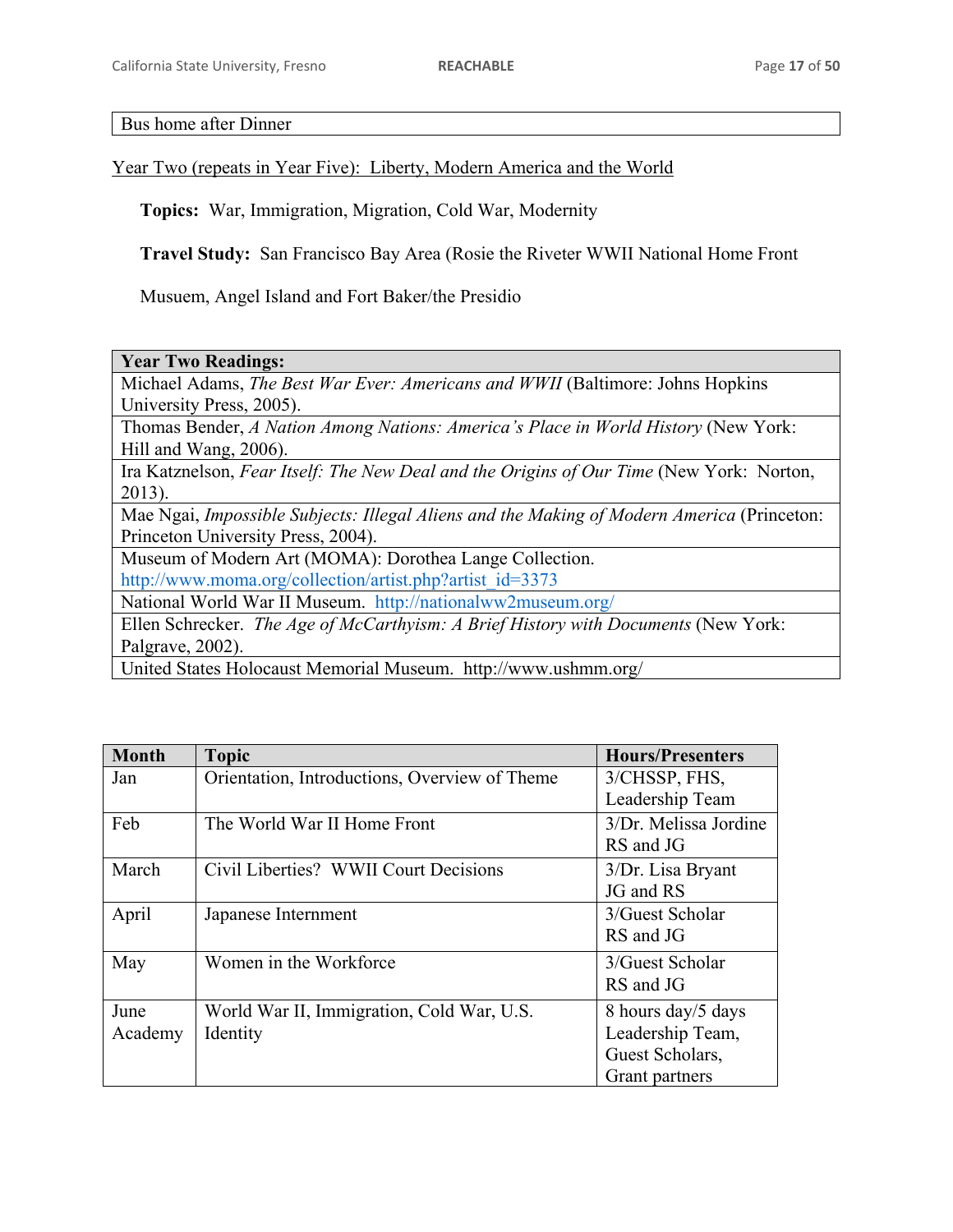| June   | Rosie the Riveter National Homefront Museum,    | Approx. 10 hours           |
|--------|-------------------------------------------------|----------------------------|
| Travel | Presidio National Park, Angel Island State Park | $day/3$ days               |
|        |                                                 | Leadership                 |
|        |                                                 | <b>Team/Grant Partners</b> |
| August | Presentations of Lesson                         | 3/Leadership Team          |
|        | Plans/Networking/Preparing for the Year Ahead   |                            |

|                   | Day I: Big Picture/Historical Overview of the Period                       |                         |                     |                                          |
|-------------------|----------------------------------------------------------------------------|-------------------------|---------------------|------------------------------------------|
| $8:30-10:00$      | <b>Historical Overview</b>                                                 |                         | Lecture             | Dr. Lori Clune                           |
| $10:00-$<br>12:00 | <b>Primary Source Analysis</b>                                             |                         | Activity            | RS and JG                                |
| $1:00-3:00$       | Shifting Instruction in History Social<br>Science                          |                         | Lecture<br>Activity | <b>CHSSP</b><br>Partners                 |
| $3:00 - 5:00$     | Themes in US History                                                       |                         | Lecture<br>Activity | <b>CHSSP</b><br>Partners                 |
|                   | Day 2: Civil Liberties: World War II and Congressional and Court Decisions |                         |                     |                                          |
| 8:30-10:00        | <b>WWII Court Decisions</b>                                                | Lecture                 |                     | Dr. Lisa Bryant                          |
| $10:00-$<br>12:00 | Implementing the Frameworks                                                |                         | Lecture Activity    | <b>CHSSP</b>                             |
| $1:00-4:00$       | <b>Improving Student literacy</b>                                          |                         | Lecture Activity    | <b>CHSSP</b>                             |
| $4:00 - 5:00$     | <b>Independent Lesson Planning</b><br>Time                                 | Activity                |                     | <b>CHSSP</b> Partners<br>Leadership Team |
|                   | Day 3: The Global Cold War                                                 |                         |                     |                                          |
| 8:30-10:00        | The Cold War at Home and<br>Abroad                                         | Lecture<br>Discussion   |                     | Dr. Lori Clune                           |
| 10:00-12:00       | Assessment                                                                 |                         | Lecture/Activity    | <b>CHSSP</b>                             |
| $1:00-2:30$       | Dimensions of the Framework                                                | Lecture/Activity<br>Q&A |                     | <b>CHSSP</b>                             |
| $2:30-4:30$       | Implementing Knowledge:<br><b>Independent Lesson Planning</b><br>Time      | Activity                |                     | <b>CHSSP</b><br>Leadership Team          |
|                   | Day 4: World War II and Human Migration                                    |                         |                     |                                          |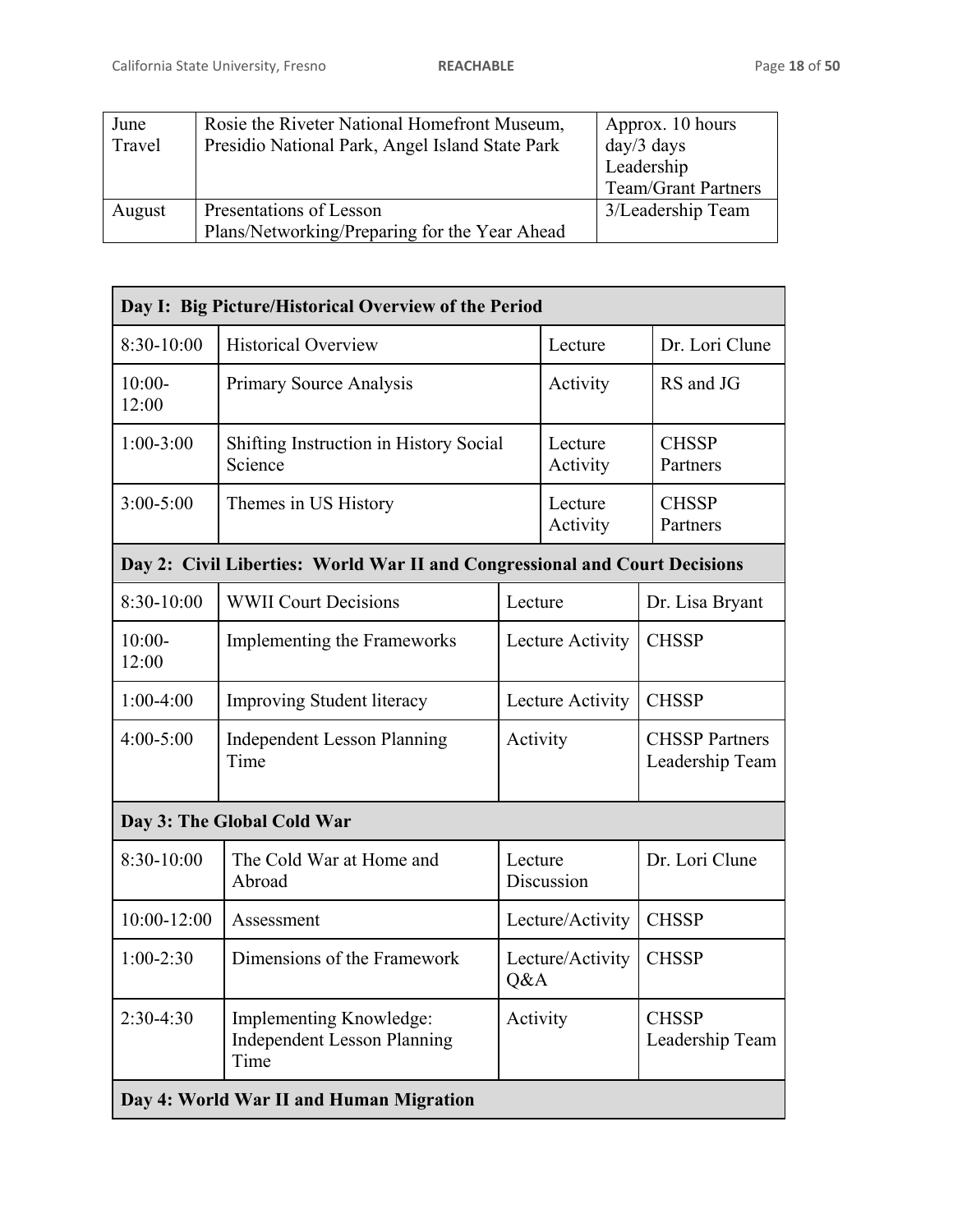| 8:30-10:00      | World War II and Civilian<br>Migration                                    | Lecture<br>Discussion           | Dr. Melissa Jordine<br>Dr. Michelle<br>DenBeste |
|-----------------|---------------------------------------------------------------------------|---------------------------------|-------------------------------------------------|
| $10:00 - 12:00$ | <b>Primary Source Activity</b>                                            | Activity                        | Jose Garza<br>Robin Sischo                      |
| $1:00-5:00$     | Using Archival Sources in the<br>Classroom                                | Lecture<br>Discussion           | Fresno Historical<br>Society                    |
|                 | Day 5: WWII A Global Conflict                                             |                                 |                                                 |
| 8:30-10:00      | WWII A Global Conflict                                                    | Lecture<br>Discussion           | Dr. Melissa Jordine                             |
| $10:00 - 11:30$ | <b>Primary Source Activity</b>                                            | Activity                        | RS and JG                                       |
| $1:00-3:00$     | Incorporating Literacy, Sources,<br>and Knowledge into the Lesson<br>Plan | Independent<br>planning<br>time | Leadership Team<br><b>FHS</b>                   |
| $3:00 - 5:00$   | Closing and Trip Preparation                                              |                                 | Leadership Team                                 |

# **Presidential Scholars Summer Travel Study:**

Day 1: Travel from Fresno to Richmond, California. Snacks on Bus. Teachers should plan to bring lunch with them or to purchase lunch at the museum café.

Visit to Rosie the Riveter WWII Home Front National Historic Park.

Ranger led tour of the visitor center and environs. Visit to the Richmond Museum, the historic Maritime Child Development Center, and the historic Kaiser Hospital.

Evening check into hotel. Dinner on your own.

Day 2: Breakfast Lecture Immigration

Ferry to Angel Island

Morning: Ranger led discussion and tour about the Coastal Miwok tribes and the early history of the island.

Lunch

Afternoon tour of the immigration station and Angel Island's later history

Day 3: Breakfast Lecture on Post World War II San Francisco

Bus to Fort Baker and Presidio National Park. Ranger led tour of the Visitor Center, Officers Club, and the Military Intelligence Unit.

Late afternoon departure for Fresno.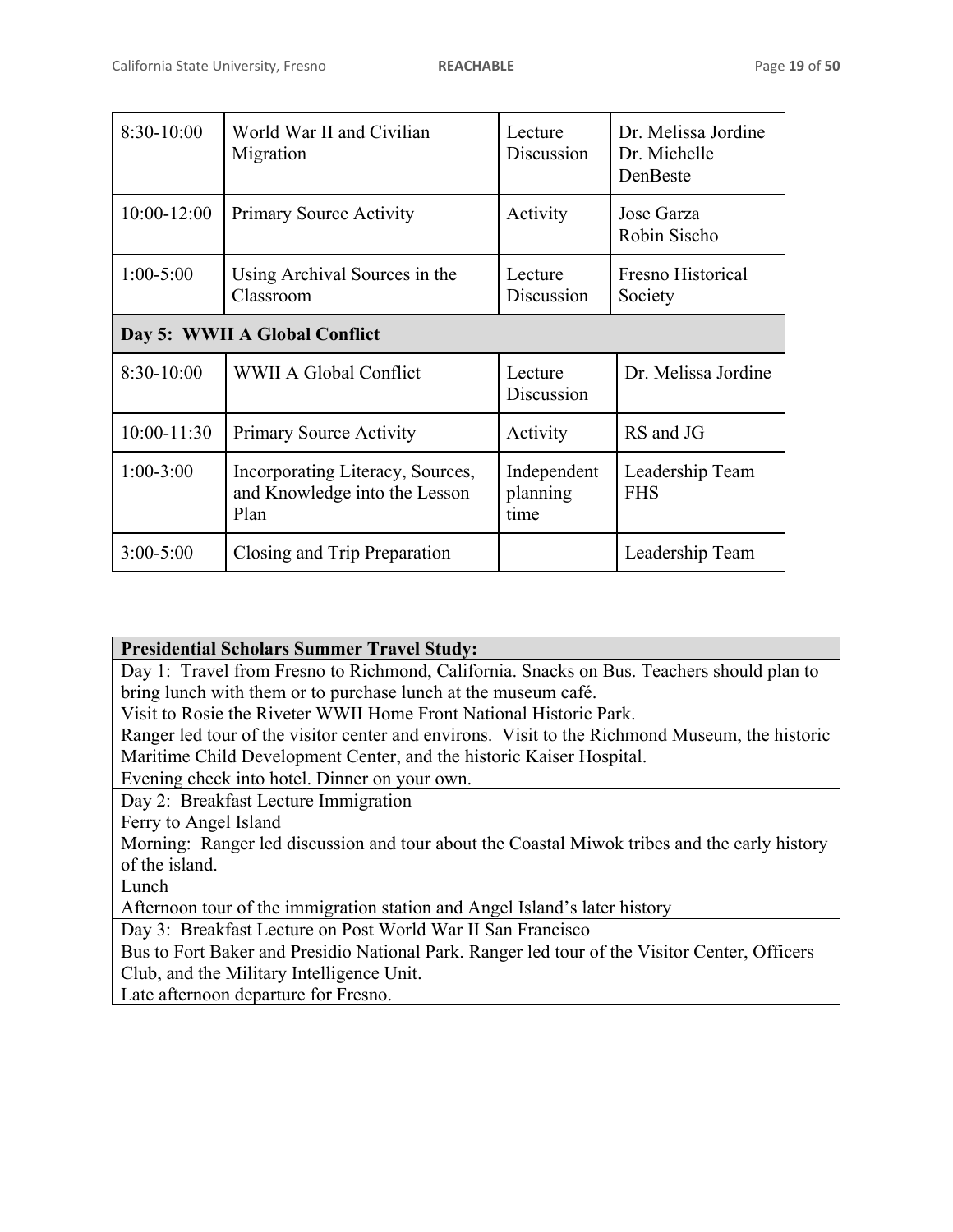# Year Three: Liberty and Justice for All?

**Topics:** Civil Rights Movements, Women's Movements, Global Americans

**Travel Study**: Manzanar National Historic Site, Death Valley, Colonel Allensworth State

Historic Park, and Cesar Chavez National Historic Monument

# **Year Three Readings:**

Charlotte Brooks. *Alien Neighbors, Foreign Friends. Asians American Housing and the Transformation of California* (Chicago: University of Chicago Press, 2009).

Mary Dudziak. *Cold War Civil Rights: Race and the Image of American Democracy* (Princeton: Princeton University Press, 2000).

Carlos Munoz. *Youth Identity and Power. The Chicano Movement* (New York: Verso, 2007).

Museum of Chinese in America. http://www.mocanyc.org/collections

Civil Rights History Project at the U.S. Library of Congress. www.loc.gov/collections/civilrights-history-project/

| <b>Month</b>              | <b>Topic</b>                                                                                                        | <b>Hours/Presenters</b>                                                     |
|---------------------------|---------------------------------------------------------------------------------------------------------------------|-----------------------------------------------------------------------------|
| Jan                       | Orientation/Introductions/Overview of Theme                                                                         | 3/all partners present                                                      |
| February                  | African Americans in California                                                                                     | 3/Dr. Andrea Johnson<br>RS and JG                                           |
| March                     | Mexican Migrants, Mexican Radicals, and the<br><b>Mexican Revolution</b>                                            | 3/Dr. Romeo Guzman<br>RS and JG                                             |
| April                     | Civil Rights Legislation                                                                                            | 3/Dr. Lisa Bryant<br>RS and JG                                              |
| May                       | <b>Immigration Policies/Laws</b>                                                                                    | 3/Dr. Lisa Bryant/                                                          |
| June<br>Summer<br>Academy | Post-Cold War America, Immigration,<br>Multiculturalism, Civil Rights Movements                                     | 8 hours day/5 days<br>Leadership Team,<br>Guest Scholars, Grant<br>partners |
| June<br>Summer<br>Travel  | Colonel Allensworth State Park, Manzanar<br>National Historic Site, Cesar Chavez National<br>Monument, Death Valley | Approx. 10 hours<br>day/3 days<br>Leadership<br><b>Team/Grant Partners</b>  |
| August                    | Presentations of Lesson<br>Plans/Networking/Preparing for the Year<br>Ahead                                         | 3/Leadership Team                                                           |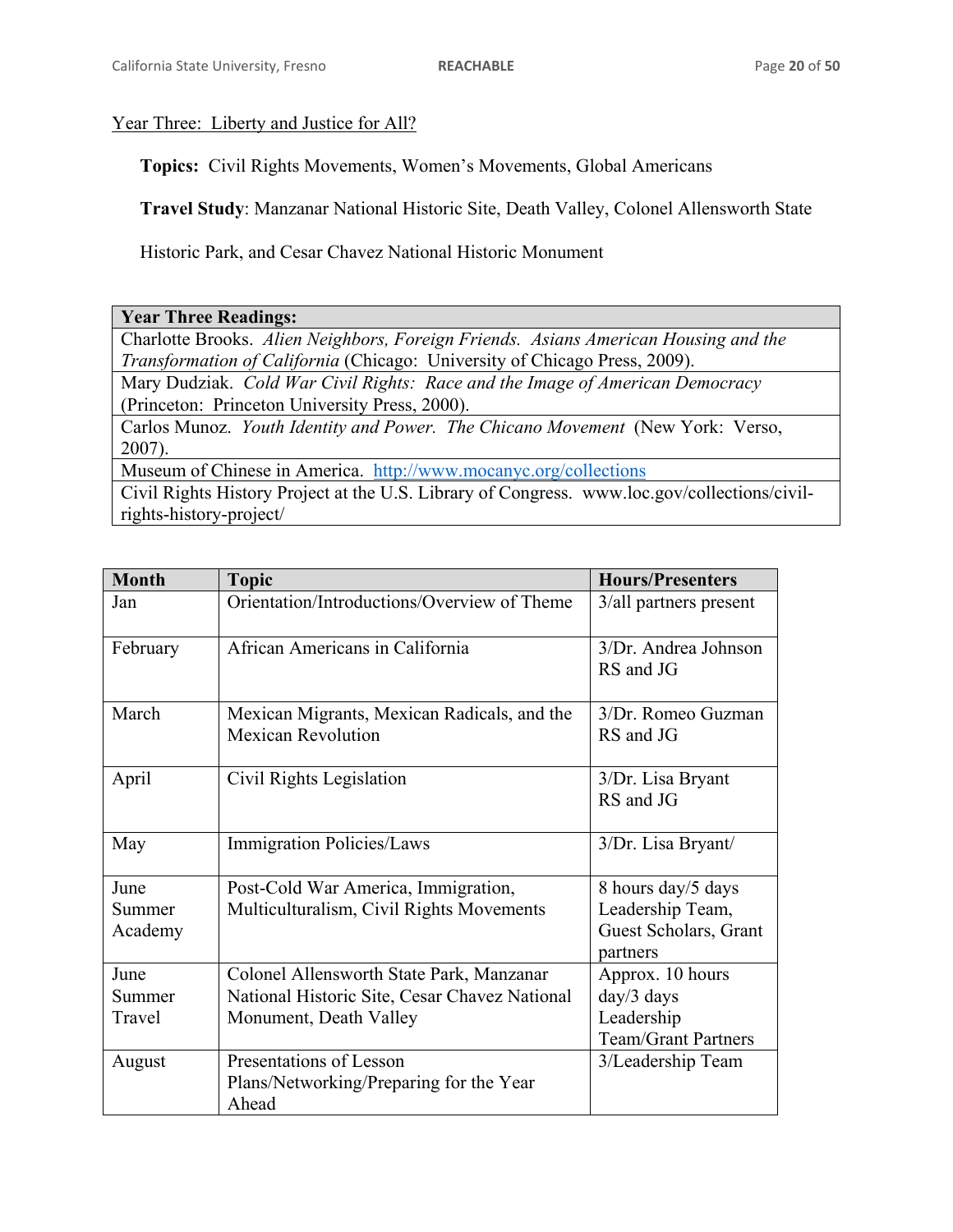| Day I: Big Picture/Historical Overview of the Period    |                                                                       |                         |                    |                                          |
|---------------------------------------------------------|-----------------------------------------------------------------------|-------------------------|--------------------|------------------------------------------|
| $8:30-10:00$                                            | <b>Historical Overview</b>                                            |                         | Lecture            | Dr. Lori Clune                           |
| $10:00 - 12:00$                                         | Primary Source Analysis                                               |                         | Activity           | Robin Sischo<br>Jose Garza               |
| $1:00-3:00$                                             | Shifting Instruction in History<br>Social Science                     |                         | Lecture/Activity   | <b>CHSSP</b> Partners                    |
| $3:00 - 5:00$                                           | Themes in U.S. History                                                |                         | Lecture/Activity   | <b>CHSSP</b> Partners                    |
|                                                         | Day 2: Women's Movements                                              |                         |                    |                                          |
| 8:30-10:00                                              | The Varieties of Women's<br>Movements in the 20th and<br>21st Century |                         | Lecture            | Dr. Kathryn<br>Forbes                    |
| 10:00-12:00                                             | Implementing the Frameworks                                           |                         | Lecture/Activity   | <b>CHSSP</b>                             |
| $1:00-4:00$                                             | <b>Improving Student literacy</b>                                     |                         | Lecture/Activity   | <b>CHSSP</b>                             |
| 4:00-5:00                                               | <b>Independent Lesson Planning</b><br>Time                            |                         | Activity           | <b>CHSSP Partners</b><br>Leadership Team |
| Day 3: Asian Americans in a Post War America            |                                                                       |                         |                    |                                          |
| 8:30-10:00                                              | The Asian American<br>Experience                                      |                         | Lecture/Discussion | Dr. Davorn<br>Sisaveth                   |
| $10:00-$<br>12:00                                       | Assessment                                                            | Lecture/Activity        |                    | <b>CHSSP</b>                             |
| $1:00-2:30$                                             | Dimensions of the<br>Framework                                        | Lecture/Activity<br>Q&A |                    | <b>CHSSP</b>                             |
| $2:30-4:30$                                             | Implementing Knowledge:<br><b>Independent Lesson</b><br>Planning Time | Activity                |                    | <b>CHSSP</b><br>Leadership Team          |
| Day 4: Mexican Americans in the 20th and 21st Centuries |                                                                       |                         |                    |                                          |
| 8:30-10:00                                              | The Mexican American<br>Experience                                    | Lecture/Discussion      |                    | Dr. Romeo Guzman                         |
| $10:00-$<br>12:00                                       | <b>Primary Source Activity</b>                                        | Activity                |                    | JG and RS                                |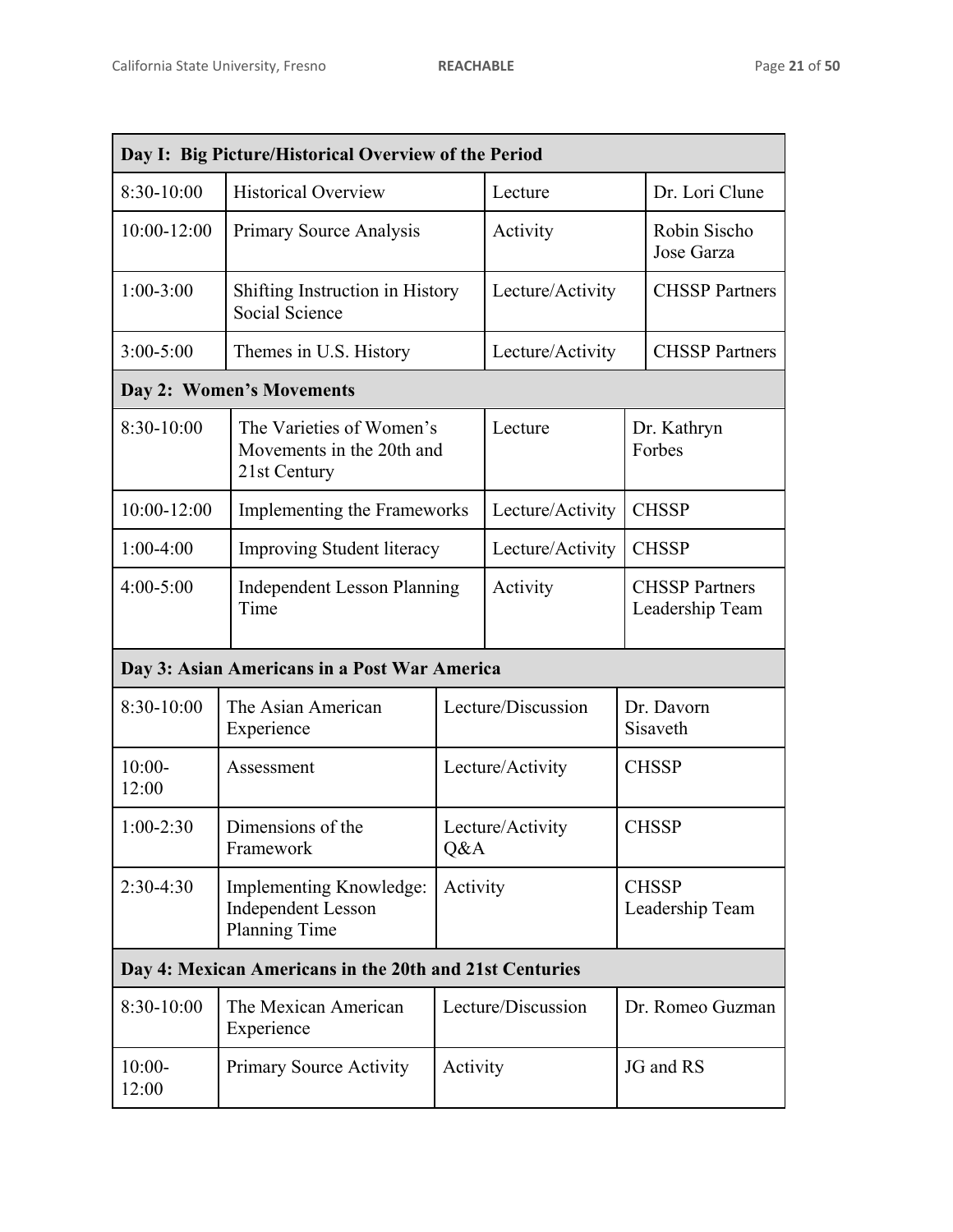| $1:00-5:00$       | Using Archival Sources in<br>the Classroom                                | Lecture/Discussion |                              | <b>FHS</b>                                      |
|-------------------|---------------------------------------------------------------------------|--------------------|------------------------------|-------------------------------------------------|
|                   | Day 5: Changing Identities/Changing Values?                               |                    |                              |                                                 |
| $8:30-10:00$      | Multiculturalism in the Courts<br>and the Voting Booth                    |                    | Lecture<br>Discussion        | Dr. Lisa Bryant                                 |
| $10:00-$<br>11:30 | <b>Primary Source Activity</b>                                            |                    | Activity                     | JG and RS                                       |
| $1:00-3:00$       | Incorporating Literacy, Sources,<br>and Knowledge into the Lesson<br>Plan |                    | Independent<br>planning time | Leadership Team<br>Fresno Historical<br>Society |
| $3:00 - 5:00$     | Closing and Trip Preparation                                              |                    |                              | Leadership Team                                 |

| <b>Presidential Scholars Summer Travel Study:</b>                                      |
|----------------------------------------------------------------------------------------|
| Day 1: Leave Fresno and Travel to Manzanar National Historic Site. Ranger led tour and |
| lecture.                                                                               |
| Lunch (teachers should plan to bring lunch or to buy lunch at one of the bus stops)    |
| Afternoon coach tour of Death Valley National Park                                     |
| Stay overnight in Pahrump or Tacopa                                                    |
| Day 2: Breakfast Lecture on Mining and Gold in Death Valley                            |
| Morning: Ranger led discussion and tour of Death Valley                                |
| Late afternoon departure for Bakersfield. Overnight in Bakersfield.                    |
| Day 3: Breakfast Lecture on California's African American Heritage                     |
| Depart for César Chávez National Monument.                                             |
| Docent led tours and activities.                                                       |
| Leave by noon for Colonel Allensworth State Park                                       |
| Docent led tours and activities.                                                       |
| Late afternoon departure for Fresno.                                                   |

**Congressional Academy.** Congressional Scholars will be selected via nominations from

teachers participating in the Presidential Academies. Each teacher will be responsible for

nominating at least two students. The teachers' nomination will need to address why the student

is a qualified candidate for the Congressional Academy. Students will be chosen based on their

likelihood to benefit from the program. Priority will be given to students who have not had

access to this type of educational opportunity, students who are or will be college ready but may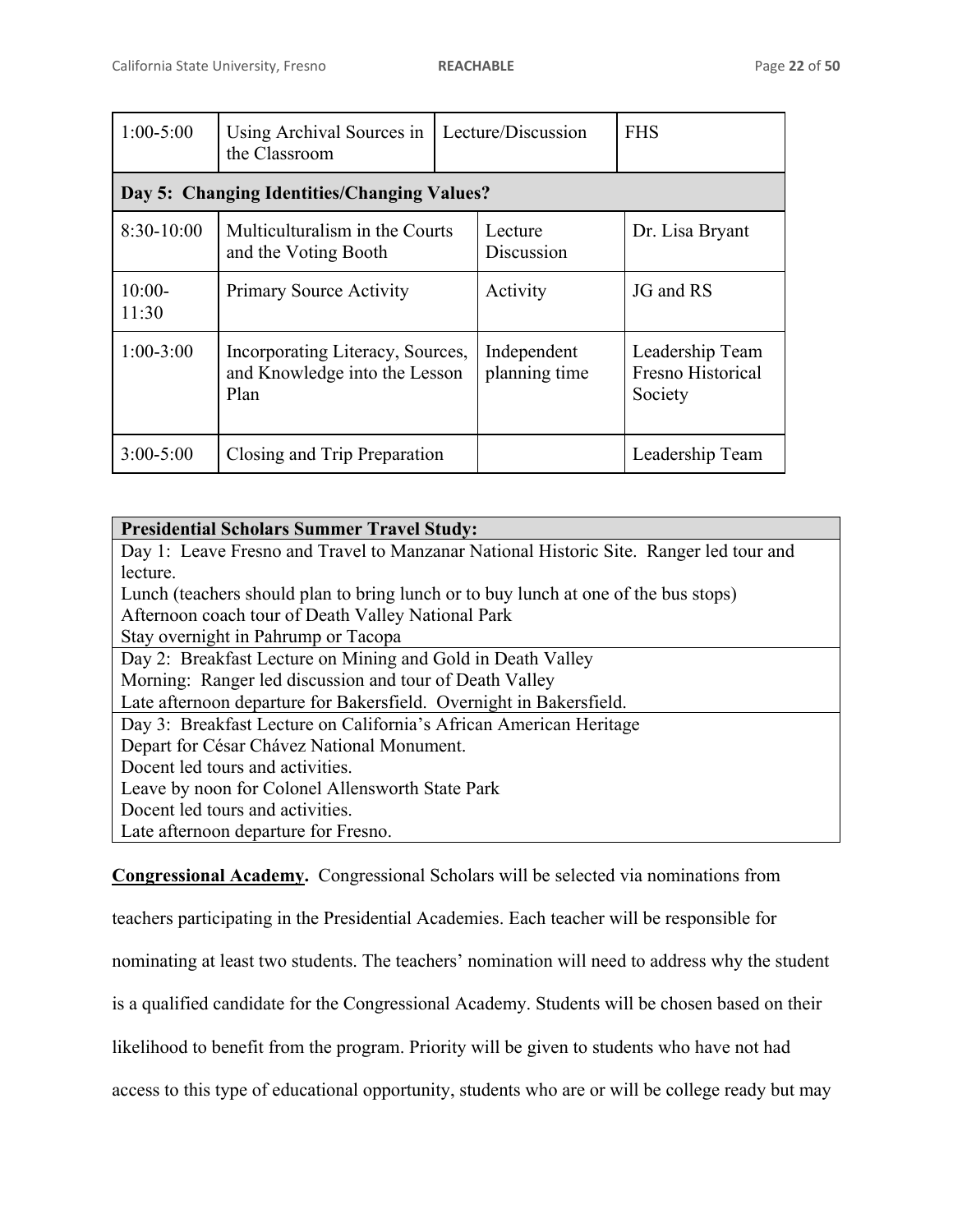not be college aware, students who come from high-need and/or first-generation backgrounds, and students who demonstrate academic potential but are missing skills such as historical research, academic writing, and critical thinking.

 Congressional Academies will consist of two pre-summer meetings, a week of in-class local curriculum, and a travel study. Each Congressional Academy will follow a similar schedule with content knowledge varied according to the year's theme. Selected students will gather for an orientation and overview in March. If necessary we will hold two separate evening sessions so that all students can attend. In April students will meet in learning cohorts of ten students with teachers and mentors and work to hone their research topic for the Academy. Once students have identified their research topic, the leadership team will distribute appropriate reading and prepare students for the Academy ahead. Each Academy will begin with historical overview followed by time for students to develop their research projects for the week. At the end of the two weeks, students will have a completed research project and an accompanying museum project which makes use of primary source artifacts. Students will broaden and deepen their understanding of history and civics, they will gain valuable research skills, they will receive mentoring and tutoring in literacy and writing skills, they will develop historical thinking skills, and they will gain crucial information literacy skills. Students will be staying in dorms and will have access to the library in after class hours. We will also develop evening programming, giving students the opportunity to interact with professors, local politicians and policy makers, and university representatives. At the end of each Congressional Academy, each student will have the opportunity to present his or her research in a public forum to interested community members, teachers from the Presidential Academy, and the Leadership Council. Each student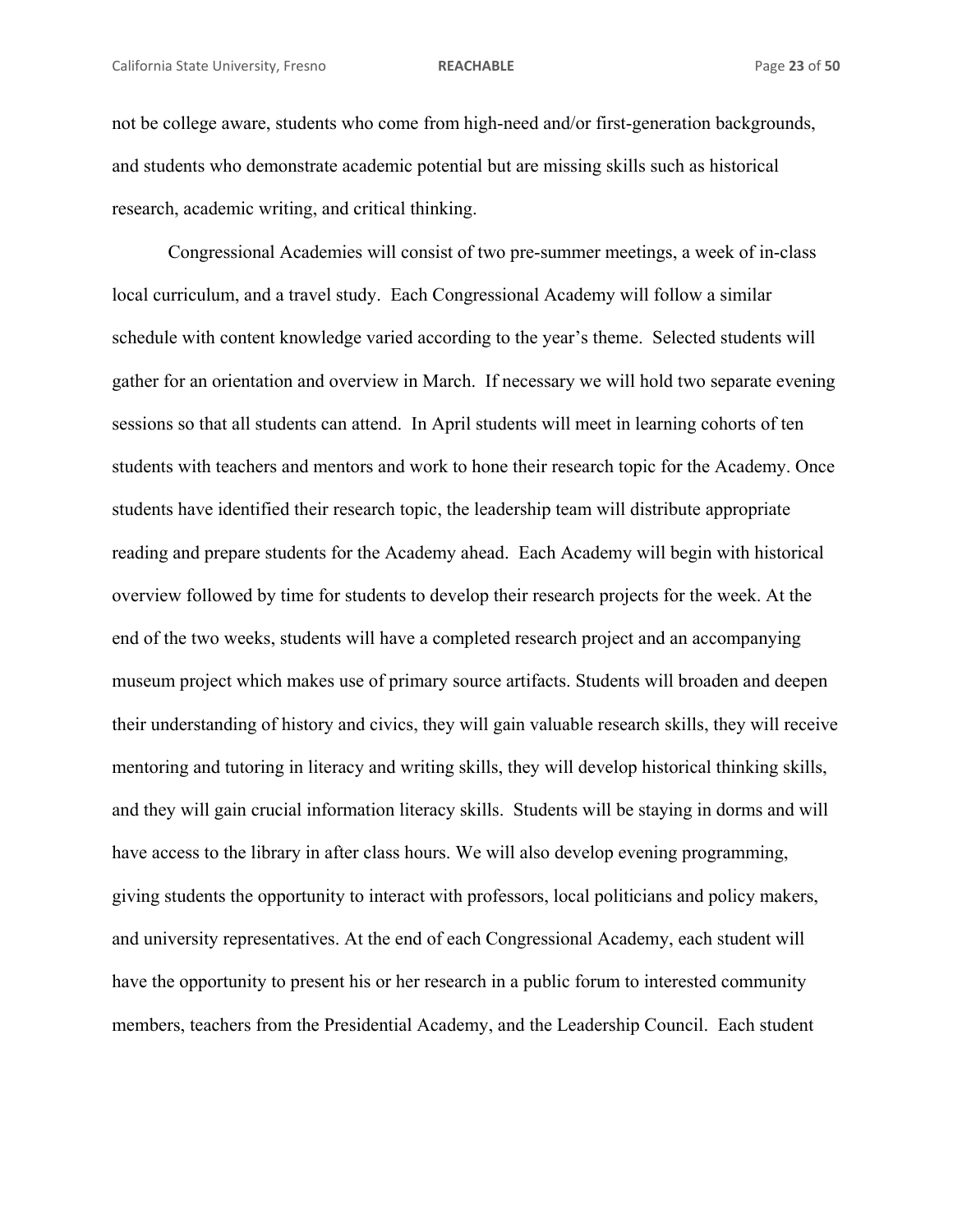will receive a Certificate of Completion as well as a personalized letter discussing their research project and their academic skills.

Year One (repeats in Year Three): Liberty, Immigration and the American West in the Late 19<sup>th</sup>

# **Century**

**Topics:** Westward Movement, Native Americans, Mexican/Spanish populations,

Industrialization, Immigration, Tourism, Conservation Movements, Depictions of the West

**Travel Study:** Yosemite National Park

| <b>Date</b> | <b>Topic</b>                                                                    | Hours/presenters                                                             |
|-------------|---------------------------------------------------------------------------------|------------------------------------------------------------------------------|
| January     | Teacher Nominations due to Leadership<br>Team                                   | 3/Leadership Team                                                            |
| March       | <b>Student Orientation</b><br>Overview of the Program                           | 3/Leadership Team and<br>Partners                                            |
| April       | Student group meetings with<br>Teacher/Mentors                                  | Leadership Team<br>3 hours with follow-up                                    |
| April-June  | Assigned research                                                               | 3/Leadership Team                                                            |
| June        | One-week academy                                                                | 8hr/day programming<br>evening activities<br>Leadership Team and<br>Partners |
| June        | <b>Travel Study</b>                                                             | 8-10 hours/day<br>Leadership Team<br>Park docents                            |
| August      | <b>Student Presentations (students will present</b><br>in their groups of ten). | 6/Leadership Team<br>Teachers<br><b>Invited Guests</b>                       |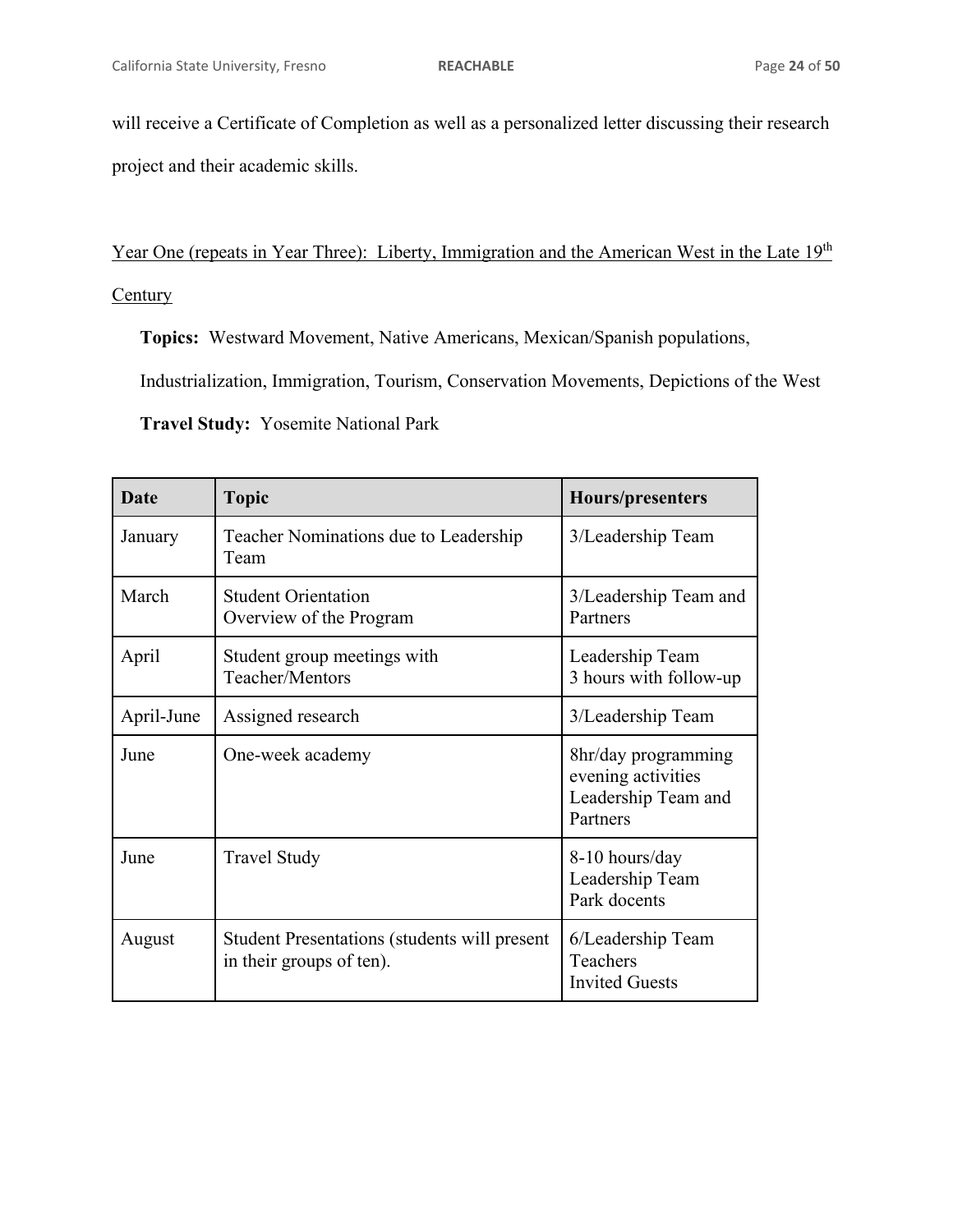| List of Possible Topics (to be distributed at March Orientation): |                                              |
|-------------------------------------------------------------------|----------------------------------------------|
| <b>Westward Movement</b>                                          | Native American                              |
| Manifest Destiny, Native American Wars,                           | Pre-American Culture, Native American        |
| California, Railroads Expansion, Black                            | Citizenship, Last Native American Council,   |
| Migration, Kansas Nebraska Act                                    | Indian Schools, California Native Americans, |
|                                                                   | <b>Massacres</b>                             |
| <b>Mexican/Spanish Populations</b>                                | Immigration                                  |
| Discrimination, Contributions                                     | Chinese Exclusion Act, Citizenship Process,  |
|                                                                   | <b>Immigration Quotas</b>                    |
| Industrialization                                                 | <b>Tourism</b>                               |
| Factories, Transportation Revolution,                             | Roots of Tourism, Accounts of the West,      |
| Farming, Growth of Urban Centers                                  | <b>Tourist Industry</b>                      |
| <b>Conservation Movements</b>                                     | <b>Depictions of the West</b>                |
| John Muir, Galen Clarke, Hetch Hetchy                             | Western Artists, Glorification of the West,  |
| Valley                                                            | <b>Famous Frontier Towns</b>                 |

| Day 1: Big Picture. Historical Skills. |                                                                        |                         |                                                    |
|----------------------------------------|------------------------------------------------------------------------|-------------------------|----------------------------------------------------|
|                                        | Reading: Excerpts from Frederick Jackson Turner's Frontier Thesis      |                         |                                                    |
| $8:00-10:00$                           | Big Picture. Historical<br>Controversies in Post-<br>Civil War America | Lecture                 | Dr. Lori Clune                                     |
| $10:00 - 11:00$                        | <b>Primary Source Analysis</b>                                         | <b>APCPOV</b><br>Method | Robin Sischo/Jose Garza                            |
| 11:30-12:00                            | Discussion about Themes,<br>Research                                   | Discussion              | Leadership Team                                    |
| $1:00-2:00$                            | Library Tour                                                           | Library                 | Librarian                                          |
| $2:00-3:00$                            | Library Research<br>Presentation/Electronic<br>Databases               | Library                 | Librarian                                          |
| $3:00-4:30$                            | <b>Independent Project</b><br>Research                                 | Library                 | Leadership<br>Team/Graduate<br>Students/Librarians |
| $4:30-5:00$                            | <b>Cohort Peer Review</b>                                              | Showing<br>Progress     | Leadership<br>Team/Graduate Students               |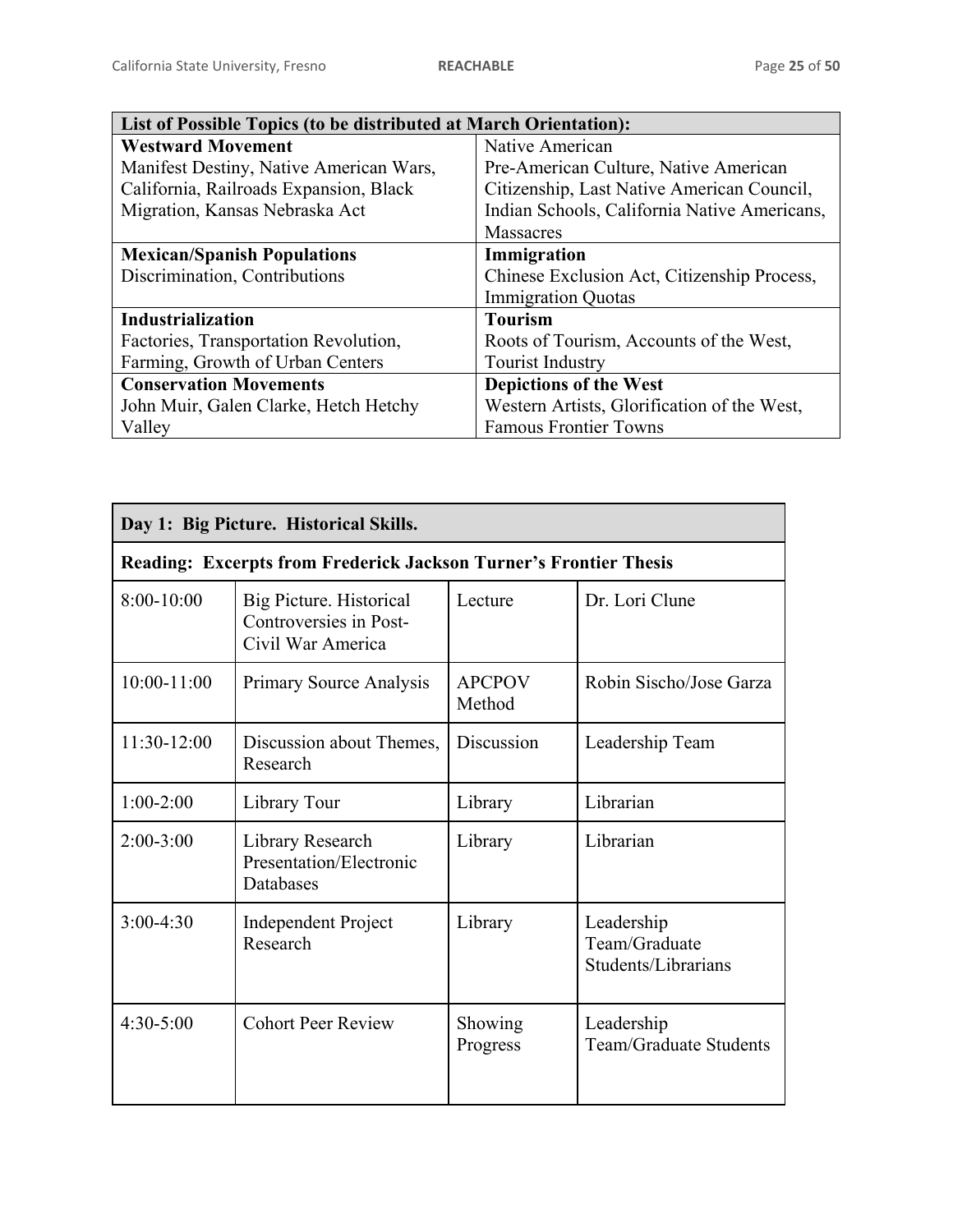| Day 2: Post Civil War Congressional Changes/Views of Government                      |                                                             |                             |                                                    |
|--------------------------------------------------------------------------------------|-------------------------------------------------------------|-----------------------------|----------------------------------------------------|
| <b>Reading: Excerpts from Sitting Bull's "Railway" Speech (1883)</b>                 |                                                             |                             |                                                    |
| 8:00-10:00                                                                           | <b>Views of Government</b><br><b>Congressional Changes</b>  | Lecture                     | Dr. Lisa Bryant                                    |
| $10:00 - 11:00$                                                                      | Importance of Civic<br>Participation                        | Activity                    | Jose Garza/Robin<br>Sischo                         |
| 11:30-12:00                                                                          | The Writing Process                                         | Lecture Discussion          | Robin Sischo/Jose<br>Garza                         |
| $1:00-2:00$                                                                          | Writing in History                                          | How To                      | Leadership Team                                    |
| $2:00-4:00$                                                                          | <b>Independent Project</b><br>Research                      | Library                     | Leadership<br>Team/Graduate<br>Students/Librarians |
| $4:00 - 5:00$                                                                        | <b>Cohort Peer Review</b>                                   | <b>Showing Progress</b>     | Leadership<br>Team/Graduate<br><b>Students</b>     |
|                                                                                      | Day 3: Westward Expansion and Native Populations            |                             |                                                    |
| Reading: "Hill the Indian and Save the Man," Speech by Richard Henry Pratt<br>(1892) |                                                             |                             |                                                    |
| 8:00-10:30                                                                           | The Re-Discovery and<br>Imaginative Conquest of<br>Yosemite | Lecture/Discussion          | Dr. Dan Cady                                       |
| $10:30-11:30$                                                                        | Nationalism and the<br>Meaning of Citizenship               | Reading<br>Activity/Sources | Robin Sischo/Jose<br>Garza                         |
| 11:30-12:00                                                                          | <b>Citation Activity</b>                                    | Formatting<br>Bibliography  | Robin Sischo/Jose<br>Garza                         |
| $1:00-4:00$                                                                          | <b>Independent Project</b><br>Research                      | Library                     | Leadership<br>Team/Graduate<br>Students            |
| 4:00-5:00                                                                            | <b>Cohort Peer Review</b>                                   | <b>Showing Progress</b>     | Leadership<br>Team/Graduate<br><b>Students</b>     |
|                                                                                      | Day 4: Westward Expansion and Mexican/Spanish Populations   |                             |                                                    |
| Reading: Excerpts from the Homestead Act and Indian Appropriations Act of            |                                                             |                             |                                                    |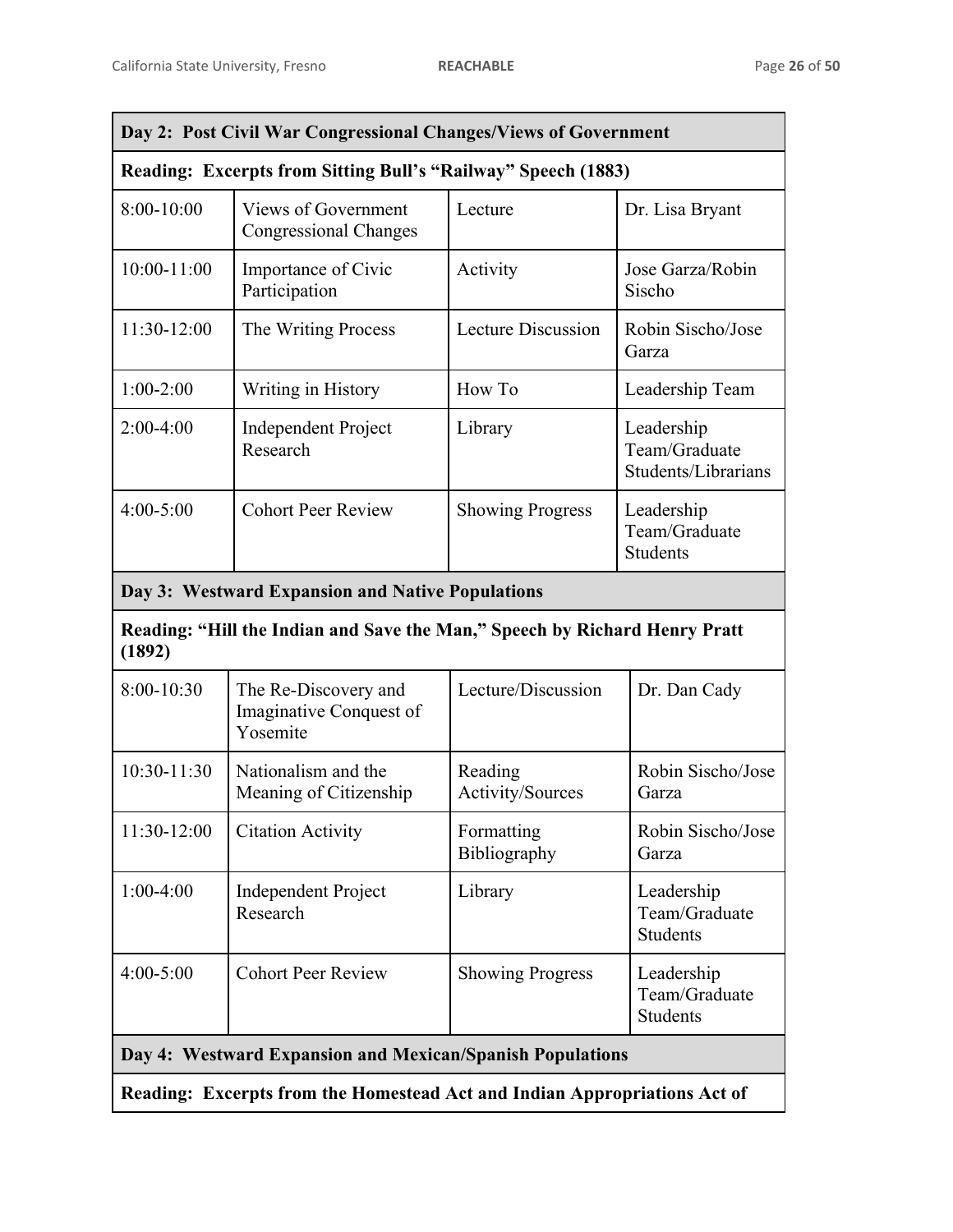| 1871                                                                |                                                                              |                                       |                                                |
|---------------------------------------------------------------------|------------------------------------------------------------------------------|---------------------------------------|------------------------------------------------|
| $8:00-10:00$                                                        | The American West Borderlands                                                | Lecture                               | Visiting Lecturer                              |
| 10:00-11:30                                                         | Nationalism and the Meaning of<br>Citizenship                                | Activity<br>Discussion                | Robin Sischo<br>Jose Garza                     |
| 11:30-12:00                                                         | <b>Citation Activity</b>                                                     | Formatting<br>Bibliography            | Robin Sischo/Jose<br>Garza                     |
| $1:00-4:00$                                                         | <b>Independent Project Research</b>                                          | Library                               | Leadership<br>Team/Graduate<br><b>Students</b> |
| $4:00 - 5:00$                                                       | <b>Cohort Peer Review</b>                                                    | Showing<br>Progress                   | Leadership<br>Team/Graduate<br><b>Students</b> |
| Day 5: The Development of the National Parks/Yosemite as an Example |                                                                              |                                       |                                                |
|                                                                     | Reading: https://www.nps.gov/yose/index.htm, especially oral history section |                                       |                                                |
| $8:00-10:00$                                                        | The Development of the National<br>Parks/Yosemite as an Example              | Lecture                               | Dr. Andrea<br>Johnson                          |
| $10:00 - 11:00$                                                     | Conservation vs. Preservation                                                | Reading and<br>Discussion<br>Activity | Robin<br>Sischo/Jose<br>Garza                  |
| 11:30-12:00                                                         | <b>Essay Peer Review</b>                                                     | Activity                              | Leadership<br>Team/Graduate<br><b>Students</b> |
| $1:00-3:00$                                                         | <b>Independent Project Research</b>                                          | Library                               | Leadership<br>Team/Graduate<br><b>Students</b> |
| $3:00-4:30$                                                         | Closing Activity, Travel Study<br>Preparation                                | Lecture<br>Discussion                 | Leadership<br>Team                             |

| <b>Congressional Scholars Travel Study:</b>                                                 |
|---------------------------------------------------------------------------------------------|
| Day 1: Travel from Fresno to Yosemite, motor coach tour of the valley, valley museum visit. |
| Dinner Ranger Lecture Formation of the Park, History of Yosemite                            |
| Day 2: Breakfast Lecture on the Hudson River School of Photography                          |
| Morning Art/Photography Project                                                             |
| Lunch on your own                                                                           |
|                                                                                             |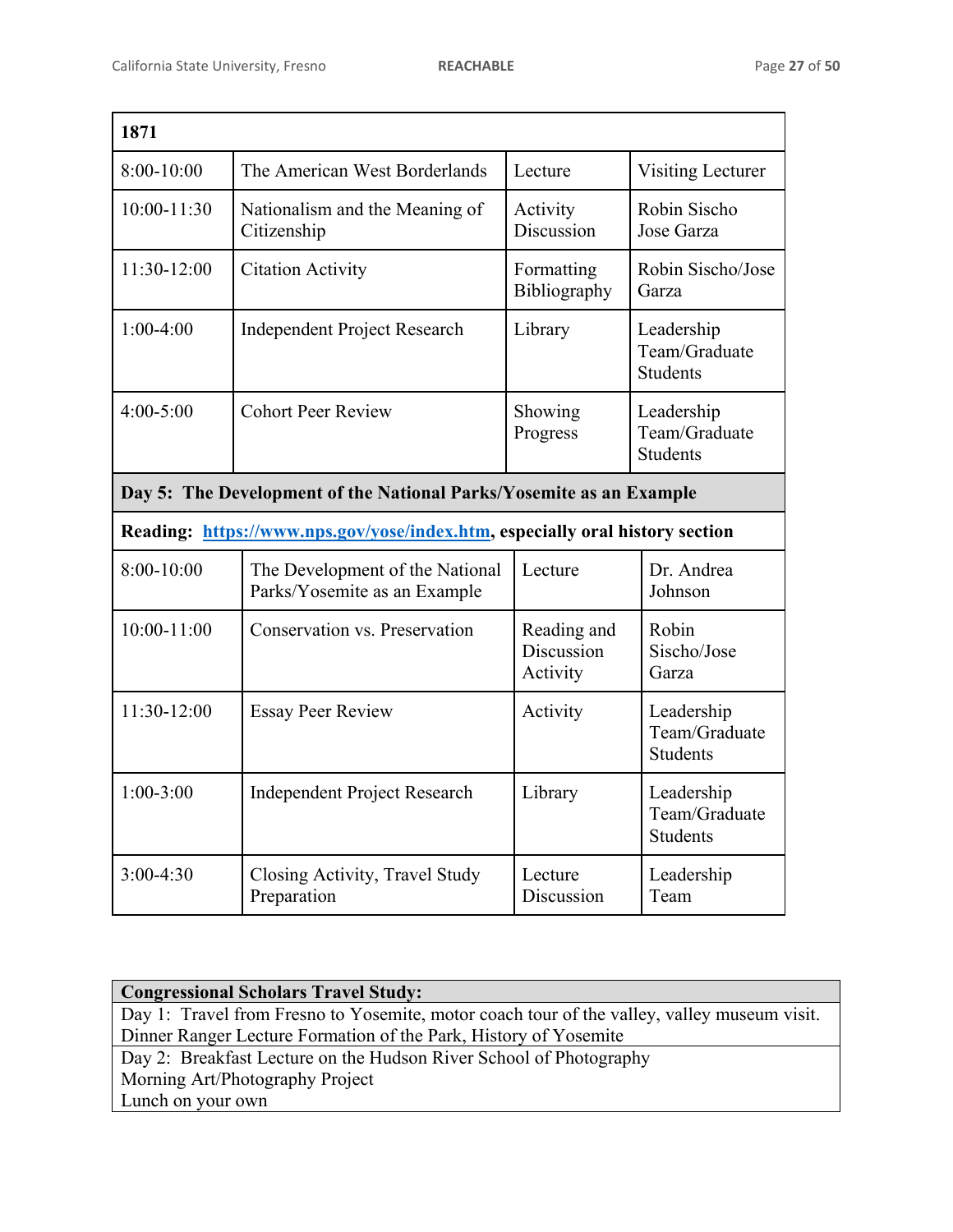| Afternoon Visit to Art Archives in the Valley. Shuttle to Photo Sites.  |
|-------------------------------------------------------------------------|
| Dinner and campfire with education ranger                               |
| Day 3: Breakfast Lecture on Native Peoples in the Valley                |
| Morning time to work on Project Planning                                |
| Lunch on your own                                                       |
| Afternoon Visit to the Native American Museum. Shuttle to Indian Caves. |
| BBQ Dinner at Wawona Hotel.                                             |
| Bus home after Dinner                                                   |

Year Two (repeats in year Five): Liberty, Modern America and the World

**Topics**: War, Immigration, Migration, Cold War, Modernity

**Travel Study:** San Francisco Bay Area (Rosie the Riveter WWII National Home Front

Museum, Angel Island, and Fort Baker/the Presidio

| <b>Date</b> | <b>Topic</b>                                                            | Hours/presenters                                       |  |
|-------------|-------------------------------------------------------------------------|--------------------------------------------------------|--|
| January     | Teacher Nominations due to Leadership Team                              | Leadership Team                                        |  |
| March       | <b>Student Orientation</b><br>Overview of the Program                   | 3/Leadership Team and<br>Partners                      |  |
| April       | Student group meetings with Teacher/Mentors                             | 3/Leadership Team                                      |  |
| April-June  | Assigned research                                                       | 3/Leadership Team                                      |  |
| June        | One-week academy                                                        | 8 hours/day with evening<br>activities                 |  |
| June        | <b>Travel Study</b>                                                     | Approx. 10 hrs/day                                     |  |
| August      | Student Presentations (students will present in<br>their groups of ten) | 6/Leadership Team<br>Teachers<br><b>Invited Guests</b> |  |

| List of Possible Topics (to be distributed at March Orientation): |                                   |  |  |  |
|-------------------------------------------------------------------|-----------------------------------|--|--|--|
| War                                                               | Immigration                       |  |  |  |
| Dropping the Atomic Bomb, Tuskegee                                | Holocaust, Red Scare, Immigration |  |  |  |
| Airmen, Women in the Workforce, Island                            | Restrictions/Quotas               |  |  |  |
| Hopping & Pacific Campaign, Pearl Harbor                          |                                   |  |  |  |
| Attack, Japanese Internment Camps, Fred                           |                                   |  |  |  |
| Korematsu Case                                                    |                                   |  |  |  |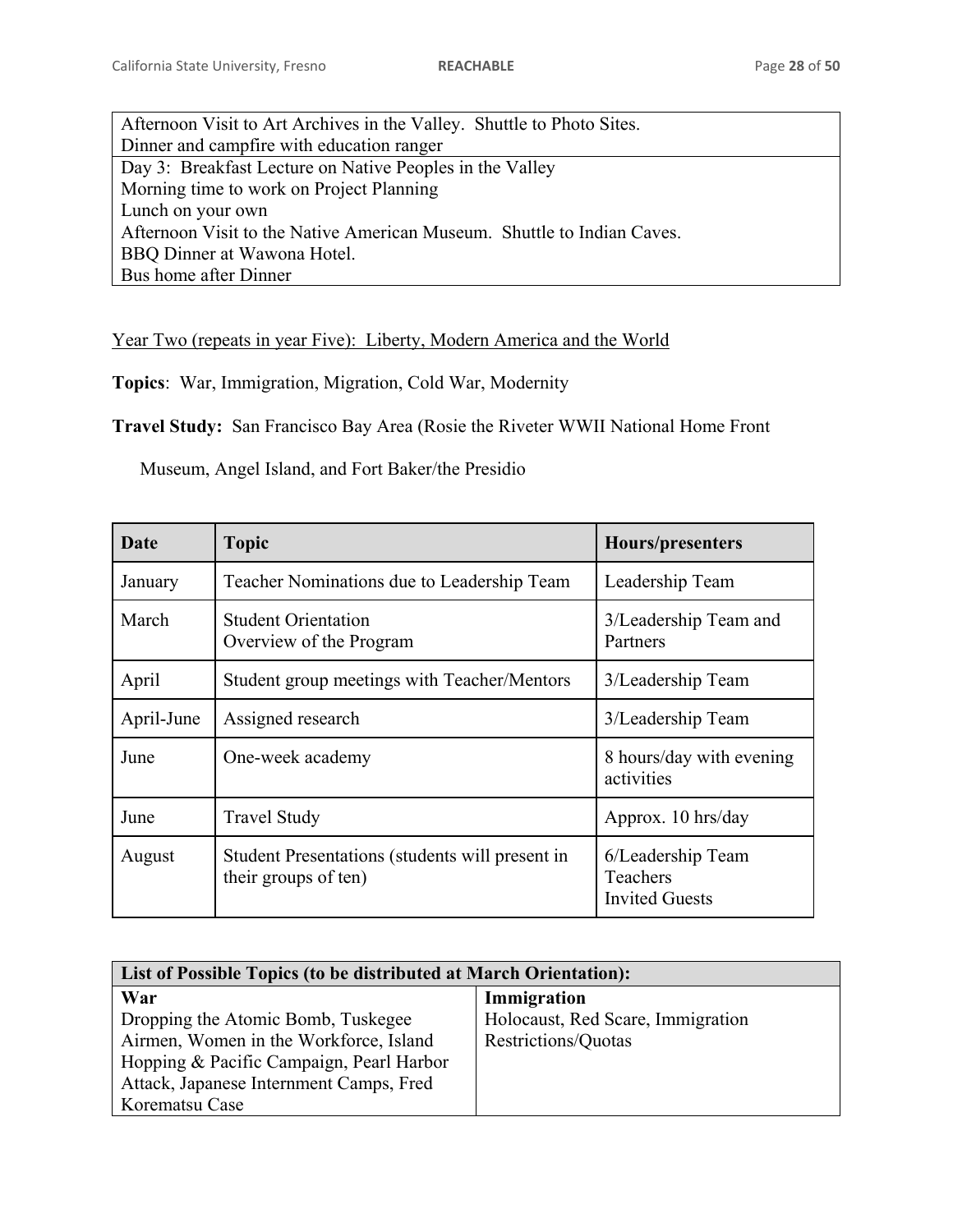| <b>Migration</b>                                                               | <b>Cold War</b>                             |  |  |
|--------------------------------------------------------------------------------|---------------------------------------------|--|--|
| Black Migration, Growth of Cities, Native                                      | Space Race, U2 Incident, Cuban Missile      |  |  |
| <b>American Reservations</b>                                                   | Crisis, Korean War, Berlin Blockade/Airlift |  |  |
| <b>Modernity</b>                                                               |                                             |  |  |
| 19th amendment                                                                 |                                             |  |  |
| The Harlem Renaissance                                                         |                                             |  |  |
| The New Deal                                                                   |                                             |  |  |
| 1950s modernization of the home                                                |                                             |  |  |
| Civil Rights events (e.g., Montgomery Bus boycott, Brown v Board, Selma march) |                                             |  |  |
| The Great Society                                                              |                                             |  |  |

| Day 1: Big Picture. Historical Skills.                                                        |                                                                                         |            |                                                |  |  |
|-----------------------------------------------------------------------------------------------|-----------------------------------------------------------------------------------------|------------|------------------------------------------------|--|--|
|                                                                                               | Reading: Excerpts from Truman Doctrine Speech, "A Fateful Hour" (1947)                  |            |                                                |  |  |
| 8:00-10:00                                                                                    | Big Picture. Historical<br>Controversies in WWII<br>America                             | Lecture    | Dr. Lori Clune                                 |  |  |
| $10:00 - 11:00$                                                                               | Document<br><b>Activity/Primary Source</b><br>Analysis                                  | Activity   | Robin Sischo                                   |  |  |
| 11:30-12:00                                                                                   | Discussion about Themes,<br>Research                                                    | Discussion | Leadership Team                                |  |  |
| $1:00-2:00$                                                                                   | Library Tour                                                                            | Library    | Librarian                                      |  |  |
| $2:00-3:00$                                                                                   | Library Research<br>Presentation/Electronic<br>Databases                                | Library    | Librarian                                      |  |  |
| $3:00 - 5:00$<br><b>Independent Research</b>                                                  |                                                                                         | Library    | Leadership<br>Team/Graduate<br><b>Students</b> |  |  |
| Day 2: Civil Liberties? WWII and Court Decisions. Evaluating Sources                          |                                                                                         |            |                                                |  |  |
| Reading: Excerpts from Harlan Fisk Stone dissent in Minersville School District<br>v. Gobitis |                                                                                         |            |                                                |  |  |
| $8:00-10:00$                                                                                  | Give Me Liberty: What<br><b>Citizens Should Know</b><br>about Constitutional<br>Rights. | Lecture    | Dr. Lisa Bryant                                |  |  |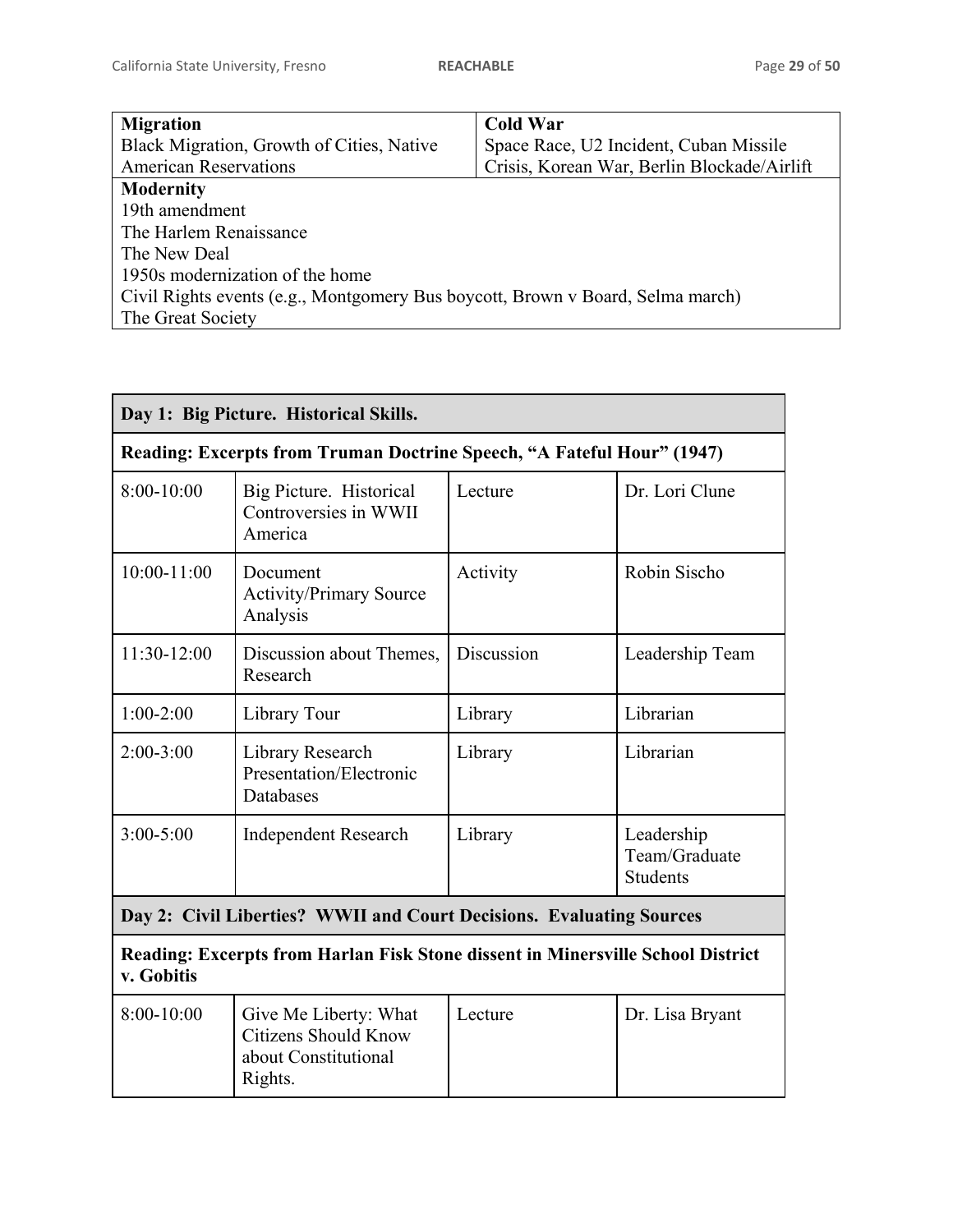| 10:00-11:00                                | Document Activity                                                                                               | Activity                                   | Jose Garza<br>Robin Sischo                                                  |  |  |
|--------------------------------------------|-----------------------------------------------------------------------------------------------------------------|--------------------------------------------|-----------------------------------------------------------------------------|--|--|
| 11:00-12:00                                | <b>Writing Process</b>                                                                                          | Lecture<br>Discussion                      | Jose Garza<br>Robin Sischo                                                  |  |  |
| $1:00-2:00$                                | Writing in History                                                                                              | The How To                                 | Leadership Team                                                             |  |  |
| $2:00-4:00$                                | <b>Independent Research</b>                                                                                     | Library                                    | Leadership<br>Team/Graduate<br><b>Students</b>                              |  |  |
| $4:00 - 5:00$                              | <b>Cohort Peer Review</b>                                                                                       | Library                                    | Leadership<br>Team/Graduate<br><b>Students</b>                              |  |  |
|                                            | Day 3: Japanese Internment                                                                                      |                                            |                                                                             |  |  |
| oral histories                             | Reading: https://www.nps.gov/manz/index.htm, Dorothea Lange collection and                                      |                                            |                                                                             |  |  |
| $8:00-10:00$                               | It Can't Happen Here:<br>The Creation and<br>Implementation of<br>Executive Order 9066 -<br>Japanese Internment | Lecture                                    | <b>Visiting Speaker</b>                                                     |  |  |
| 10:00-12:00                                | <b>Using Archival</b><br>Documents                                                                              | Activity                                   | Fresno Historical<br>Society                                                |  |  |
| $1:00-3:00$                                | Document Activity:<br>Fresno's Role in EO 9066                                                                  | Activity                                   | Fresno Historical<br>Society                                                |  |  |
| $3:00 - 5:00$                              | <b>Independent Project</b><br>Research                                                                          | Library                                    | Leadership Team<br><b>Graduate Students</b><br>Fresno Historical<br>Society |  |  |
| Day 4: Women at War/Women in the Workforce |                                                                                                                 |                                            |                                                                             |  |  |
|                                            | Reading: https://www.nps.gov/rori/index.htm                                                                     |                                            |                                                                             |  |  |
| 8:00-10:00                                 | Women at War/Women<br>in the Workforce                                                                          | Lecture and<br>Discussion                  | Visiting Lecturer                                                           |  |  |
| 10:00-11:00                                | Note Taking Strategies                                                                                          | Reading and Note<br><b>Taking Activity</b> | Robin Sischo<br>Jose Garza                                                  |  |  |
| 11:30-12:00                                | <b>Citation Activity</b>                                                                                        | Formatting                                 | Robin Sischo                                                                |  |  |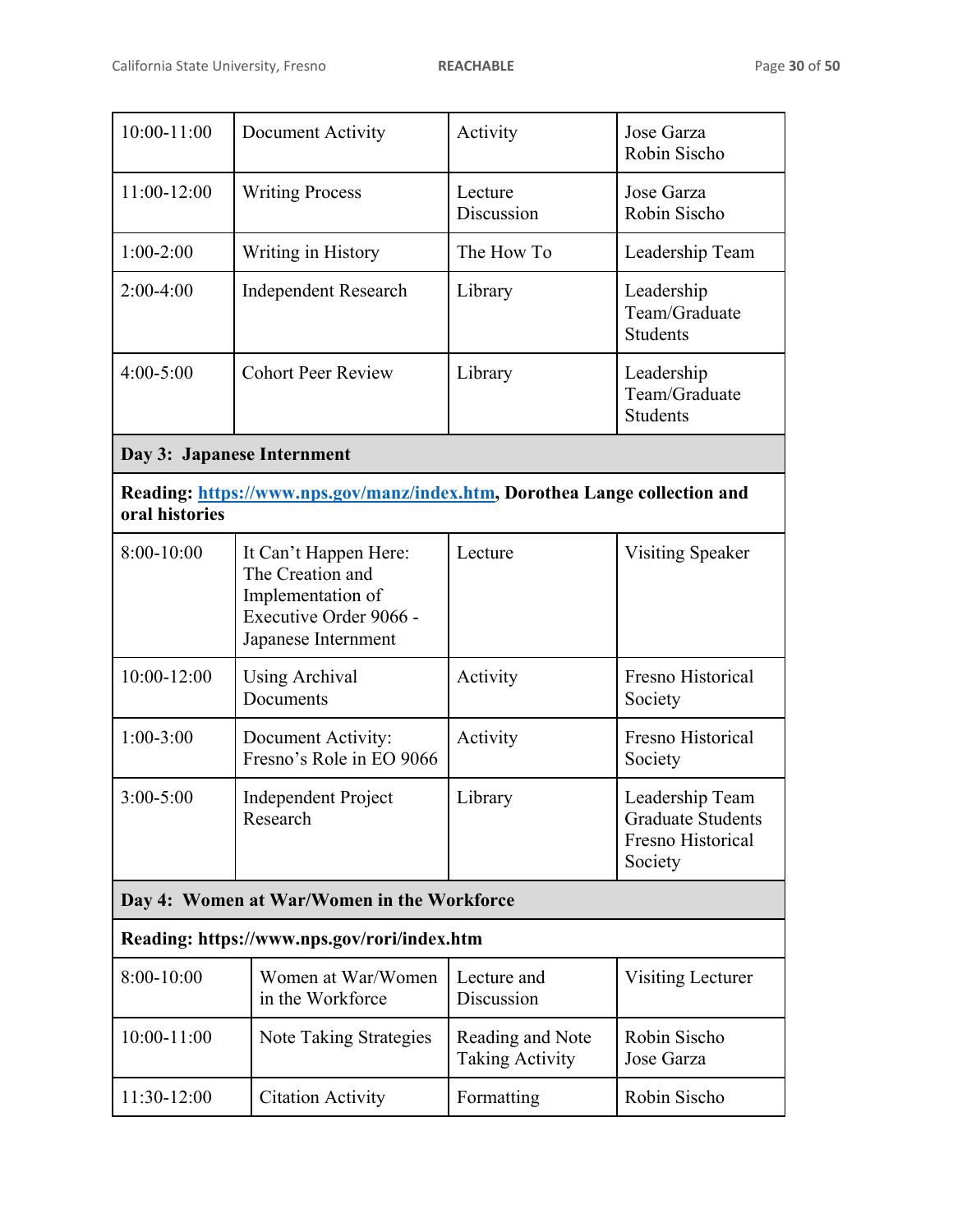|                 |                                                                      | Bibliography              | Jose Garza                                  |  |
|-----------------|----------------------------------------------------------------------|---------------------------|---------------------------------------------|--|
| $1:00-4:00$     | <b>Independent Project</b><br>Research                               | Library                   | Leadership Team<br><b>Graduate Students</b> |  |
| $4:00 - 5:00$   | <b>Cohort Peer Review</b>                                            | <b>Showing Progress</b>   | Leadership Team<br><b>Graduate Students</b> |  |
|                 | Day 5: Immigration/US Identity                                       |                           |                                             |  |
|                 | Reading: Excerpts from John F. Kennedy "Civil Rights Address" (1963) |                           |                                             |  |
| $8:00-10:00$    | Who Are We? What we<br>mean when we talk about<br>American identity. | Lecture                   | Dr. Lisa Bryant                             |  |
| $10:00 - 11:00$ | Activity                                                             | Activity                  | Dr. Lisa Bryant                             |  |
| 11:00-12:00     | Introduction to Museum<br>Project                                    | Lecture and<br>Discussion | Robin Sischo<br>Jose Garza                  |  |
| $1:00-2:00$     | <b>Immigration Document</b><br>Analysis                              | Activity                  | Robin Sischo<br>Jose Garza                  |  |
| $2:00-4:00$     | <b>Independent Project</b><br>Research                               | Library                   | Leadership Team<br><b>Graduate Students</b> |  |
| $4:00 - 5:00$   | Closing, Travel Study<br>Prep                                        | Lecture<br>Discussion     | Leadership Team<br><b>Graduate Students</b> |  |

# **Congressional Scholars Travel Study:**

Day 1: Travel from Fresno to Richmond, California. Snacks on Bus. Students should plan to bring lunch with them or to purchase lunch at the museum café.

Visit to Rosie the Riveter WWII Home Front National Historic Park.

Ranger led tour of the visitor center and environs. Visit to the Richmond Museum, the historic Maritime Child Development Center, and the historic Kaiser Hospital.

Evening check into hotel. Dinner on your own.

Day 2: Breakfast Lecture Immigration

Ferry to Angel Island

Morning: Ranger led discussion and tour about the Coastal Miwok tribes and the early history of the island.

Lunch

Afternoon tour of the immigration station and Angel Island's later history

Day 3: Breakfast Lecture on Post World War II San Francisco

Bus to Presidio National Park. Ranger led tour of the Visitor Center, Officers Club, and the Military Intelligence Unit.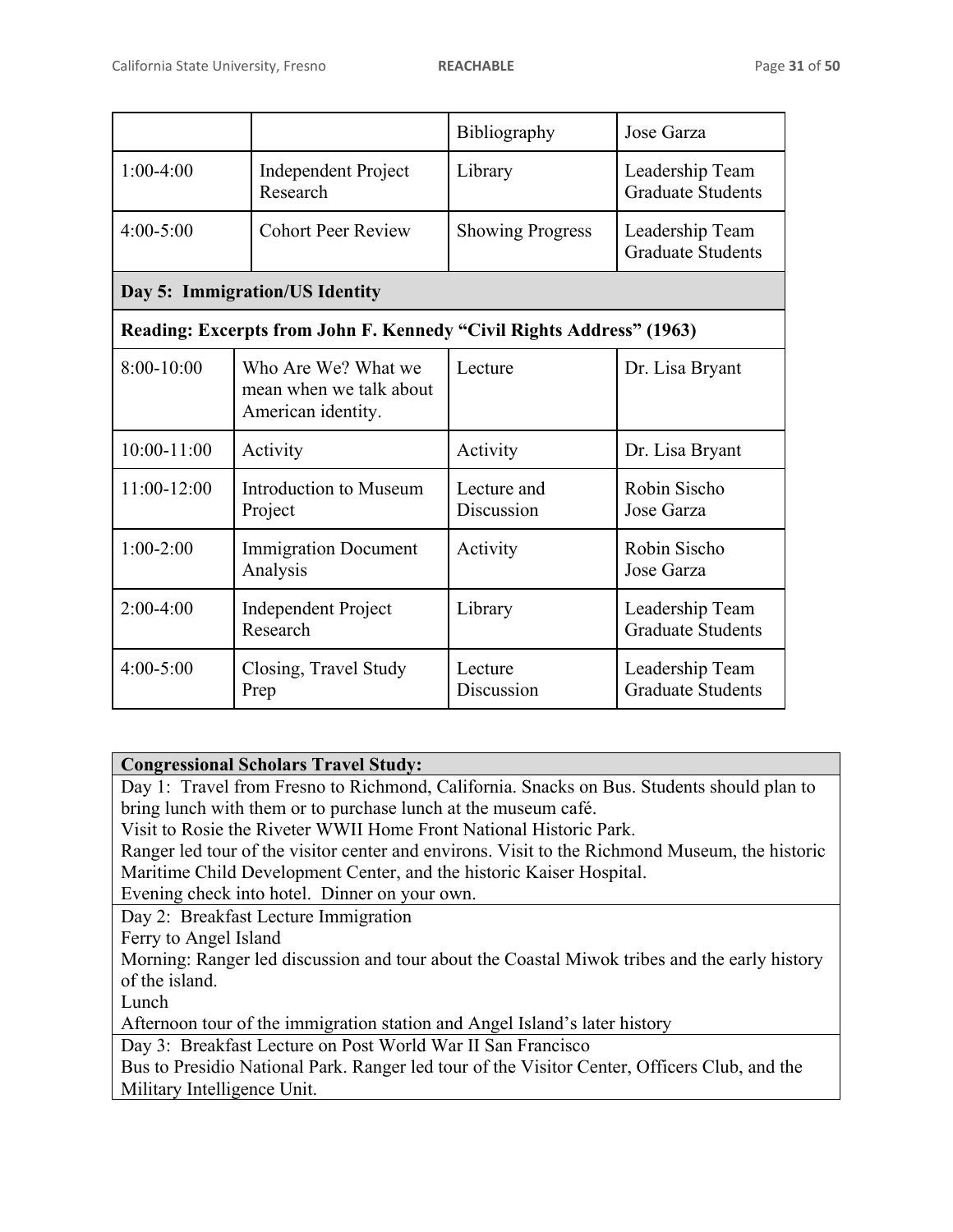# Later afternoon departure for Fresno.

# Year Three: Liberty and Justice for All?

**Topics:** Civil Rights Movements, Women's Movements, Global Americans

**Travel Study:** Central and Southern California (Colonel Allensworth State Park, Manzanar

National Historic Site, Death Valley National Park, Cesar Chavez National Monument)

| Date       | <b>Topic</b>                                                            | Hours/presenters                                       |  |
|------------|-------------------------------------------------------------------------|--------------------------------------------------------|--|
| January    | Teacher Nominations due to Leadership Team                              | Leadership Team                                        |  |
| March      | <b>Student Orientation</b><br>Overview of the Program                   | 3/Leadership Team and<br>Partners                      |  |
| April      | Student group meetings with Teacher/Mentors                             | 3/Leadership Team                                      |  |
| April-June | Assigned research                                                       | 3/Leadership Team                                      |  |
| June       | One-week academy                                                        | 8 hours/day with evening<br>activities                 |  |
| June       | <b>Travel Study</b>                                                     | Approx. 10 hours/day                                   |  |
| August     | Student Presentations (students will present in their<br>groups of ten) | 6/Leadership Team<br>Teachers<br><b>Invited Guests</b> |  |

| List of Possible Topics (to be distributed at March Orientation): |                                      |  |  |  |
|-------------------------------------------------------------------|--------------------------------------|--|--|--|
| <b>Civil Rights Movements</b>                                     | <b>Global Americans</b>              |  |  |  |
| Civil Rights Act of 1964                                          | California proposition 187           |  |  |  |
| Voting Rights Act of 1965                                         | Reagan and Amnesty                   |  |  |  |
| AIM: American Indian Movement                                     | Rodney King Riots                    |  |  |  |
| Black Militantism (e.g., Nation of Islam,                         | Controversy over Bilingual Education |  |  |  |
| <b>Black Panthers</b> )                                           | The rise of multiculturalism         |  |  |  |
| <b>Stonewall Riots</b>                                            | The Secret War and Hmong Immigration |  |  |  |
| United Farm Workers/César Chávez                                  | "Don't Ask, Don't Tell" policy       |  |  |  |
| <b>Women's Movements</b>                                          |                                      |  |  |  |
| Title IX                                                          |                                      |  |  |  |
| Equal Rights Amendment                                            |                                      |  |  |  |
| "The Feminine Mystique" and its impact                            |                                      |  |  |  |
| Equal Pay Act                                                     |                                      |  |  |  |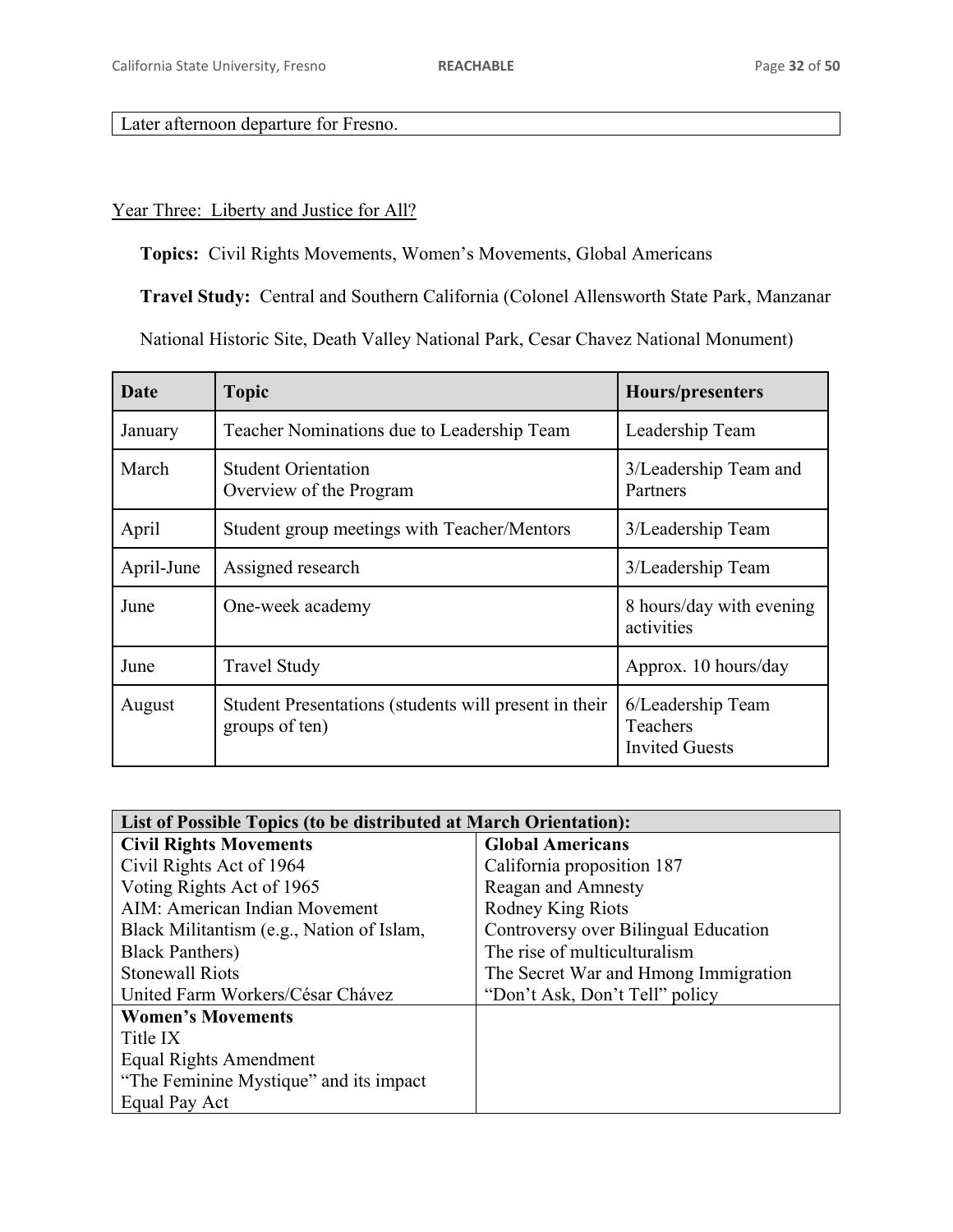| Day 1: Big Picture. Historical Skills.                                                                                      |                                                                                    |                      |                                                |  |  |  |
|-----------------------------------------------------------------------------------------------------------------------------|------------------------------------------------------------------------------------|----------------------|------------------------------------------------|--|--|--|
| <b>Reading: Selected Documents from:</b><br>http://www.nationalarchives.gov.uk/education/resources/civil-rights-in-america/ |                                                                                    |                      |                                                |  |  |  |
| $8:00-10:00$                                                                                                                | Big Picture. Historical<br>Controversies in Modern<br>America                      | Lecture              | Dr. Lori Clune                                 |  |  |  |
| $10:00 - 11:00$                                                                                                             | <b>Primary Source Analysis</b><br>Activity                                         | <b>APCPOV</b> Method | Robin Sischo<br>Jose Garza                     |  |  |  |
| 11:30-12:00                                                                                                                 | Discussion about Themes,<br>Research                                               | Discussion           | Leadership Team                                |  |  |  |
| $1:00-2:00$                                                                                                                 | Library Tour                                                                       | Library              | Librarian                                      |  |  |  |
| $2:00-3:00$                                                                                                                 | Library Research<br>Presentation/Electronic<br>Databases                           | Library              | Librarian                                      |  |  |  |
| $3:00 - 5:00$                                                                                                               | <b>Independent Research</b>                                                        | Library              | Leadership<br>Team/Graduate<br><b>Students</b> |  |  |  |
|                                                                                                                             | Day 2: African Americans in California<br><b>Evaluating Sources</b>                |                      |                                                |  |  |  |
|                                                                                                                             | Reading: Excerpts from Martin Luther King, "Letter from a Birmingham Jail"         |                      |                                                |  |  |  |
| $8:00-10:00$                                                                                                                | African American<br>Experience in California:<br>Great Migration to<br>Present Day | Lecture              | Dr. DeAnna Reese                               |  |  |  |
| 10:00-11:00                                                                                                                 | Document Activity                                                                  | Activity             | Jose Garza<br>Robin Sischo                     |  |  |  |
| 11:30-12:00                                                                                                                 | <b>Writing Process</b>                                                             | Discussion           | Robin Sischo<br>Jose Garza                     |  |  |  |
| $1:00-2:00$                                                                                                                 | Writing in History                                                                 | The How-To           | The Leadership<br>Team                         |  |  |  |
| $2:00-4:00$                                                                                                                 | <b>Independent Project</b><br>Research                                             | Library              | Leadership Team<br><b>Graduate Students</b>    |  |  |  |
| $4:00 - 5:00$                                                                                                               | <b>Cohort Peer Review</b>                                                          | Library              | Leadership Team                                |  |  |  |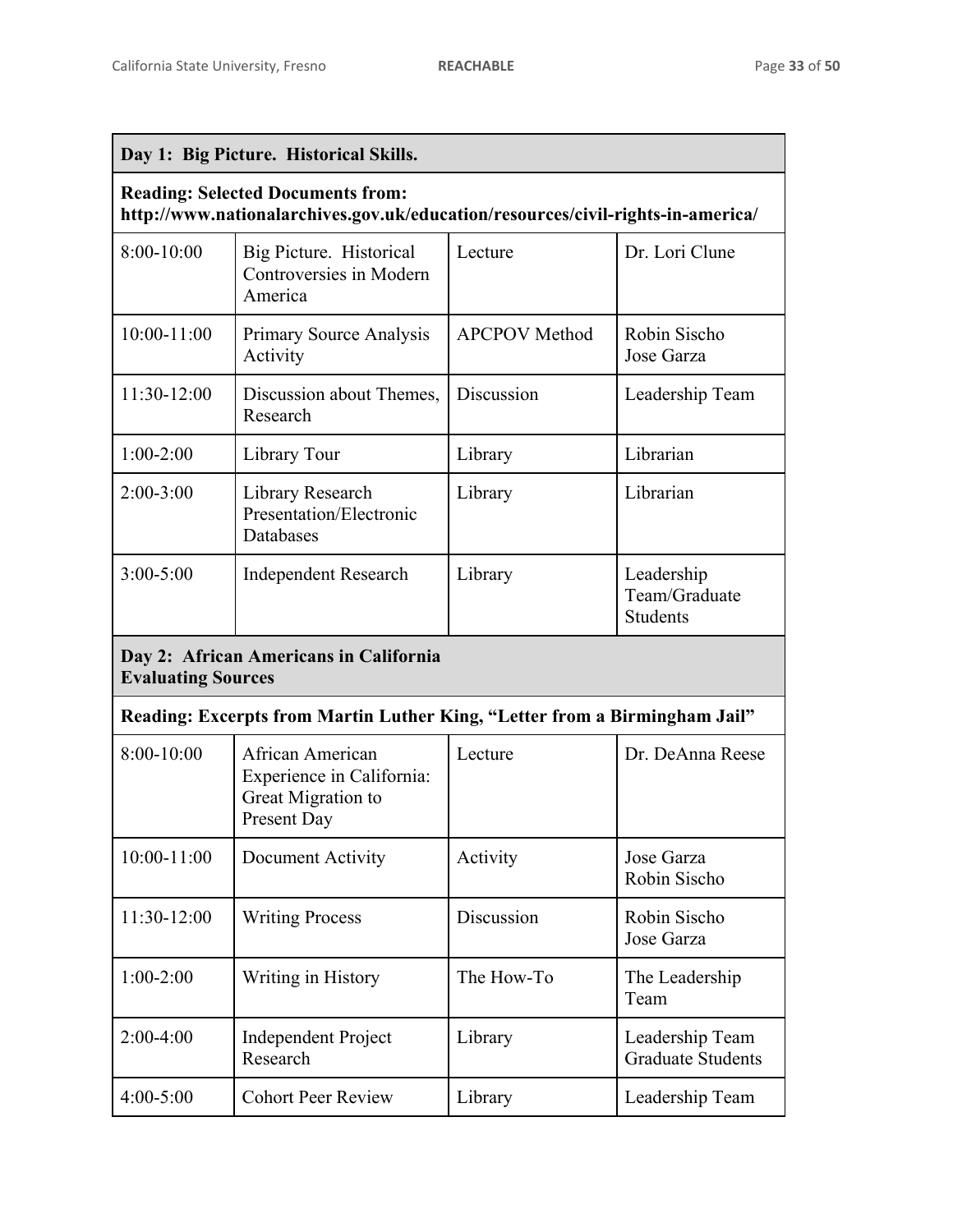|                                                                                                                                                                                              |                                        |                                                        |                                                    |                      |                                             | <b>Graduate Students</b> |
|----------------------------------------------------------------------------------------------------------------------------------------------------------------------------------------------|----------------------------------------|--------------------------------------------------------|----------------------------------------------------|----------------------|---------------------------------------------|--------------------------|
|                                                                                                                                                                                              | Day 3: Mexican Americans in California |                                                        |                                                    |                      |                                             |                          |
| <b>Reading: Selections from the Foundation Document of Cesar Chavez National</b><br><b>Monument</b><br>https://www.nps.gov/cech/index.htm                                                    |                                        |                                                        |                                                    |                      |                                             |                          |
| $8:00-$<br>10:00                                                                                                                                                                             |                                        | Mexican Americans in<br>California                     | Lecture                                            |                      | Dr. Romeo Guzman                            |                          |
| $10:00-$<br>11:00                                                                                                                                                                            |                                        | Analysis of differing accounts of<br>the same incident |                                                    | Activity             |                                             | Robin Sischo/Jose Garza  |
| $11:30-$<br>12:00                                                                                                                                                                            |                                        | Note Taking Strategies                                 |                                                    | Using their<br>notes |                                             | Robin Sischo/Jose Garza  |
| $1:00-3:00$                                                                                                                                                                                  |                                        | Independent Project Research                           |                                                    | Library              | Leadership<br><b>Team/Graduate Students</b> |                          |
| $4:00 - 500$                                                                                                                                                                                 |                                        | Intro to Museum Project<br>Activity                    |                                                    |                      | Leadership<br>Team/Graduate Students        |                          |
|                                                                                                                                                                                              |                                        | Day 4: Civil Rights Legislation                        |                                                    |                      |                                             |                          |
| Reading: Library of Congress Primary Sources on Mexican Americans and their<br><b>Communities</b><br>http://www.loc.gov/teachers/classroommaterials/primarysourcesets/mexican-<br>americans/ |                                        |                                                        |                                                    |                      |                                             |                          |
| 8:00-10:00                                                                                                                                                                                   |                                        | Civil Rights<br>Legislation                            | Lecture<br>Dr. Lisa Bryant                         |                      |                                             |                          |
| 10:00-11:00                                                                                                                                                                                  |                                        | <b>Primary Sources</b><br>from the Period              | Reading Activity                                   |                      | Robin Sischo/Jose<br>Garza                  |                          |
| 11:30-12:00                                                                                                                                                                                  |                                        | <b>Citation Activity</b>                               | Formatting Bibliography                            |                      | Robin Sischo/Jose<br>Garza                  |                          |
| $1:00-3:00$                                                                                                                                                                                  |                                        | Independent<br>Project Research                        | Library<br>Leadership<br>Team/Graduate<br>Students |                      |                                             |                          |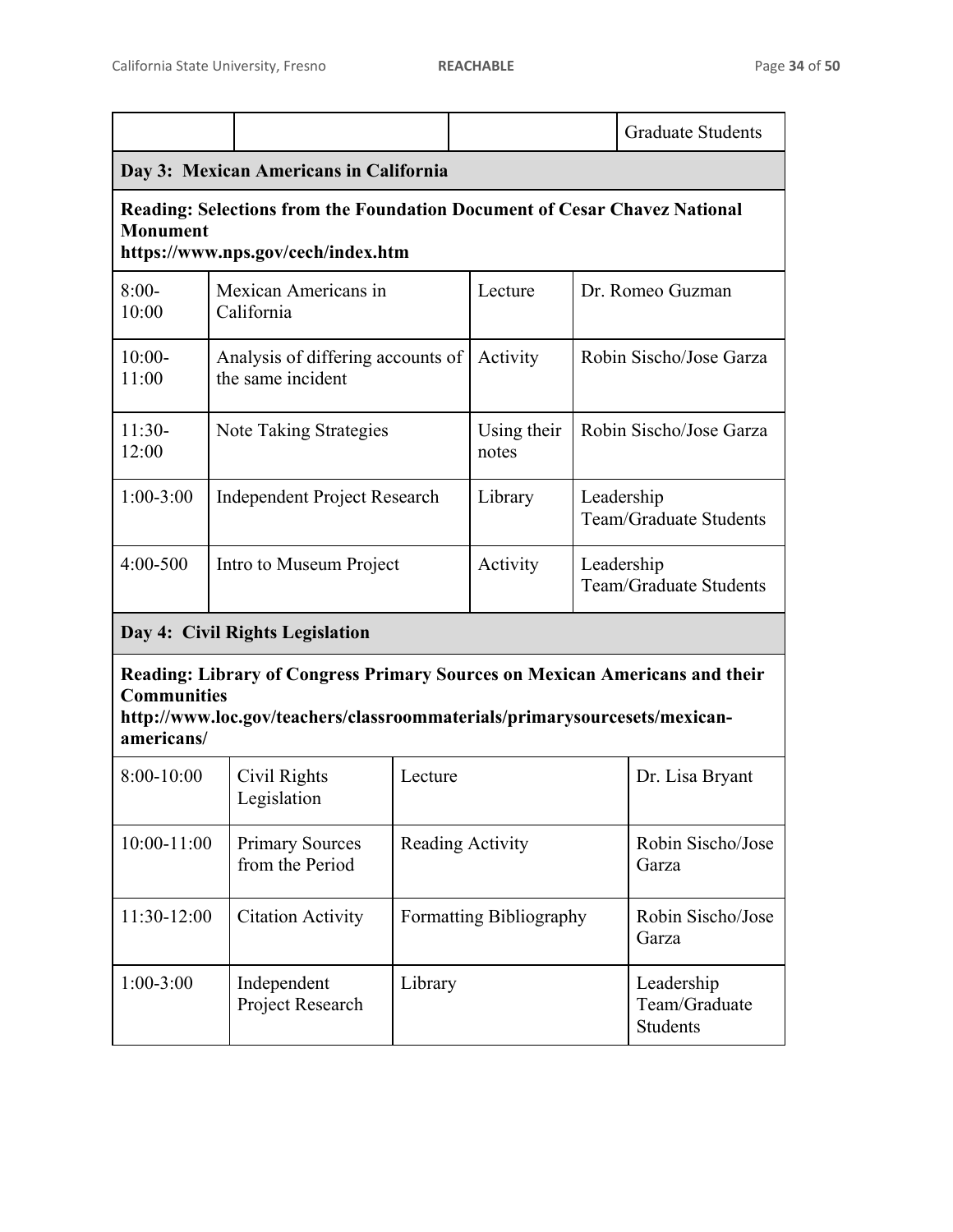| 4:00-500        | <b>Cohort Peer</b><br>Review                                       |  | Showing progress                                                   | Leadership<br>Team/Graduate<br><b>Students</b> |
|-----------------|--------------------------------------------------------------------|--|--------------------------------------------------------------------|------------------------------------------------|
|                 |                                                                    |  | Day 5: Immigration, Multiculturalism, Civil Rights Movements       |                                                |
|                 |                                                                    |  | <b>Reading: Excerpts from Betty Friedan, The Feminine Mystique</b> |                                                |
| $8:00-10:00$    | Immigration,<br>Multiculturalism, Civil<br><b>Rights Movements</b> |  | Lecture                                                            | Guest Scholar                                  |
| $10:00 - 11:00$ | <b>Primary Source Activity</b>                                     |  | Reading and discussion<br>Activity                                 | Robin<br>Sischo/Jose<br>Garza                  |
| 11:30-12:00     | Essay peer review                                                  |  | Activity                                                           | Leadership Team<br>Graduate<br><b>Students</b> |
| $1:00-3:00$     | <b>Independent Project</b><br>Research                             |  | Library                                                            | Leadership<br>Team/Graduate<br><b>Students</b> |
| 4:00-500        | Closing, Travel Study<br>Prep                                      |  | Lecture/Discussion                                                 | Leadership<br>Team/Graduate<br><b>Students</b> |

# **Congressional Scholars Travel Study:**

Day 1: Leave Fresno and Travel to Manzanar National Historic Site. Ranger led tour and lecture.

Lunch (teachers should plan to bring lunch or to buy lunch at one of the bus stops) Afternoon coach tour of Death Valley National Park

Stay overnight in Pahrump or Tacopa

Day 2: Breakfast Lecture on Mining and Gold in Death Valley

Morning: Ranger led discussion and tour of Death Valley

Late afternoon departure for Bakersfield. Overnight in Bakersfield.

Day 3: Breakfast Lecture on California's African American Heritage

Depart for César Chávez National Monument

Docent led tours and activities.

Depart at lunch for Colonel Allensworth State Historic Park

Docent led tours and activities

Late afternoon departure for Fresno.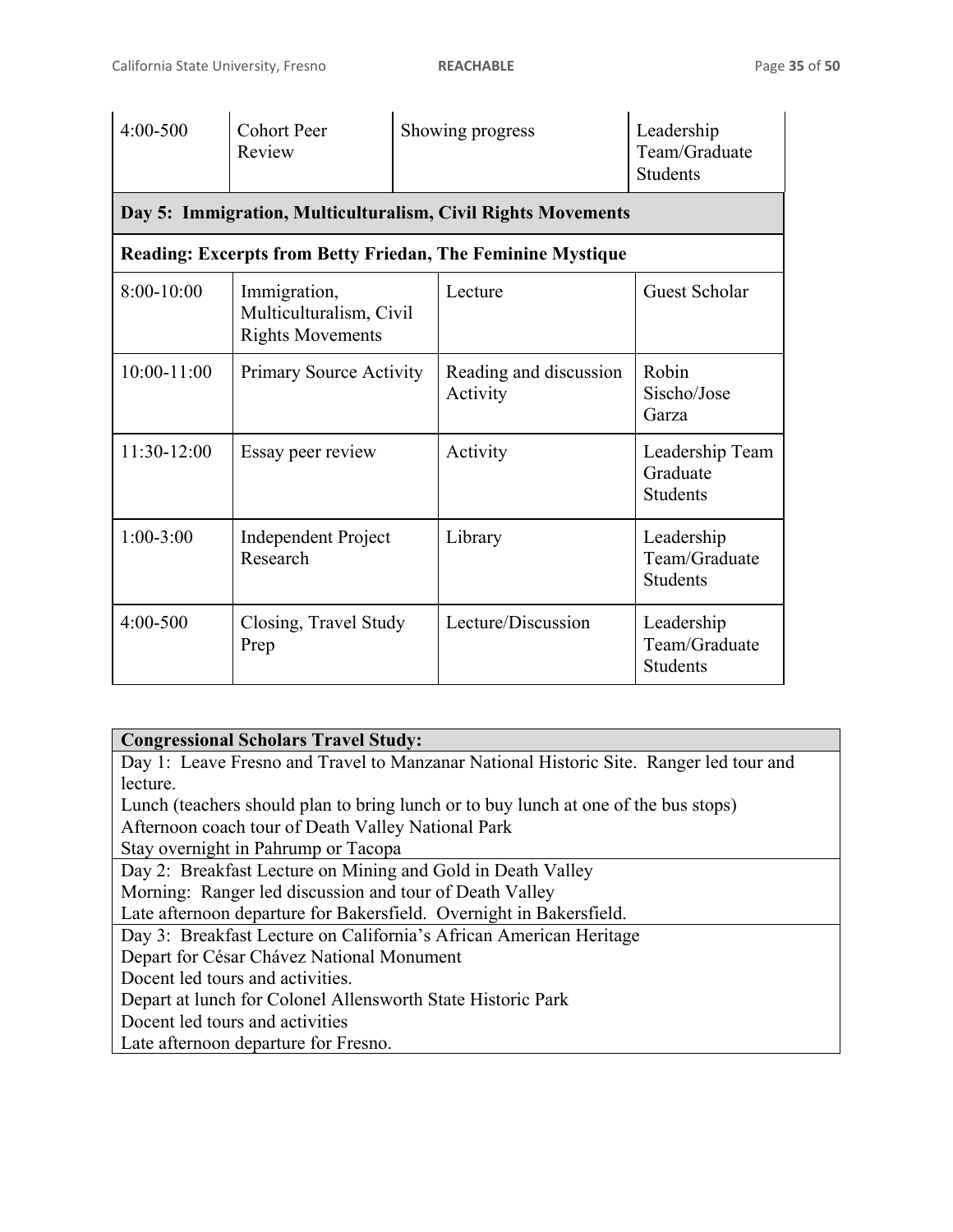```
(ii) The importance or magnitude of the results or outcomes likely to be attained by the 
proposed project, especially improvements in teaching and student achievement.
```
The primary goal of the grant is to enable teachers and students to more effectively analyze relevant information and apply their knowledge. Analysis of historical movements and of civic responsibilities in a democratic society is crucial. Teachers will be developing sophisticated lessons that go well beyond teaching content, and grant activities will require both students and teachers to analyze different kinds of sources and to communicate views on complex issues. Students will also be required to research specific topics and develop arguments regarding key issues. A secondary goal of the grant is to facilitate collaboration between teachers across schools and grade levels and among students working on projects and to provide greater access to resources especially those that have become available in the last decade. The Leadership Council agreed upon a set of transparent and specific outcomes that made building capacity realistic and measurable and that drove the high quality Project Design described above. Learning Outcomes for Teacher Participants:

- 1. Demonstrate advanced discipline specific knowledge
- 2. Apply critical thinking skills to analyze diverse sources
- 3. Collaborate with other teachers
- 4. Identify and formulate a plan to improve College Ready Skills for Students
- 5. Develop current lesson plans with enriched content using new sources and new methods
- 6. Teachers will understand and explain the significance of National Parks, National Monuments, and Historic Monuments in California
- 7. Develop a better understanding of the importance of civic participation in a democratic society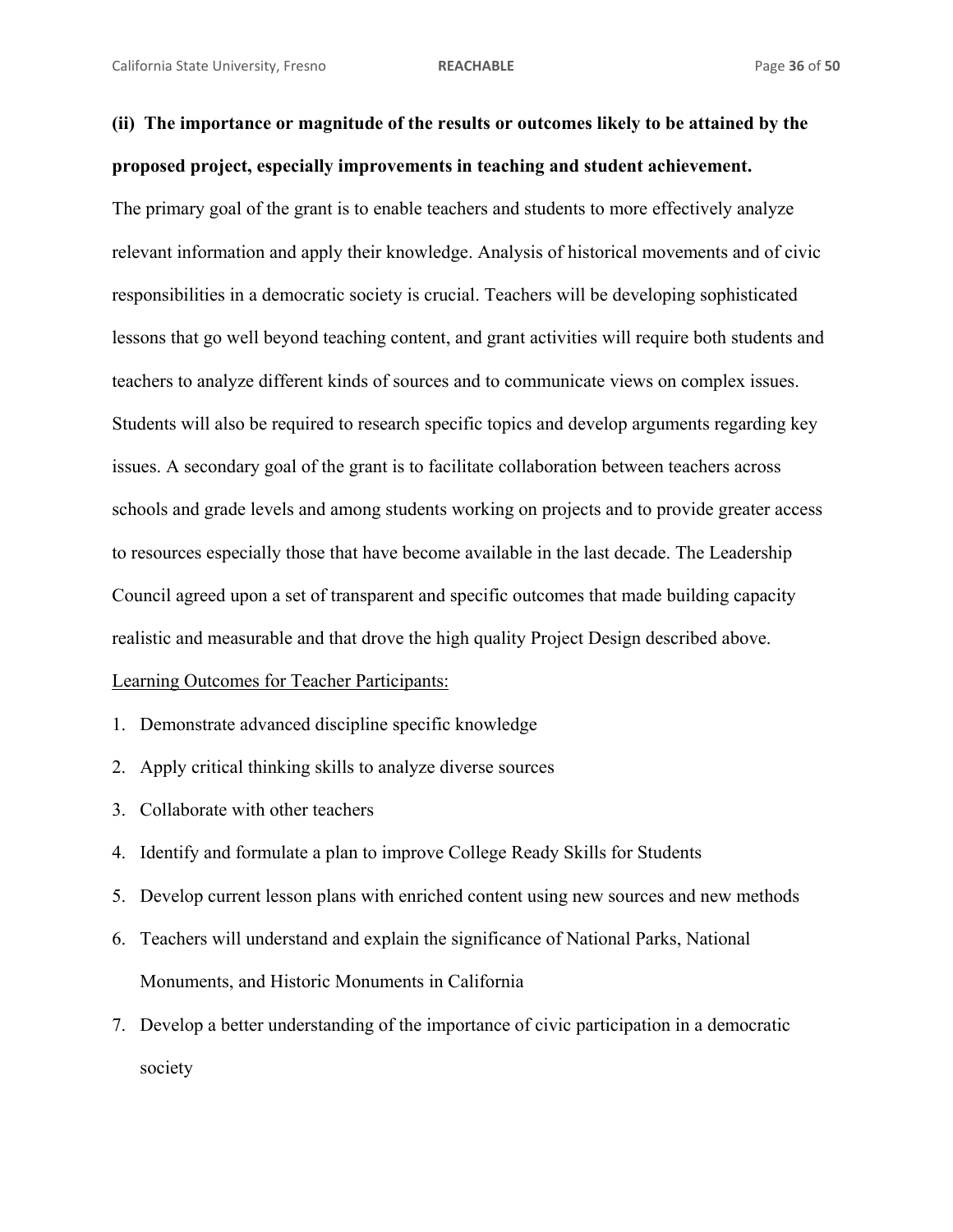8. Collaborate to develop standards based, common core curriculum focused on historical

analysis, interpretation and content literacy skills

# Learning Outcomes for Student Participants:

- 1. Develop and demonstrate a thorough understanding of key issues
- 2. Analyze primary and secondary sources
- 3. Analyze arguments and comparatively analyze different views
- 4. Demonstrate proficiency in written communication
- 5. Effectively collaborate on activities and during discussions
- 6. Make effective evidence-based arguments based on research

# **TABLE: Assignment Template**

**Congressional Academy Assignment Overview:** Students, through a step-by-step process, will develop the skills necessary to research and write a high quality essay, write an essay on a self-selected topic, create a virtual museum, and present their essay and museum to their peers, and community members. In addition to preparing students to be college and career ready, learning, and practicing research and writing skills, the projects and essays may be able to be used as work samples for college applications, for National History Day projects, for internships, and for preparing students to be College and Career Ready.

# **Students will be able to:**

- Choose a research topic focused on the year's theme
- Gather sources relevant to their topic
- Analyze primary and secondary sources
- Evaluate the usefulness of gathered sources
- $\bullet$  Summarize source material
- Create an essay outline, first draft, revised essay, and a final draft essay
- $\bullet$  Format a bibliography
- Organize images, and artifacts, into a coherent sequence, suitable for a virtual museum
- Produce a four- to six-minute virtual museum, using iMovie, or other available software
- Present finished project to peers and community members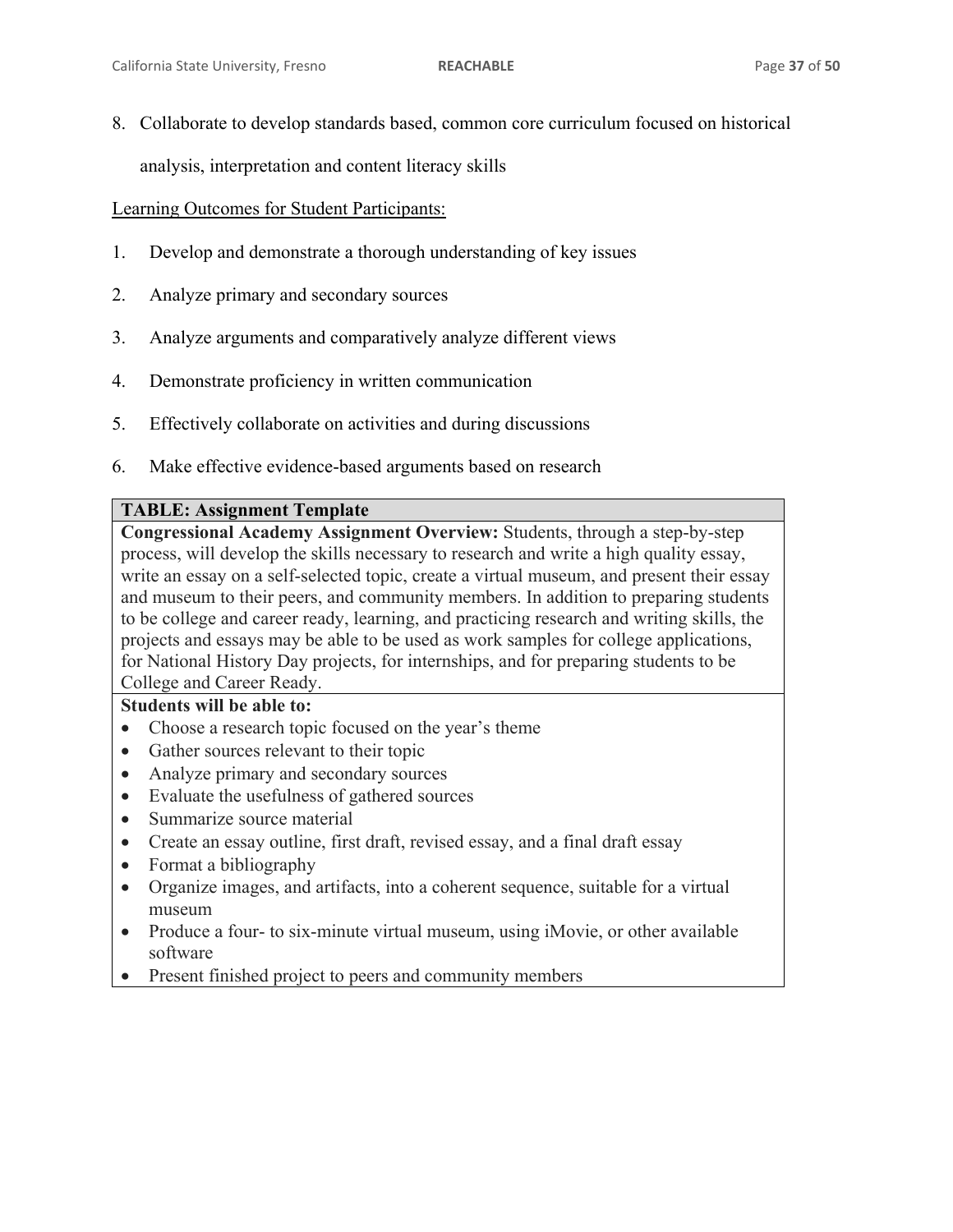| <b>Time Frame</b>                                                                          |  |  |  |
|--------------------------------------------------------------------------------------------|--|--|--|
| Student projects will be completed during a five-day summer academy.                       |  |  |  |
| <b>Standards</b>                                                                           |  |  |  |
| <b>California History Social Science Frameworks</b>                                        |  |  |  |
| http://www.cde.ca.gov/ci/hs/cf/sbedrafthssfw.asp                                           |  |  |  |
| Grade 11 and Grade 12                                                                      |  |  |  |
| California Common Core State Standards                                                     |  |  |  |
| http://www.cde.ca.gov/be/st/ss/documents/finalelaccssstandards.pdf                         |  |  |  |
| Pages 80-89 (see also Appendix C)<br>$\circ$                                               |  |  |  |
| <b>Procedures:</b>                                                                         |  |  |  |
| Student participants will be given project topic choices.<br>$1_{-}$                       |  |  |  |
| Student participants will select a topic from the list.<br>2.                              |  |  |  |
| Student participants will be divided into cohort groups, based on their topic<br>3.        |  |  |  |
| selections.                                                                                |  |  |  |
| Student participants will meet with cohort group members, and lead teacher, prior<br>4.    |  |  |  |
| to summer academy.                                                                         |  |  |  |
| Student participants will follow the daily schedule of activities.<br>5.                   |  |  |  |
| <b>Assessment and Summary:</b>                                                             |  |  |  |
| Student participants will meet with cohorts daily to check for understanding of            |  |  |  |
| daily tasks and progress on project.                                                       |  |  |  |
| Students essays, museum displays, and project presentations will be evaluated<br>$\bullet$ |  |  |  |
| based on the rubrics provided                                                              |  |  |  |
|                                                                                            |  |  |  |

# **C. Quality of the Management Plan.**

# **(i) The adequacy of the management plan to achieve the objectives of the proposed project**

**on time and within budget, including clearly defined responsibilities, timelines, and** 

**milestones for accomplishing project tasks.** 

| Time Commitments of Key Personnel Are Adequate To Meet Project Objectives |                        |                                             |  |  |
|---------------------------------------------------------------------------|------------------------|---------------------------------------------|--|--|
| Personnel                                                                 | Time                   | <b>How Effort Meets Objectives</b>          |  |  |
| PI Team (Provost, Dean)                                                   | $5\%$ - 10%, as needed | Executive leadership ensures things "get"   |  |  |
|                                                                           |                        | done."                                      |  |  |
| Lead Scholars (Clune,                                                     | One's month            | Sufficient spring semester time for         |  |  |
| Bryant)                                                                   | dedicated time         | preparatory work; summer pay covers         |  |  |
|                                                                           |                        | two weeks fully.                            |  |  |
| Lead Teachers (Sischo,                                                    | Annual stipend (to     | The substantial annual stipend $(\$10,000)$ |  |  |
| Garza)                                                                    | allow effort to be     | provides for sufficient year-round effort.  |  |  |
|                                                                           | adjusted as needed     | Both are employed by Fresno Unified         |  |  |
|                                                                           | throughout the year)   | School District and periodically teach as   |  |  |
|                                                                           |                        | adjuncts at the University. They are        |  |  |
|                                                                           |                        | deeply connected with both educational      |  |  |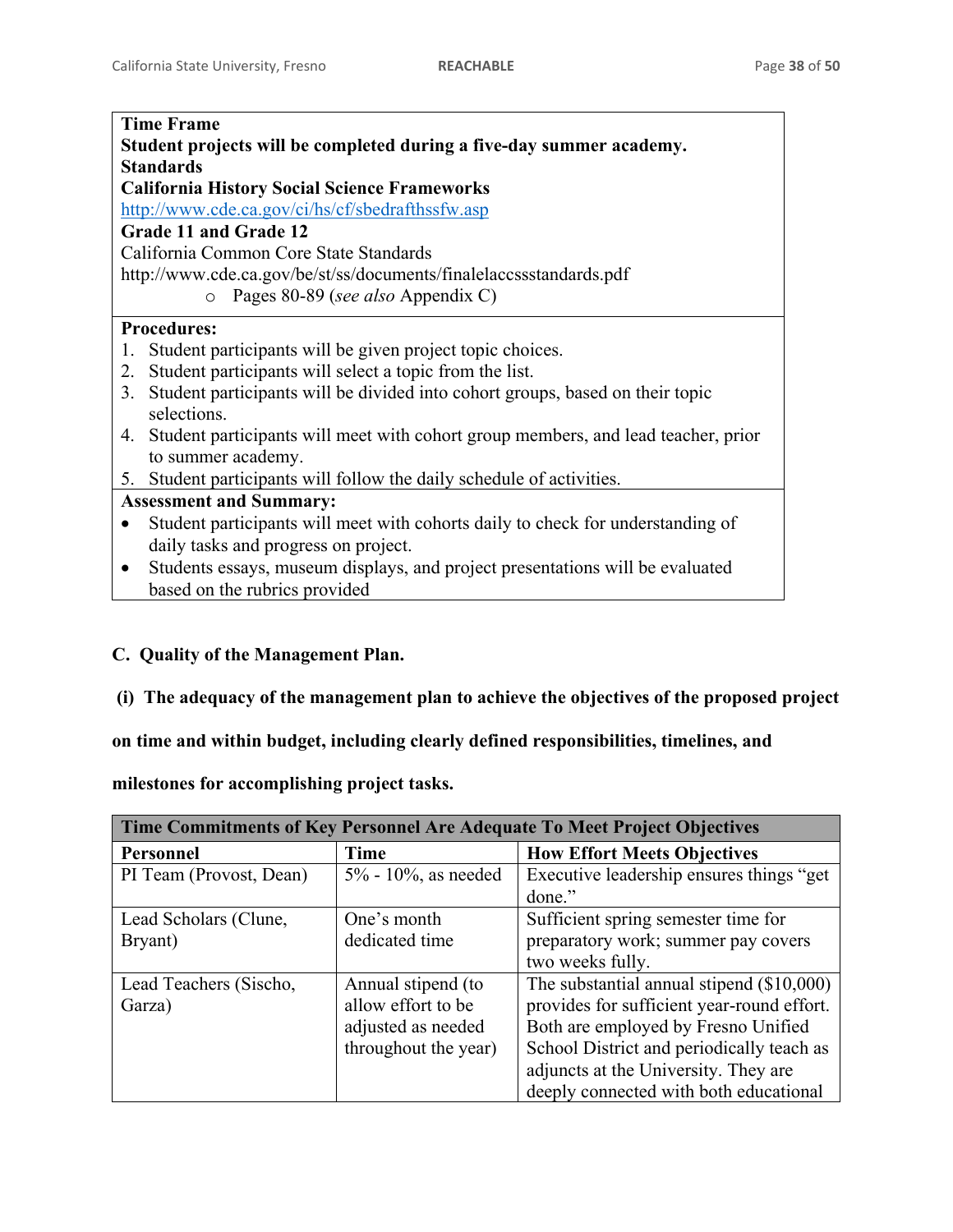|                               |                      | institutions, understanding the needs and   |
|-------------------------------|----------------------|---------------------------------------------|
|                               |                      | structure of both.                          |
| Affiliated faculty (Lee-      | \$500 stipend        | The stipend respects their expertise and    |
| Oliver, Reese, Macias,        | (honorarium)         | time needed to deliver a lecture.           |
| Guzman, Cady)                 |                      |                                             |
| Project Assistant (graduate)  | 150 hours annually   | Sufficient hours throughout the year,       |
| student)                      |                      | providing logistical support as needed.     |
| Partners (CHSSP, Fresno       | Eight $(8)$ hours    | Eight (8) equals a full two days' worth     |
| <b>Historical Society)</b>    |                      | of executive level consultation with the    |
|                               |                      | Leadership Council                          |
| <b>Educational Assessment</b> | Annual stipend (to   | The substantial annual stipend $(\$10,000)$ |
| (Dr. Jordine)                 | allow effort to be   | provides for sufficient year-round effort.  |
|                               | adjusted as needed   | This support on-going assessment of         |
|                               | throughout the year) | learning outcomes and communication         |
|                               |                      | with Leadership Council about results.      |
| Evaluator (Hongtao Yue)       | Annual stipend (to   | The substantial annual stipend (\$10,000)   |
|                               | allow effort to be   | provides for sufficient year-round effort.  |
|                               | adjusted as needed   | This supports on-going programmatic         |
|                               | throughout the year) | evaluation and communication with           |
|                               |                      | Leadership Council about results.           |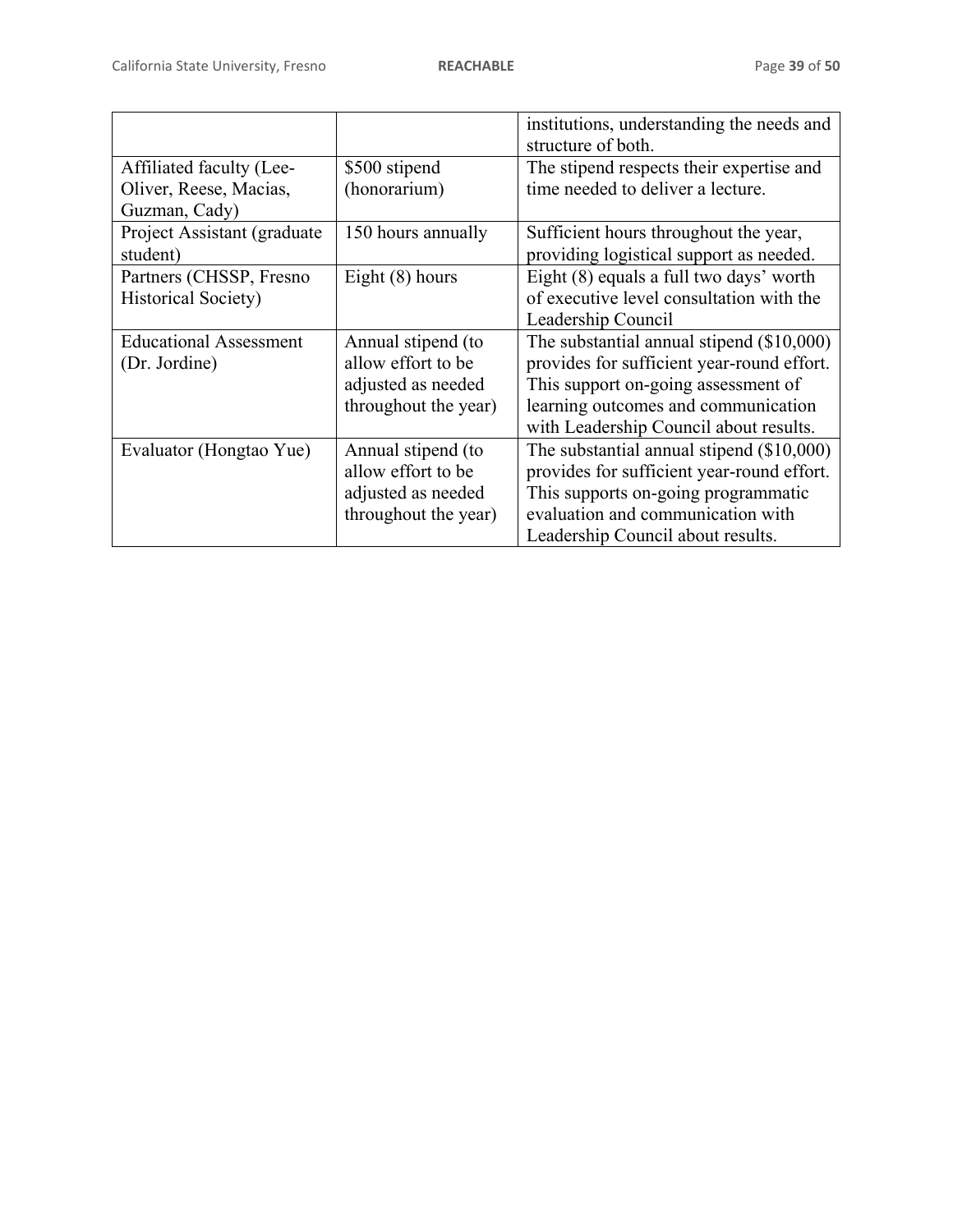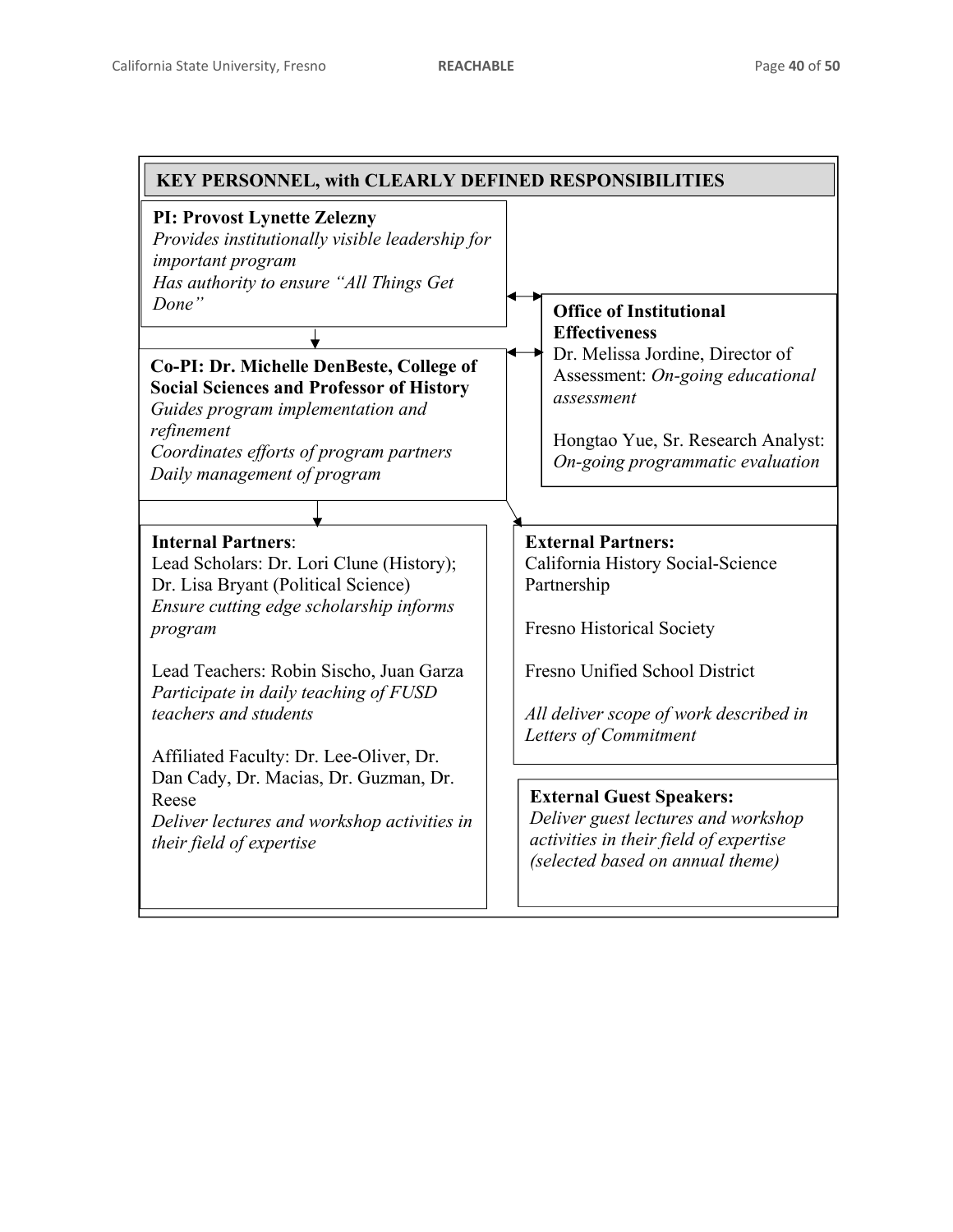| MANAGEMENT TIMETABLE: (Annual Cycle for Fresno State will run from October 1 through September 30) |                                              |                                      |  |  |
|----------------------------------------------------------------------------------------------------|----------------------------------------------|--------------------------------------|--|--|
| <b>Tasks/Activities</b>                                                                            | <b>Milestones</b>                            | Timetable                            |  |  |
| Leadership Council convenes (PI, Co-PI,                                                            | Launch process. Formalize structure. Hire    | October 1, 2017, annually thereafter |  |  |
| all faculty)                                                                                       | staff. Schedule monthly meetings.            |                                      |  |  |
| Program Orientation Meeting (Council,                                                              | Gets everyone on same page. Coordinates      | November 1, 2017, annually           |  |  |
| educational assessment expert, program                                                             | effort. Key stakeholders understand          | thereafter                           |  |  |
| evaluation, and external partners)                                                                 | milestones and plans to attain.              |                                      |  |  |
| Streamlined recruitment of FUSD                                                                    | 50 teachers recruited (Y1).                  | Y1: Nov-Dec recruitment; Jan,        |  |  |
| teachers                                                                                           | Y2 - Y5: Competitive, merit-based            | cohorts formed                       |  |  |
|                                                                                                    | recruitment in place. Early notices of       | Y2-Y5: Sept-Oct recruitment          |  |  |
|                                                                                                    | acceptance so teachers can plan.             | $Nov - application period$           |  |  |
|                                                                                                    |                                              | Dec – notice of acceptance           |  |  |
| Streamlined recruitment of FUSD                                                                    | Teachers nominate 100 student candidates;    | Jan $15$ – cohorts formed,           |  |  |
| students                                                                                           | students recruited                           | annually thereafter.                 |  |  |
| Presidential Academy Delivered                                                                     | Early orientation, followed by high interest | January (orientation) through        |  |  |
|                                                                                                    | lectures in spring, and intensive Academy    | August (lesson plans presented)      |  |  |
|                                                                                                    | in summer                                    |                                      |  |  |
| Congressional Academy Delivered                                                                    | Early orientation, followed by high interest | January (orientation) through        |  |  |
|                                                                                                    | lectures in spring, and intensive Academy    | August (lesson plans presented)      |  |  |
|                                                                                                    | in summer                                    |                                      |  |  |
| <b>Dissemination and Evaluation</b>                                                                | A body of validated data suitable for        | On-going, all years. Annual          |  |  |
| <b>Educational Assessment Expert and</b>                                                           | multiple purposes, e.g., program             | deadline: August 30                  |  |  |
| Program Evaluator collect and analyze                                                              | refinement, national dissemination.          |                                      |  |  |
| data.                                                                                              |                                              |                                      |  |  |
| Disseminate results via professional                                                               | Active stimulation of on-going local,        | Sept 30: annual dissemination        |  |  |
| networks (e.g., conferences, listservs,                                                            | regional, and national discussion on         | begins                               |  |  |
| LinkedIn groups).                                                                                  | teaching of U.S. history and civics          |                                      |  |  |
| Council performs a comprehensive                                                                   | Informed assessment of progress toward       | September 30, annually thereafter    |  |  |
| assessment and incorporates in next                                                                | objectives; data-based decision making       |                                      |  |  |
| year's program                                                                                     | about annual refinement of program.          |                                      |  |  |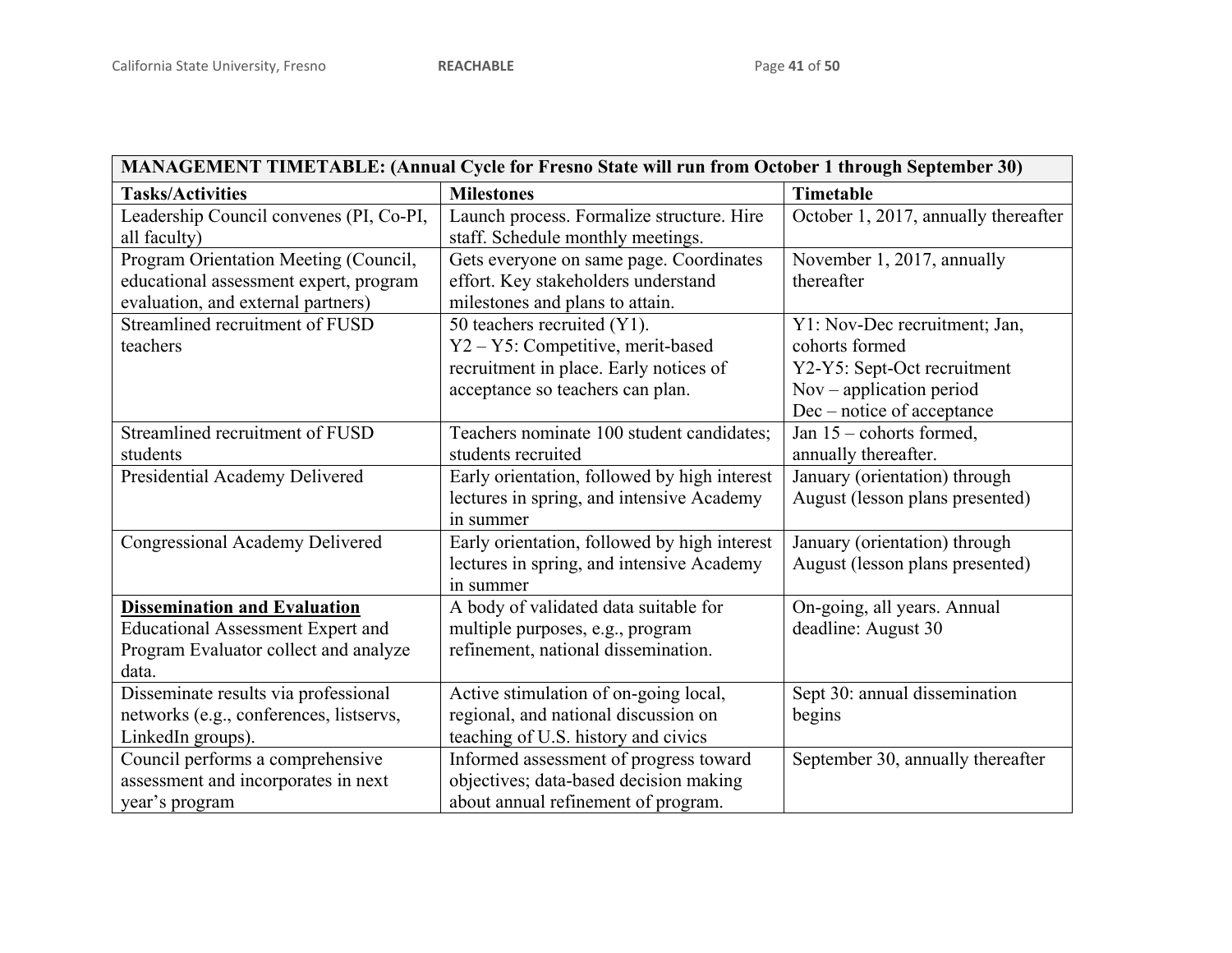| (ii) Adequacy of Mechanisms To Ensure High-Quality Products and Services |                                                           |  |  |  |
|--------------------------------------------------------------------------|-----------------------------------------------------------|--|--|--|
| <b>Strategy</b>                                                          | <b>How It Ensures High-Quality</b>                        |  |  |  |
| PI Team (Provost, Interim Dean of                                        | Highly visible leadership with authority to "get things"  |  |  |  |
| College of Social Sciences/History                                       | done." Project stakeholders have access to executive      |  |  |  |
| Professor)                                                               | level guidance.                                           |  |  |  |
| Partners (California History-Social                                      | Ensures statewide pool of expertise for both              |  |  |  |
| Sciences Project, Fresno Historical                                      | Academies                                                 |  |  |  |
| Society)                                                                 |                                                           |  |  |  |
| Paired Scholars (History–Lori Clune;                                     | Ensures balanced input of experts in U.S. history and     |  |  |  |
| Political Science—Lisa Bryant)                                           | civics; complementary learning of history and civics      |  |  |  |
| Paired Lead Teachers                                                     | Ensures sufficient teaching capacity for Academies;       |  |  |  |
| (History—Robin Sischo;                                                   | complementary learning of history and civics              |  |  |  |
| Government-Jose Garza)                                                   |                                                           |  |  |  |
| Affiliated Faculty (5)                                                   | Provides comprehensive expertise, e.g., expertise in      |  |  |  |
|                                                                          | Latinx, gender, Native American, and African              |  |  |  |
|                                                                          | American studies, and multicultural education.            |  |  |  |
| Educational Researcher (Dr. Melissa                                      | Dedicated expert ensures time and skill needed to         |  |  |  |
| Jordine)                                                                 | conduct valid, on-going assessment of learning            |  |  |  |
|                                                                          | outcomes.                                                 |  |  |  |
| Program Evaluator (Hongtao Yue)                                          | Dedicated senior research analyst ensures time and        |  |  |  |
|                                                                          | skill needed to collect, validate, and analyze data, both |  |  |  |
|                                                                          | quantitative and qualitative                              |  |  |  |

# **D. Quality of the Project Evaluation**.

The evaluation of this program has two components: (a) educational assessment to measure the learning of teacher and student participants in the Academics, and (b) programmatic evaluation to measure the fidelity of implementation to the program's mission, goals, and structure and to guide refinement during the out years of program implementation.

 **(i) The extent to which the methods of evaluation include the use of objective performance measures that are clearly related to the intended outcomes of the project and will produce quantitative and qualitative data to the extent possible.** 

**Component 1 Education Assessment:** Dr. Melissa Jordine, currently serving as the Director of Assessment for Fresno State, will conduct the educational assessment of the program.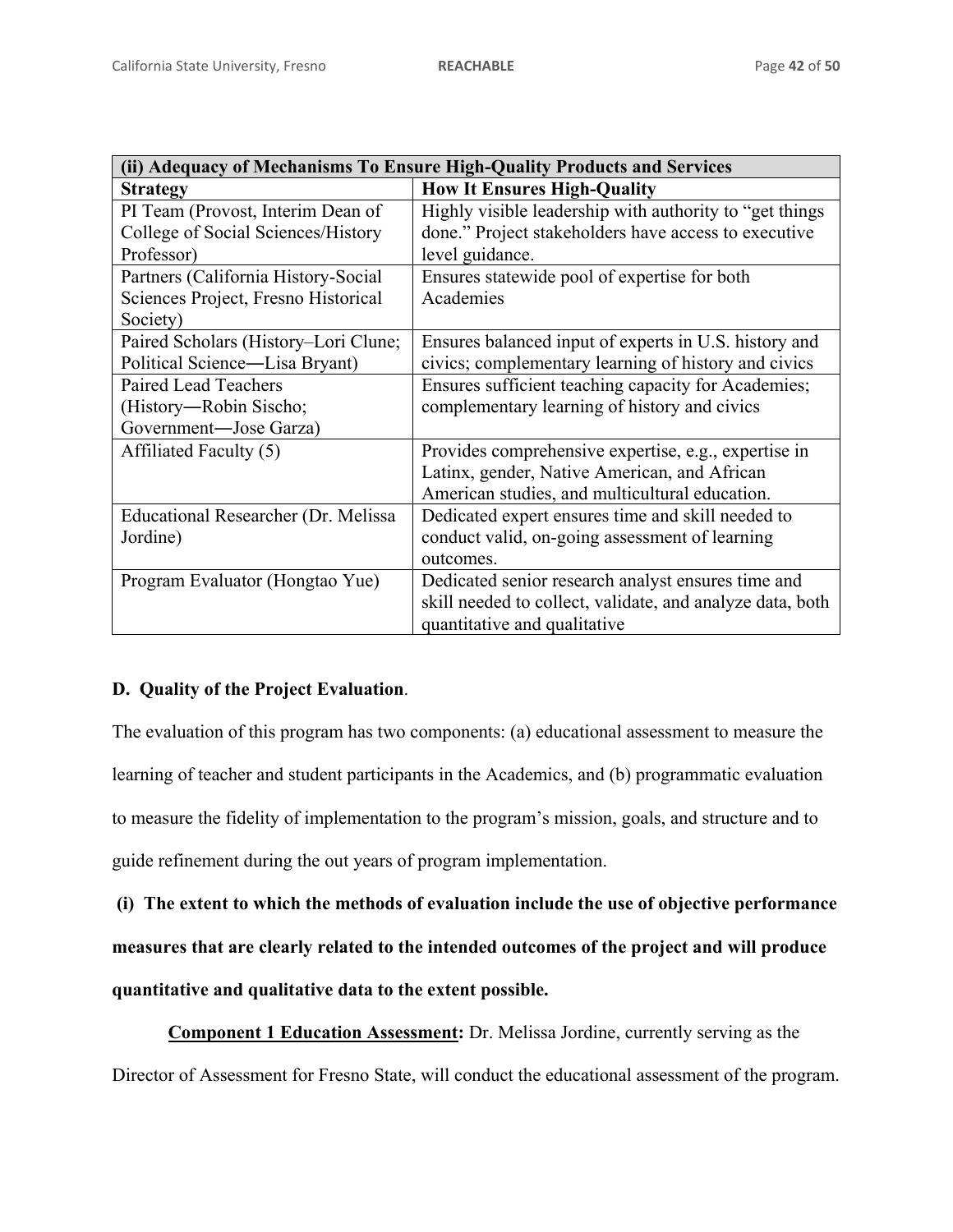She will examine the actual work produced by teachers and students in the Academies as well as students who are taught by faculty that complete the grant. These assessment activities will evaluate understanding and show growth and improvement by both faculty and students. There are three stages and aspects to this assessment of participants and of the impact teachers who complete the grant have on students who take their classes.

A. Assessment: Teachers Participants

The grant faculty/leaders who will work with teachers as they develop their lesson plans will conduct formative assessment by asking teachers to explain key ideas and offer analysis of sources and presentations. Summative assessment will consist of a formal evaluation of a lesson plan submitted when teachers apply to the grant as well as the final version of the lesson plan that teachers create as part of the grant requirements. The rubric for the lesson plan will have criteria related to several areas. These areas include the application of knowledge (does the lesson go beyond lecturing and demonstrate advanced knowledge of the issues); resources and content (does the lesson incorporate appropriate and recent sources and views); aspects of lesson/activities (does the lesson require students to analyze sources and can the required assignments/activities be used to evaluate career and college ready skills in students). Teachers will improve their content knowledge and the use of sources in individual lesson plans by a minimum of 20%. Furthermore, teachers will be expected to score at least a 4 out of 5 on the lesson plan developed during the grant, and it is also expected that their final lesson plan will score at least one point higher than the initial lesson plan they submitted which will demonstrate their growth and the knowledge they gained as a result of participation in the grant.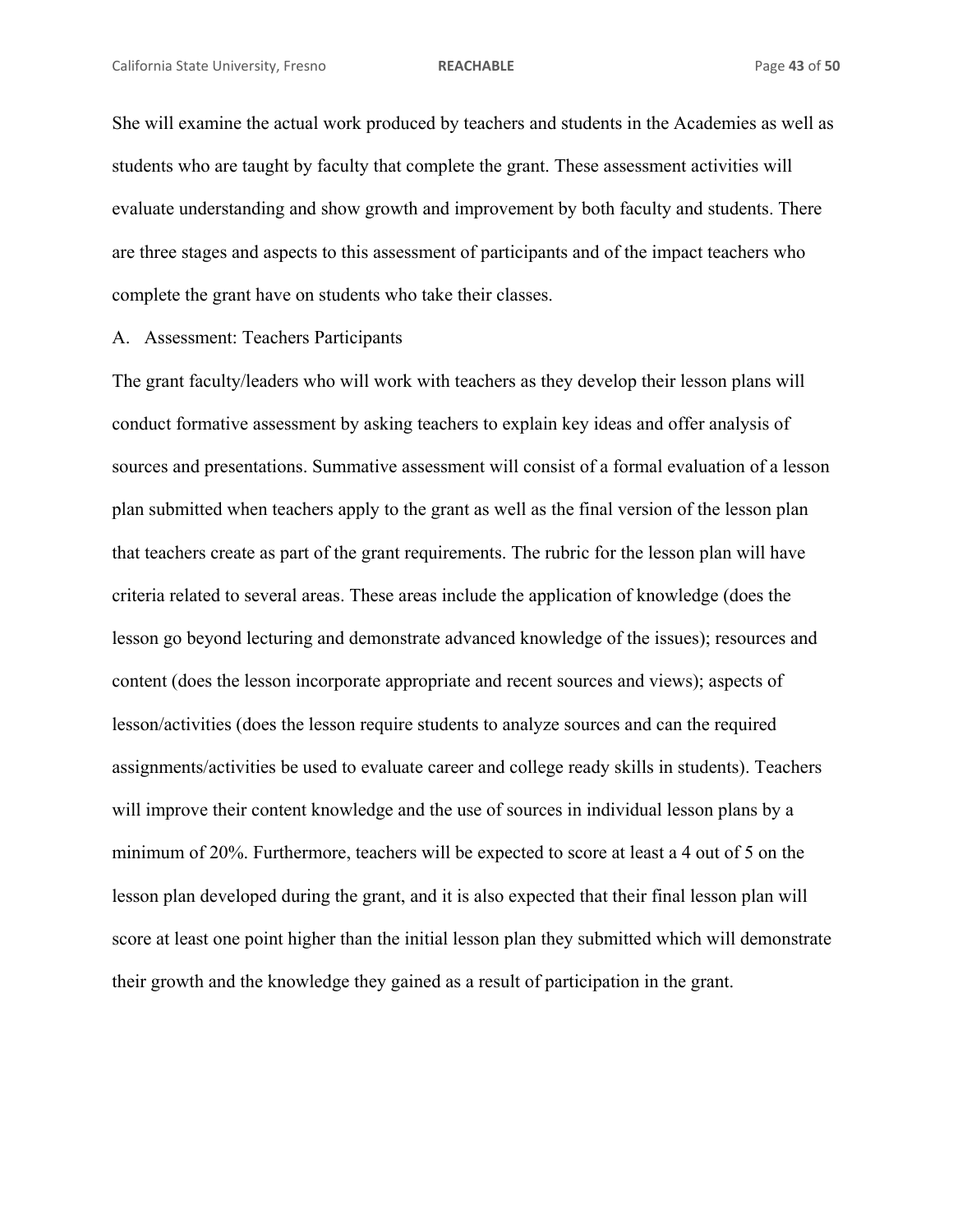## B. Assessment: Student Participants

Students who participate in the grant are required to conduct research, with support and feedback, and write a research paper. The final version of the research paper will be evaluated using a rubric. The key areas that will be evaluated by the rubric are application of knowledge, proficiency in written communication, and validity of evidence-based argument. Students will be expected to improve content knowledge and written communication skills by 20%.

C. Assessment: Students in classes taught by Teacher Participants

It can be difficult to genuinely evaluate the impact of individual lessons in light of the fact that students are often still processing the material and due to time constraints. However, teachers participating in the grant will be required to measure the impact of the new lesson on students. Teachers who enroll in the grant will review the pre-post test during the first few months in the grant. In the first semester (Fall) after they complete the year-long grant cycle, they will be required to give the pre-test to students during the first week of classes and the post-test to students during the last week of classes. Students are expected to improve a minimum of 20% as measured by a comparison of the pre- and post-test. This grant will take a new approach by asking teachers to give pre- and post-tests that do not consist of multiple choice questions but instead asks students to compose several brief responses that enable teachers to evaluate not just knowledge but critical thinking and writing skills. Teachers will also be able to comparatively analyze the knowledge and skills of students before and after the lesson and this will be used to assess "value added" beyond the 20% improvement in content and critical thinking skills. In addition, each student will complete a survey asking them to evaluate their own skills and level of engagement with the lesson. Teachers will be introduced to the assessment plan at the grant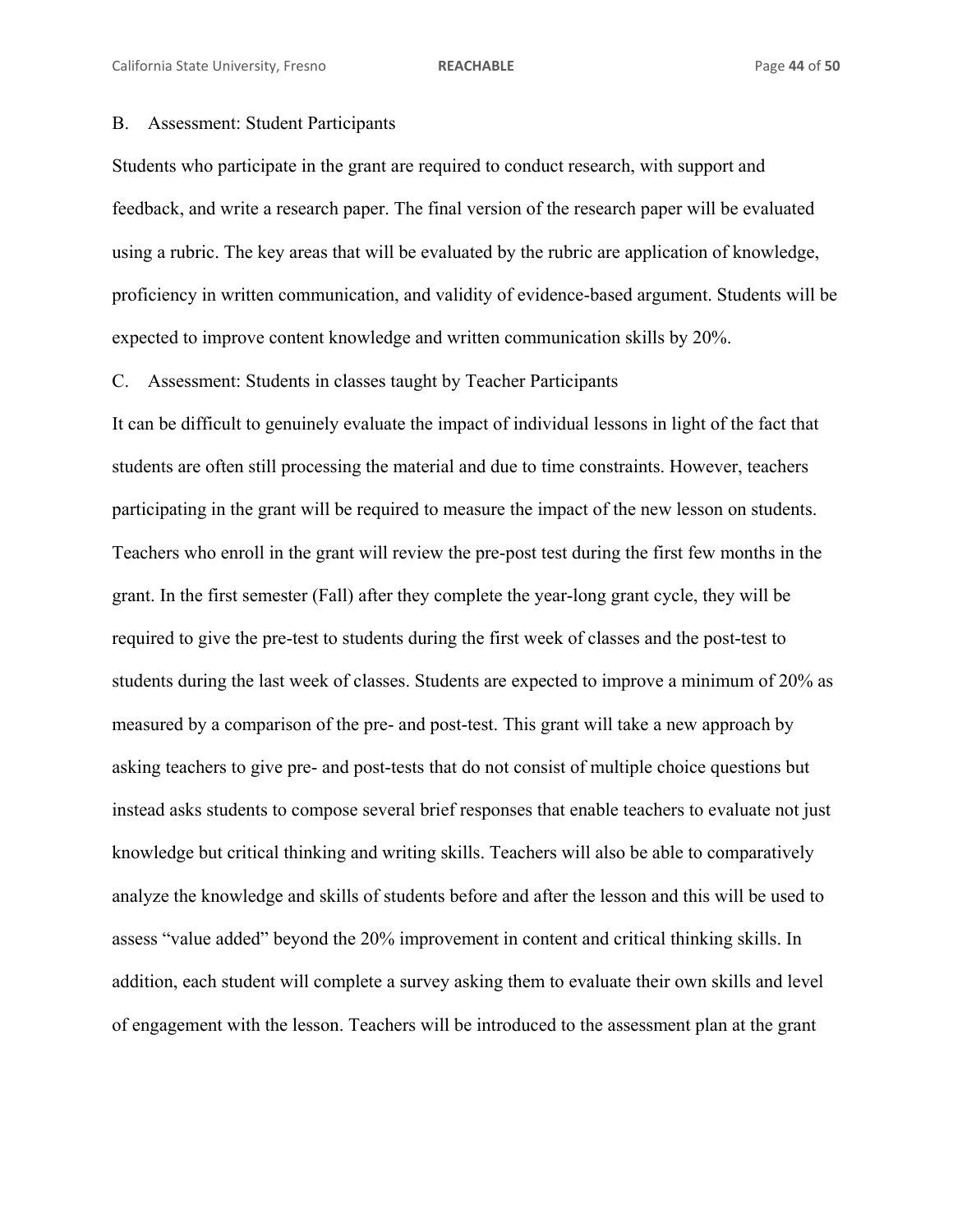orientation and will choose one of their courses, to be taught during the next academic year, to be the evaluative section.

**Component 2 Programmatic Evaluation:** The project will coordinate with the Office of Institutional Effectiveness at Fresno State, and will be assigned a programmatic evaluator, Mr. Hongtao Yue, M.S. Statistics. In order to evaluate program implementation, Mr. Yue will first create a rubric for the project implementation based on stated goals and the project design, and he will use this to guide evaluation of the project implementation process and related activities. Mr. Yue will have access to ongoing program management documents (e.g., agenda and minutes from monthly meetings of Leadership Council, recruitment material, Academies' syllabi, number of teachers and students completing the Academies) as well as products (e.g., teachers' lessons plans, students' museum exhibits). A second vital aspect of assessment will be to determine the extent to which participants are engaged and making progress toward program goals. Mr. Yue will administer pre- and post-survey to gauge participant satisfaction, to identify goals achieved, and to elicit feedback. The evaluator will also have an initial, mid-year, and end-of-year interviews with the Interim Dean, Michelle DenBeste, who is responsible for the daily guidance of the REACHABLE. Mr. Yue will make a yearly site visit to the Presidential Academy and the Congressional Academy, to observe program activities and to conduct focus groups with participants and their instructors. Focus group data will be used to clarify and expand upon data collected via surveys. Finally, the proposed program presents an opportunity to examine pipeline data for a specific pool of student participants. Though we will only have access to pipeline data for those students who later enroll at California State University, Fresno, this data will allow an examination of program impacts for that pool of student participants.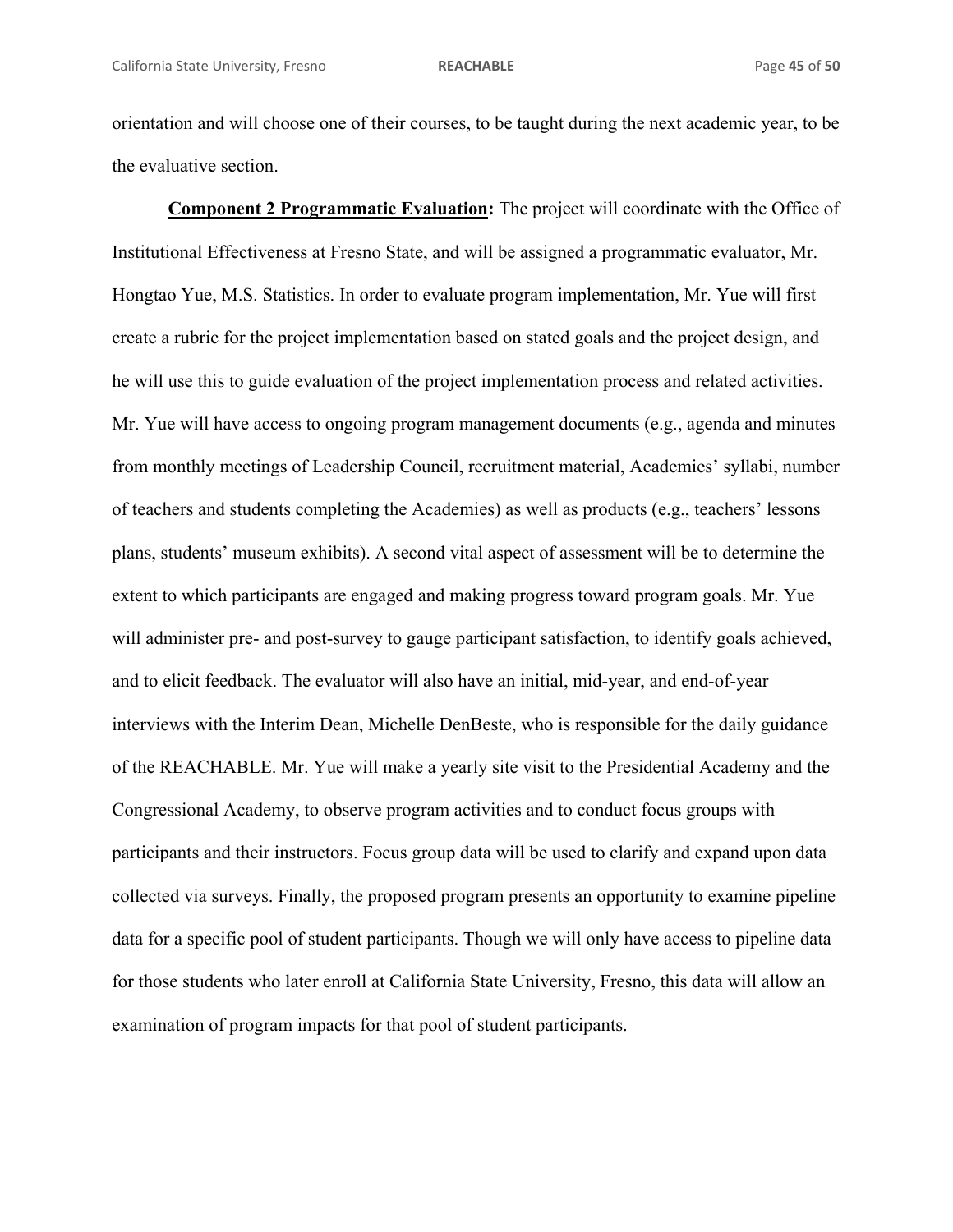The combination of quantitative and qualitative data will allow for depth of analysis of program implementation, lessons learned, and successes in achieving the stated goals (e.g., to improve the academic outcomes of high-need students). It will particularly allow for targeted revision where most needed during the entire grant period. Data analysis will be used to enhance program performance in every area that supports teacher and student success.

 A three-pronged, mixed methods approach (Creswell & Plano Clark, 2011) will be used to evaluate program effectiveness. The purpose is to: 1) monitor program implementation, 2) assess the efficacy of program activities in moving participants to towards project goals, and 3) report on the summative effects of the project. In addition, Mr. Yue will conduct an evaluation of 4) program impacts for the pool of students who later enroll at California State University, Fresno.

## **1. Implementation Evaluation**

To evaluate implementation, four sets of questions will be posed: (a) What recruitment activities occur and how successful are they in attracting teachers and target students (high need)? (b) How many teachers and target students are recruited, enrolled, and retained? (c) Are partnering organizations and individuals involved early and regularly? and (d) Are the Academies delivered on time in Y1 and as represented in the proposal?

## **2. Formative Evaluation**

The formative evaluation is responsive (Stake & Ambra, 2005) and will gather data on the quality and effectiveness of the program in recruiting and retaining teachers of history and civics and 11th and 12th grade high need students in the Fresno Unified School District. Specific evaluation questions for participants (teachers, students, and their course instructors):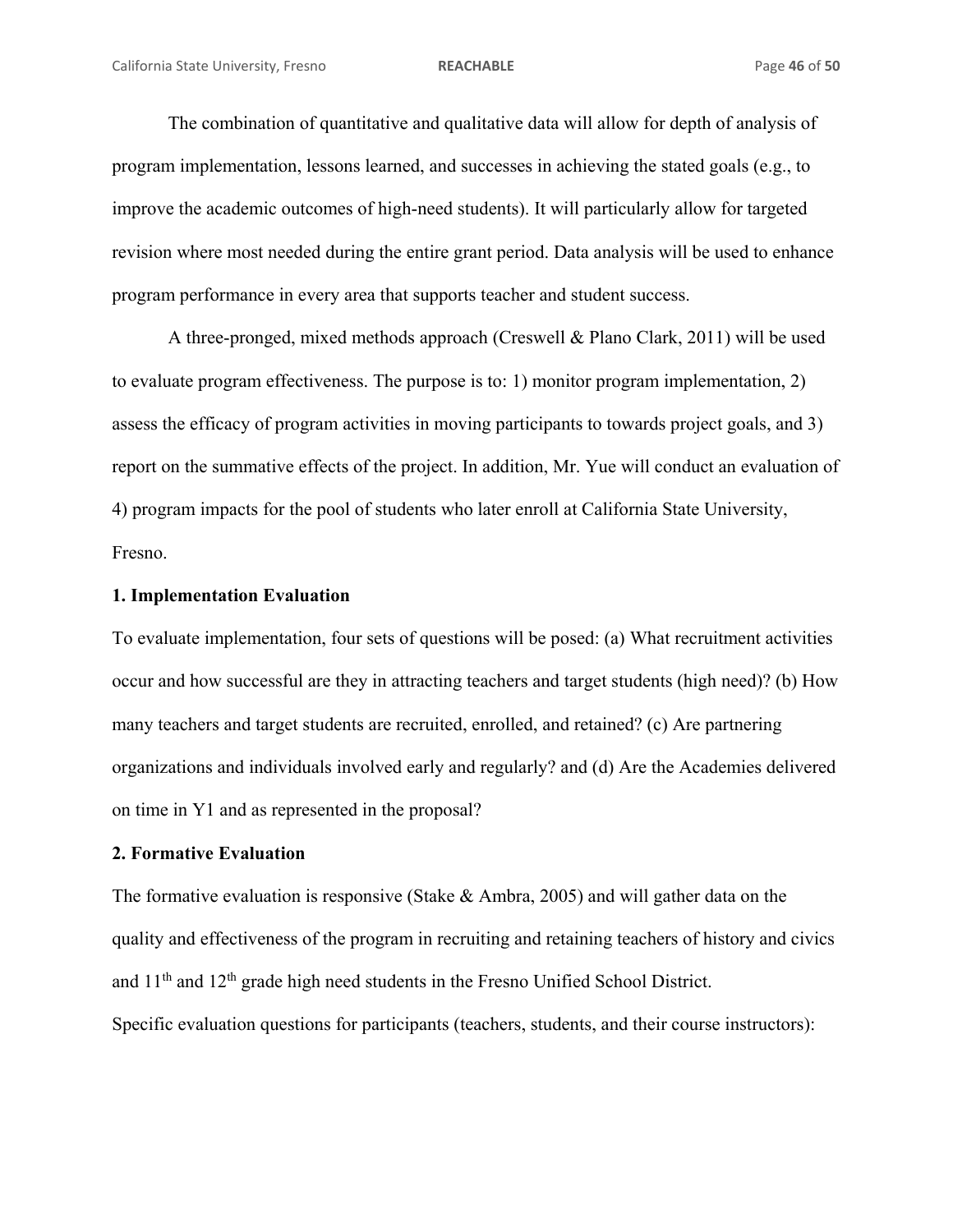- a. *From the participants' perspective*, how and to what extent do project services support the development of the identity, knowledge, and efficacy as history and civics teachers?
- **b.** How and to what extent do project services build interest, knowledge, and efficacy for the high school students in the subject matter?

In the surveys, participants will be asked to report on the quality of project services and to assess the strengths and limitations of REACHABLE from their perspectives. Participants will be asked to reflect on their educational progress. These data will be analyzed using open and axial coding techniques (Strauss & Corbin, 1998), as they are collected to inform decisions concerning project directions. Results will be communicated to the Leadership Council during the site visit and at the end of each year.

### **3. Summative Evaluation**

Each year data from the implementation and formative components will be pooled to write an annual report detailing program activities, outcomes, successes, and lessons learned. For the summative evaluation, the following additional questions will be asked:

- a. In what ways has program recruitment attracted and retained high-need students?
- b. What is the completion rate of teachers and students altogether?
- c. Is there a difference in interest, knowledge, and sense of efficacy for the teachers and for the students pre- and post-Academy?

During years four and five, the programmatic evaluator will cross analyze data collected to assess long term impacts of the project on participants.

# **4. Program Impact**

Mr. Yue will collect and analyze the following data along the educational pipeline: 1). High school transcript data, the grades of the high school courses related to American History, Civics,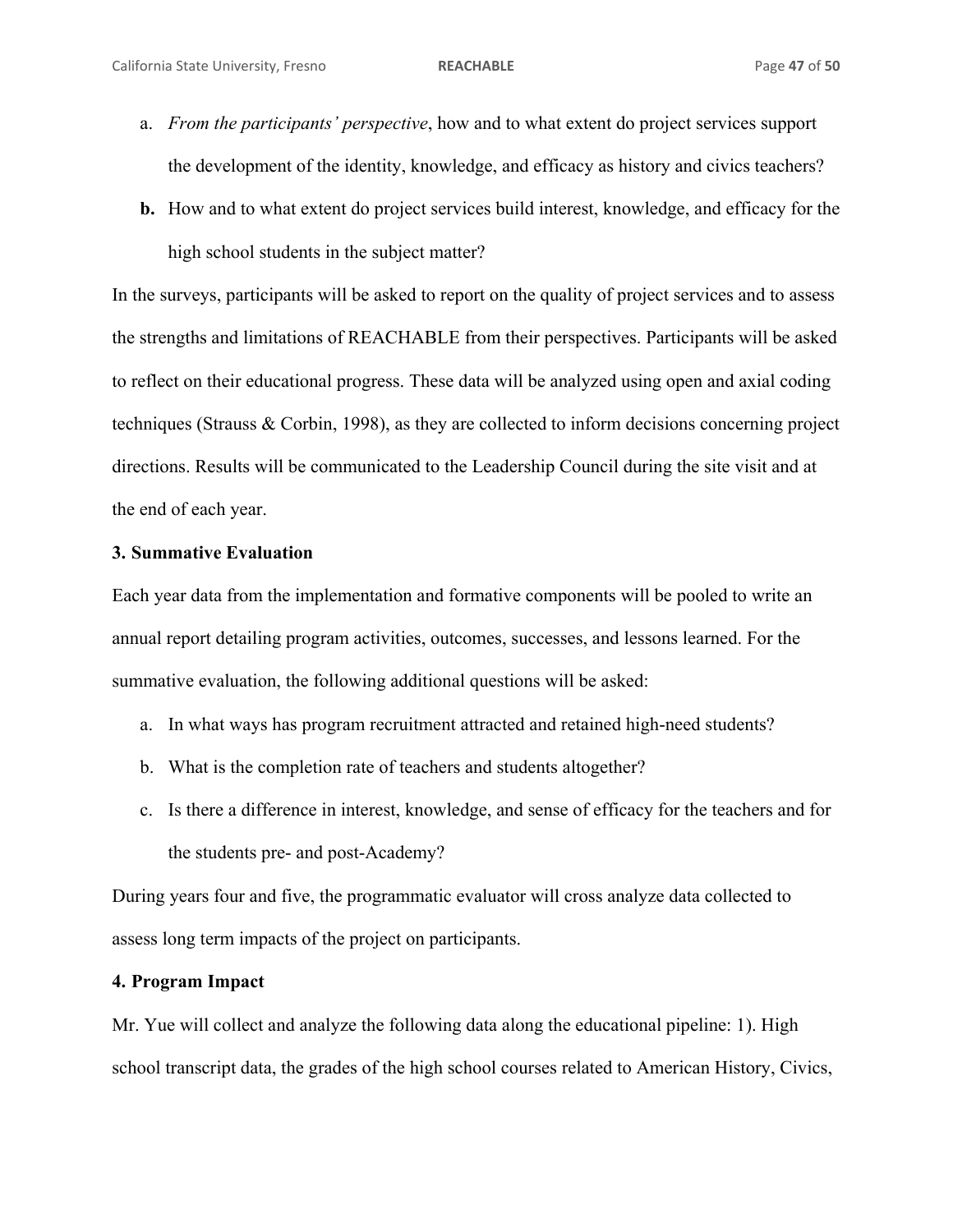and Government, and California Common Core state standard test scores; 2). College readiness data including high school GPA, SAT/ACT scores, AP courses, English and/or Mathematic remediation requirements, college readiness (or UC and CSU A to G readiness); 3). College application data by survey student participants, including college major applied and the reference letters; and 4). College enrollment and performance data included the majors enrolled, college GE courses data, and retention and graduation.

# **(ii) The extent to which the methods of evaluation will provide performance feedback and permit periodic assessment of progress toward achieving intended outcomes.**

**Component 1 Educational Assessment:** This is high value, so Dr. Melissa Jordine will give oral reports on the results during the monthly meetings of the Leadership Council as well as provide written quarterly reports to the Leadership Council. Her reporting will be a formal agenda item for every monthly meeting of the Leadership Council, with generous time for discussion. Follow up communication (e.g., in-person smaller meetings, conference calls, email exchanges) will be tracked and the revisions to the program to enhance participants' gains in understanding will be similarly documented. Rigor, transparency, and accountability will be the three standards applied consistently.

**Component 2 Programmatic Evaluation:** Upon notice of award, Hongtao Yue will hold a "start-up" meeting with the Leadership Council and key personnel. The objective is that milestones gauging the progress and the effectiveness of the REACHABLE program in its entirety must be understood by all stakeholders and used to assess the performance of the program. He will hold an initial, mid-year, and end-of-year meetings to ensure ongoing communication and review of evaluation methods and findings, to expedite the use of findings as performance feedback and for project improvement, and to anticipate and address evaluation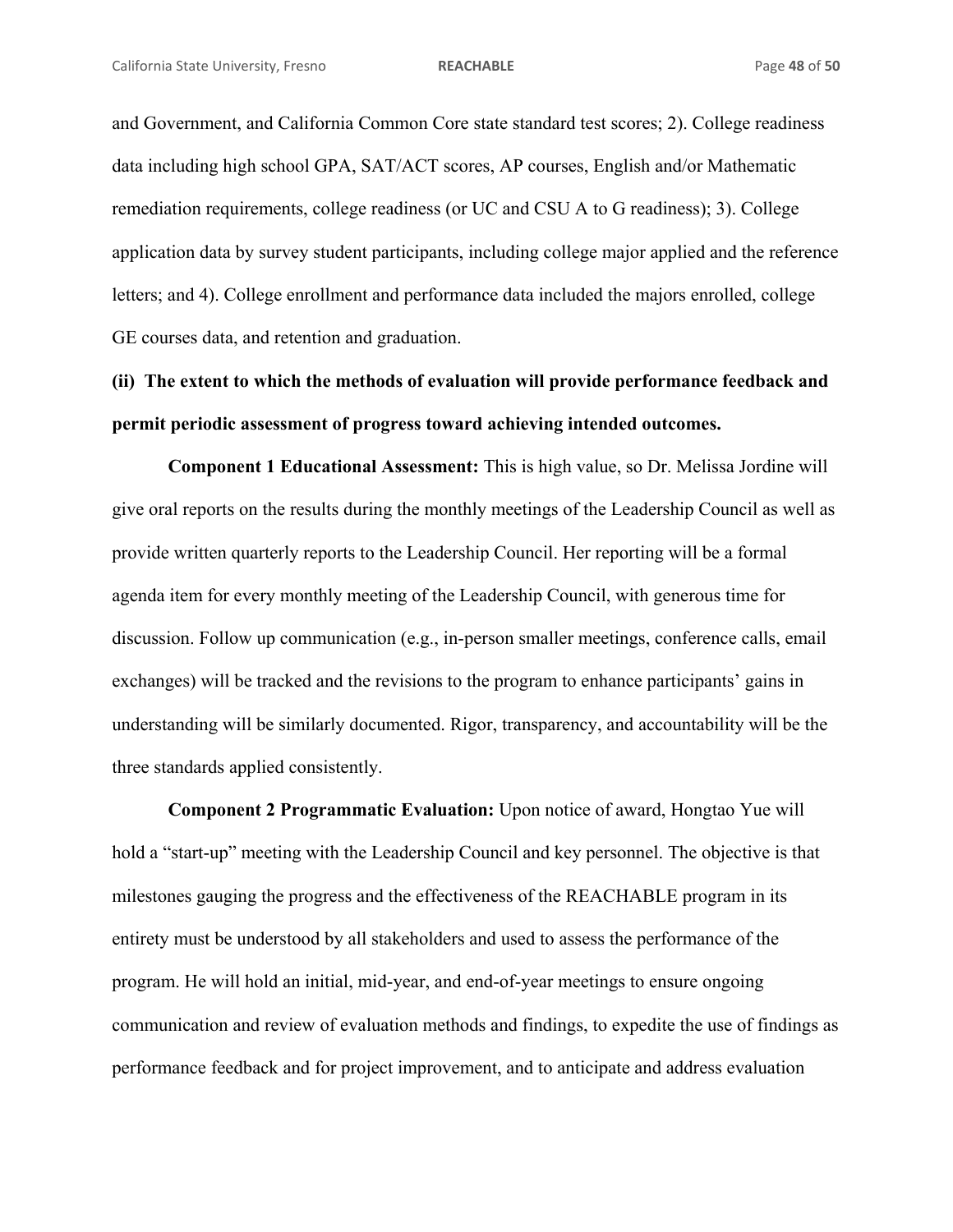challenges. Finally, Mr. Yue will develop a database including all results from the educational assessment and programmatic assessment and then develop a set of interactive project dashboards using Tableau. These dashboards will visually demonstrate the project assessment data and allow the project team and the related partners to analyze the project's implementation and performance in a timely manner. The dashboards will be updated on the regular (or annual) basis.

 The program evaluation is designed to provide comprehensive and scientifically objective information, while ensuring regular, practical dissemination of findings and recommendations for the success of the program at California State University, Fresno.

**Request To Waive Part of 100% Cost Share Requirement.** California State University, Fresno is one of 23 campuses in the CSU system, the most underfunded segment of California's struggling higher education system according to current State reports. The recent recession exacerbated the CSU's and so the campus' severe fiscal challenges. While California is enjoying an economic recovery, *when adjusted for inflation* core funding per CSU student in 2015-2017 is still lower than in 2007-2008. After years of shrinking state investment in higher education, students have had to pick up the tab, with tuition tripling over the last 20 years. In March, the CSU Trustees voted 11-8 to increase tuition yet again to fill the gap in state funding. Trustees passed the controversial hike in order to hire critically needed faculty and add more classes. The State of California's provisional budget for the CSU did provide for an additional \$157.2 million—but that was less than half of the amount needed to continue to provide the quality of education, which has long been a source of CSU pride. The remaining shortfall was \$168 million, leading to the tuition hike. Operating with this fiscal constraint, California State University, Fresno would face serious hardship in meeting the cost share. In respect for the